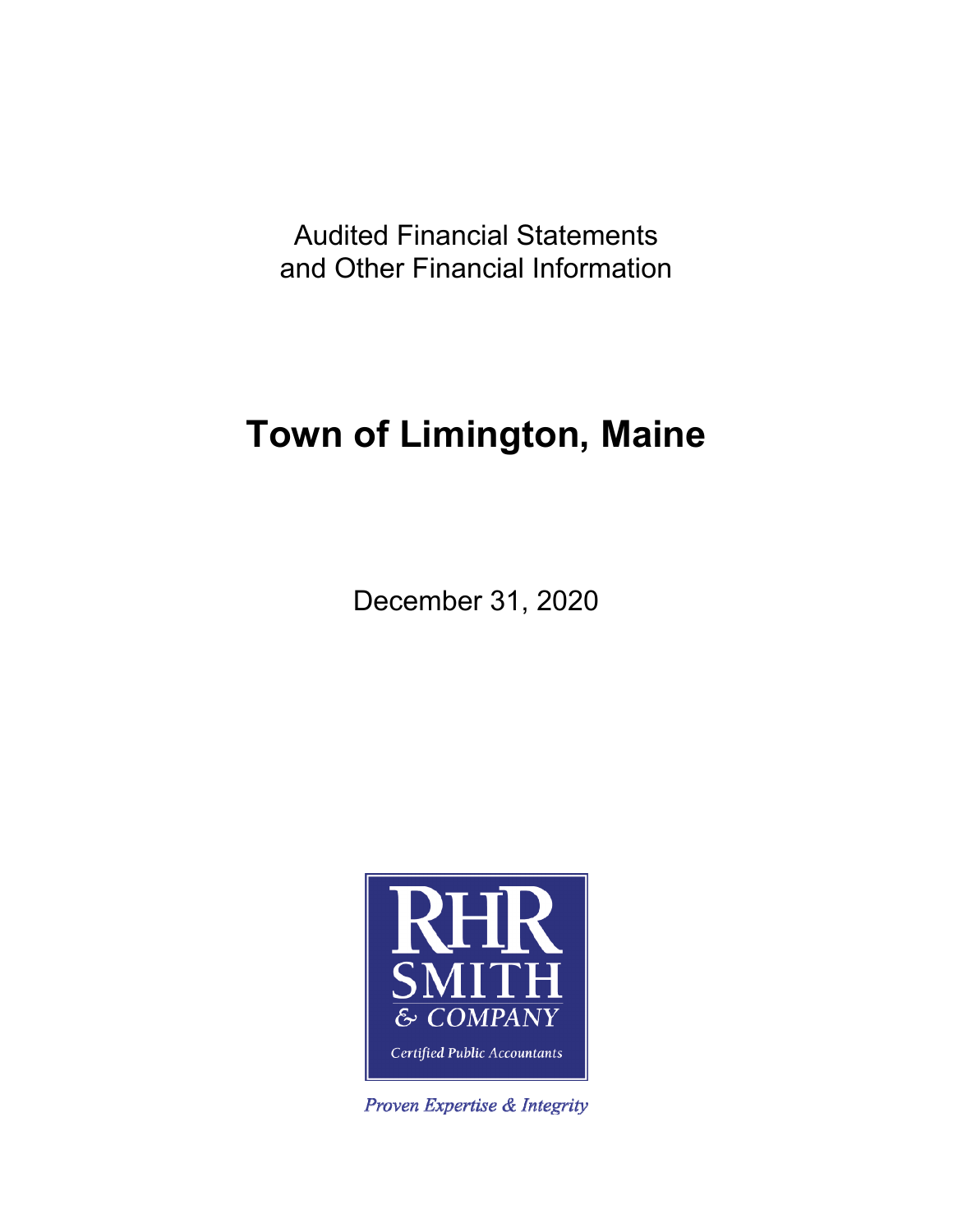# **CONTENTS**

# DECEMBER 31, 2020

|                                                                                                                                                                                  | <b>PAGE</b>     |
|----------------------------------------------------------------------------------------------------------------------------------------------------------------------------------|-----------------|
| <b>INDEPENDENT AUDITORS' REPORT</b>                                                                                                                                              | $1 - 3$         |
| <b>MANAGEMENT'S DISCUSSION AND ANALYSIS</b>                                                                                                                                      | 4 - 11          |
| <b>BASIC FINANCIAL STATEMENTS</b>                                                                                                                                                |                 |
| <b>GOVERNMENT-WIDE FINANCIAL STATEMENTS</b>                                                                                                                                      |                 |
| STATEMENT A - STATEMENT OF NET POSITION                                                                                                                                          | 12 <sup>2</sup> |
| STATEMENT B - STATEMENT OF ACTIVITIES                                                                                                                                            | $13 - 14$       |
| <b>FUND FINANCIAL STATEMENTS</b>                                                                                                                                                 |                 |
| STATEMENT C - BALANCE SHEET - GOVERNMENTAL FUNDS                                                                                                                                 | 15              |
| STATEMENT D - RECONCILIATION OF THE GOVERNMENTAL FUNDS<br>BALANCE SHEET TO THE STATEMENT OF NET POSITION                                                                         | 16              |
| STATEMENT E - STATEMENT OF REVENUES, EXPENDITURES AND<br>CHANGES IN FUND BALANCES - GOVERNMENTAL<br><b>FUNDS</b>                                                                 | 17              |
| STATEMENT F - RECONCILIATION OF THE STATEMENT OF REVENUES.<br><b>EXPENDITURES AND CHANGES IN FUND BALANCES OF</b><br>GOVERNMENTAL FUNDS TO THE STATEMENT OF<br><b>ACTIVITIES</b> | 18              |
| STATEMENT G - STATEMENT OF NET POSITION - FIDUCIARY FUNDS                                                                                                                        | 19              |
| STATEMENT H - STATEMENT OF CHANGES IN NET POSITION -<br><b>FIDUCIARY FUNDS</b>                                                                                                   | 20              |
| <b>NOTES TO FINANCIAL STATEMENTS</b>                                                                                                                                             | $21 - 48$       |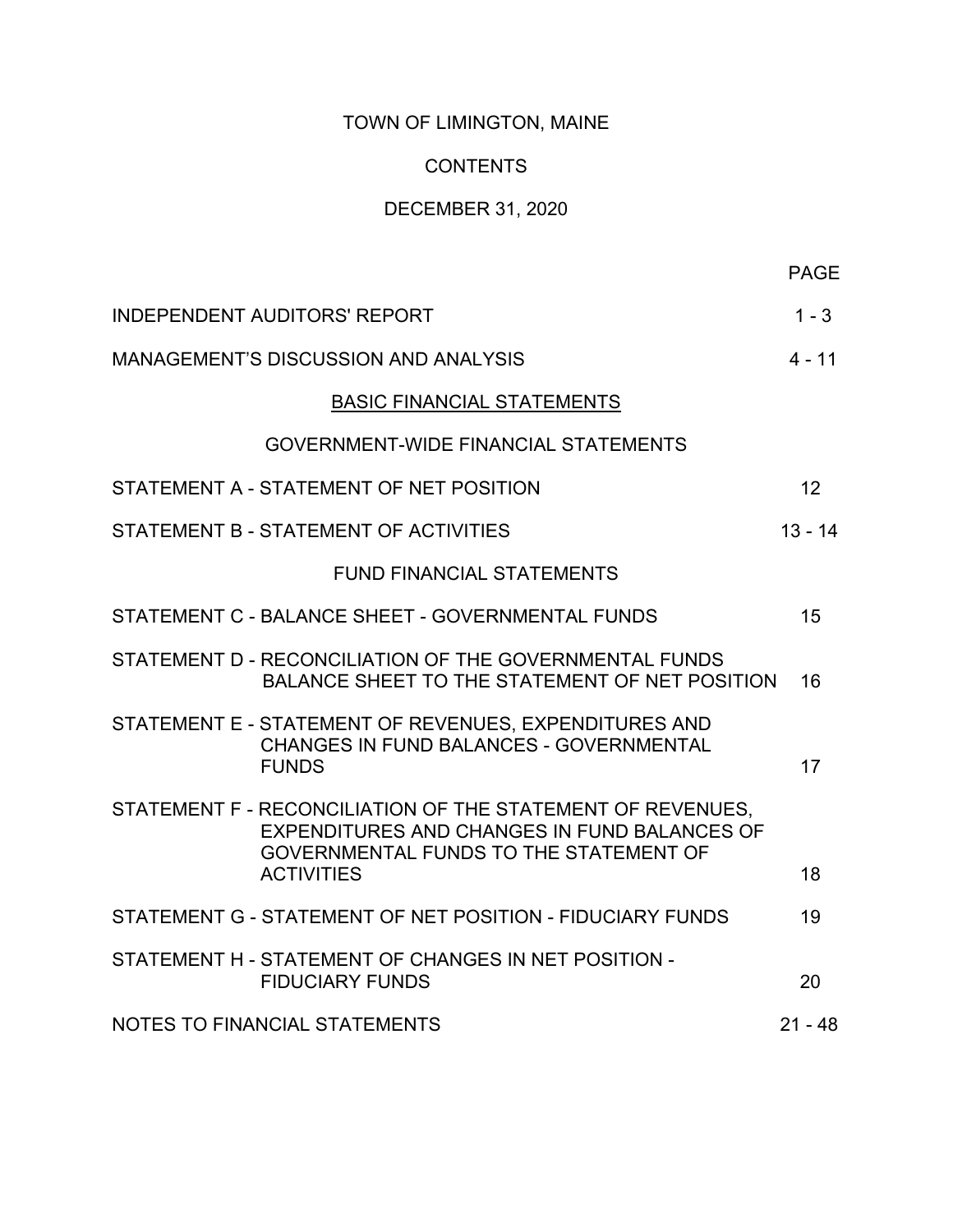## REQUIRED SUPPLEMENTARY INFORMATION

| REQUIRED SUPPLEMENTARY INFORMATION DESCRIPTION                                                                                       | 49        |
|--------------------------------------------------------------------------------------------------------------------------------------|-----------|
| SCHEDULE 1 - BUDGETARY COMPARISON SCHEDULE - BUDGETARY<br><b>BASIS - BUDGET AND ACTUAL - GENERAL FUND</b>                            | 50        |
| SCHEDULE 2 - SCHEDULE OF CHANGES IN NET OPEB LIABILITY                                                                               | 51        |
| SCHEDULE 3 - SCHEDULE OF CHANGES IN NET OPEB LIAIBLITY<br>AND RELATED RATIOS                                                         | 52        |
| SCHEDULE 4 - SCHEDULE OF CONTRIBUTIONS                                                                                               | 53        |
| NOTES TO REQUIRED SUPPLEMENTARY INFORMATION                                                                                          | 54        |
| OTHER SUPPLEMENTARY INFORMATION                                                                                                      |           |
| OTHER SUPPLEMENTARY INFORMATION DESCRIPTION                                                                                          | 55        |
| SCHEDULE A - BUDGETARY COMPARISON SCHEDULE - BUDGETARY<br><b>BASIS - BUDGET AND ACTUAL - GENERAL FUND</b><br><b>REVENUES</b>         | 56        |
| SCHEDULE B - SCHEDULE OF DEPARTMENTAL OPERATIONS -<br><b>GENERAL FUND</b>                                                            | $57 - 59$ |
| SCHEDULE C - COMBINING BALANCE SHEET - NONMAJOR<br><b>GOVERNMENTAL FUNDS</b>                                                         | 60        |
| SCHEDULE D - COMBINING SCHEDULE OF REVENUES, EXPENDITURES<br>AND CHANGES IN FUND BALANCES - NONMAJOR<br><b>GOVERNMENTAL FUNDS</b>    | 61        |
| SPECIAL REVENUE FUNDS DESCRIPTION                                                                                                    | 62        |
| SCHEDULE E - COMBINING BALANCE SHEET - NONMAJOR SPECIAL<br><b>REVENUE FUNDS</b>                                                      | 63        |
| SCHEDULE F - COMBINING SCHEDULE OF REVENUES, EXPENDITURES<br>AND CHANGES IN FUND BALANCES - NONMAJOR<br><b>SPECIAL REVENUE FUNDS</b> | 64        |
| <b>FIDUCIARY FUNDS DESCRIPTION</b>                                                                                                   | 65        |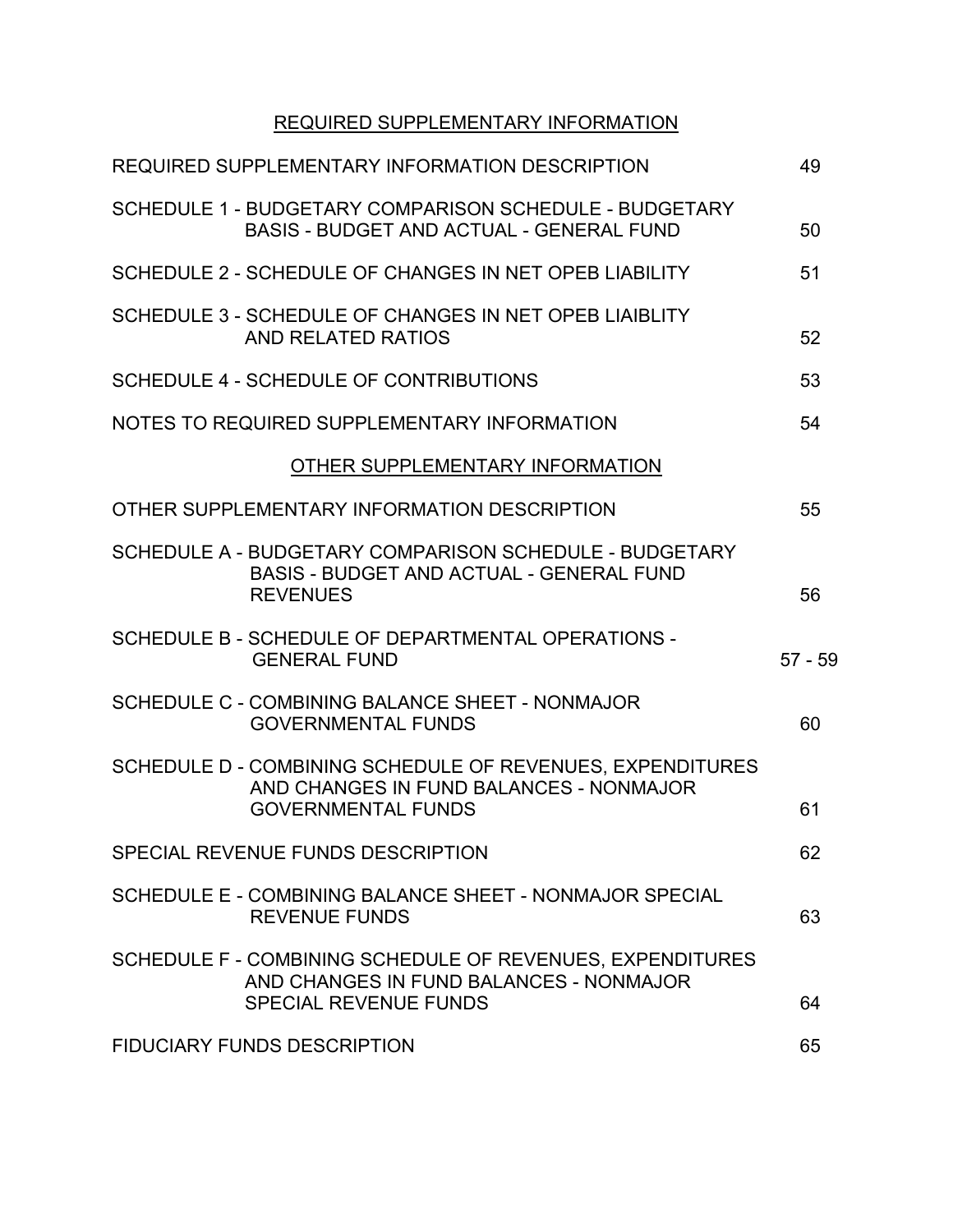| SCHEDULE G - COMBINING STATEMENT OF NET POSITION - FIDUCIARY<br><b>FUNDS</b>                                     | 66 |
|------------------------------------------------------------------------------------------------------------------|----|
| SCHEDULE H - COMBINING STATEMENT OF CHANGES IN NET POSITION<br>FIDUCIARY FUNDS                                   | 67 |
| <b>GENERAL CAPITAL ASSETS DESCRIPTION</b>                                                                        | 68 |
| SCHEDULE I - SCHEDULE OF GENERAL CAPITAL ASSETS BY FUNCTION                                                      | 69 |
| SCHEDULE J - SCHEDULE OF CHANGES IN GENERAL CAPITAL ASSETS<br><b>BY FUNCTION</b>                                 | 70 |
| <b>FEDERAL COMPLIANCE</b>                                                                                        |    |
| INDEPENDENT AUDITORS' REPORT ON INTERNAL CONTROL OVER<br>FINANCIAL REPORTING AND ON COMPLIANCE AND OTHER MATTERS |    |

BASED ON AN AUDIT OF FINANCIAL STATEMENTS PERFORMED IN ACCORDANCE WITH *GOVERNMENT AUDITING STANDARDS* 71 - 72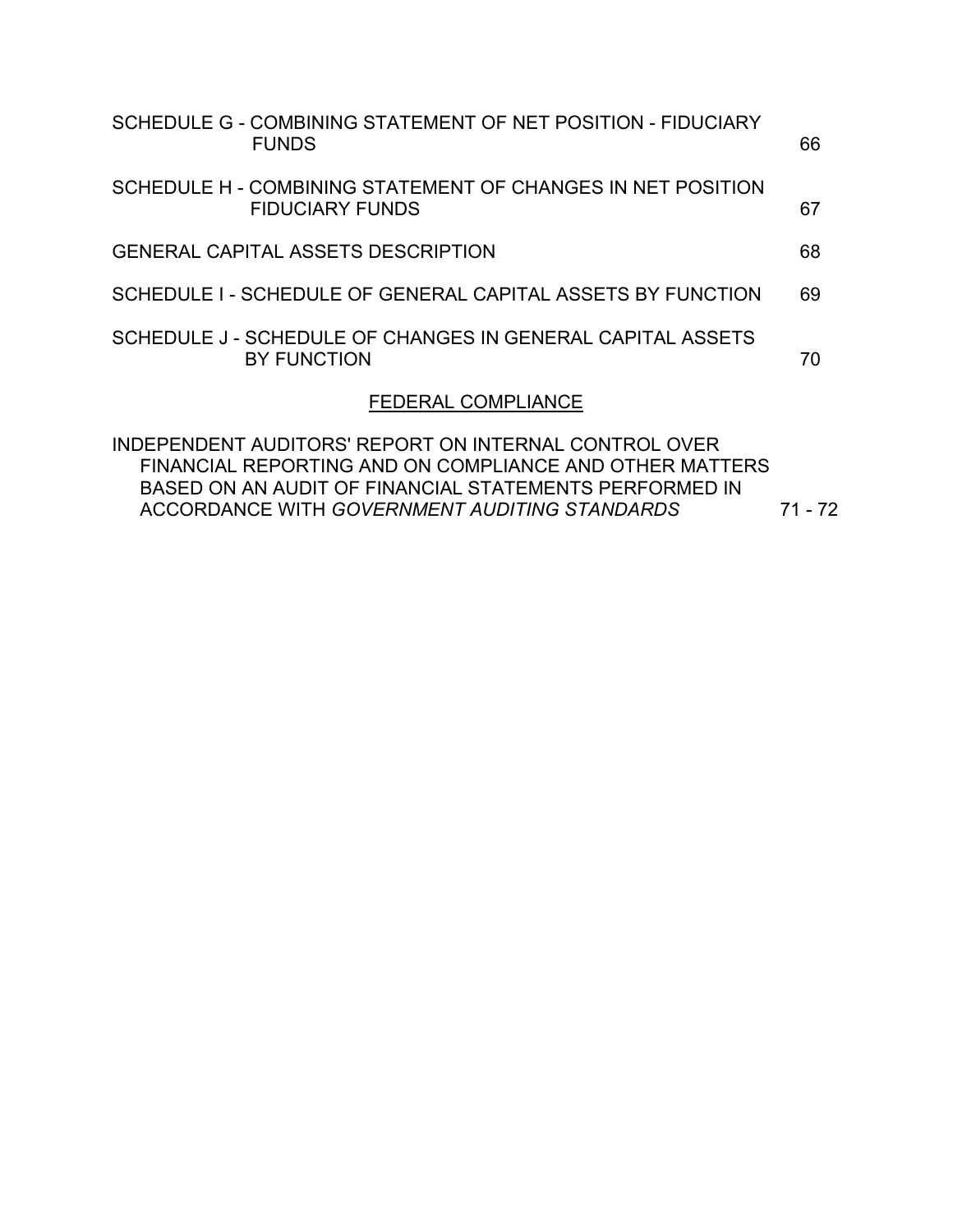

Proven Expertise & Integrity

#### INDEPENDENT AUDITORS' REPORT

**Selectboard** Town of Limington Limington, Maine

#### Report on the Financial Statements

 We have audited the accompanying financial statements of the governmental activities, each major fund and the aggregate remaining fund information of the Town of Limington, Maine, as of and for the year ended December 31, 2020 and the related notes to the financial statements, which collectively comprise the Town of Limington, Maine's basic financial statements as listed in the table of contents.

#### Management's Responsibility for the Financial Statements

Management is responsible for the preparation and fair presentation of these financial statements in accordance with accounting principles generally accepted in the United States of America; this includes the design, implementation and maintenance of internal control relevant to the preparation and fair presentation of financial statements that are free from material misstatement, whether due to fraud or error.

#### Auditors' Responsibility

 Our responsibility is to express opinions on these financial statements based on our audit. We conducted our audit in accordance with auditing standards generally accepted in the United States of America and the standards applicable to financial audits contained in *Government Auditing Standards*, issued by the Comptroller General of the United States. Those standards require that we plan and perform the audit to obtain reasonable assurance about whether the financial statements are free of material misstatement.

An audit involves performing procedures to obtain audit evidence about the amounts and disclosures in the financial statements. The procedures selected depend on the auditor's judgment, including the assessment of the risks of material misstatement of the financial statements, whether due to fraud or error. In making those risk assessments, the auditor considers internal control relevant to the entity's preparation and fair presentation of the financial statements in order to design audit procedures that are appropriate in the circumstances, but not for the purpose of expressing an opinion on the effectiveness of the entity's internal control. Accordingly, we express no such opinion. An audit also includes evaluating the appropriateness of accounting policies used and the reasonableness of significant accounting estimates made by management, as well as evaluating the overall presentation of the financial statements.

3 Old Orchard Road, Buxton, Maine 04093 Tel: (800) 300-7708 (207) 929-4606 Fax: (207) 929-4609 www.rhrsmith.com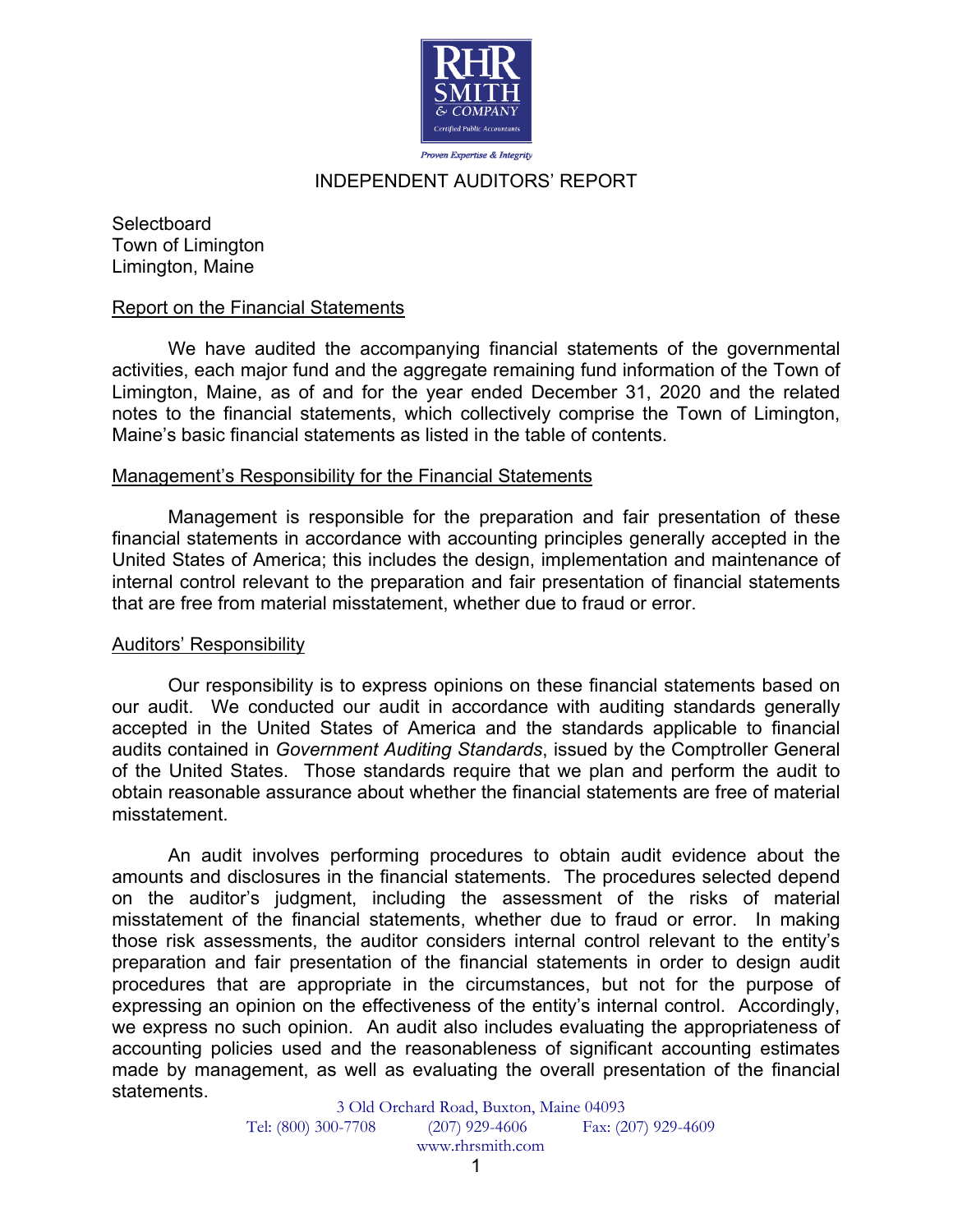We believe that the audit evidence we have obtained is sufficient and appropriate to provide a basis for our audit opinions.

#### **Opinions**

In our opinion, the financial statements referred to above present fairly, in all material respects, the respective financial position of the governmental activities, each major fund and the aggregate remaining fund information of the Town of Limington, Maine as of December 31, 2020 and the respective changes in financial position and, where applicable, cash flows thereof for the year then ended in accordance with accounting principles generally accepted in the United States of America.

#### Other Matters

#### *Required Supplementary Information*

Accounting principles generally accepted in the United States of America require that the management's discussion and analysis, budgetary comparison information and OPEB related information on pages 4 through 11 and 50 through 54 be presented to supplement the basic financial statements. Such information, although not a part of the basic financial statements, is required by the Governmental Accounting Standards Board, who considers it to be an essential part of financial reporting for placing the basic financial statements in an appropriate operational, economic or historical context. We have applied certain limited procedures to the required supplementary information in accordance with auditing standards generally accepted in the United States of America, which consisted of inquiries of management about the methods of preparing the information and comparing the information for consistency with management's responses to our inquiries, the basic financial statements and other knowledge we obtained during our audit of the basic financial statements. We do not express an opinion or provide any assurance on the information because the limited procedures do not provide us with sufficient evidence to express an opinion or provide any assurance.

#### *Other Information*

Our audit was conducted for the purpose of forming opinions on the financial statements that collectively comprise the Town of Limington, Maine's basic financial statements. The Budgetary Comparison Schedule - Budgetary Basis - Budget and Actual - General Fund Revenues, Schedule of Departmental Operations - General Fund, combining and individual nonmajor fund financial statements and capital asset schedules are presented for purposes of additional analysis and are not a required part of the basic financial statements.

The Budgetary Comparison Schedule - Budgetary Basis - Budget and Actual - General Fund Revenues, Schedule of Departmental Operations - General Fund, combining and individual nonmajor fund financial statements and capital asset schedules are the responsibility of management and were derived from and related directly to the underlying accounting and other records used to prepare the basic financial statements. Such information has been subjected to the auditing procedures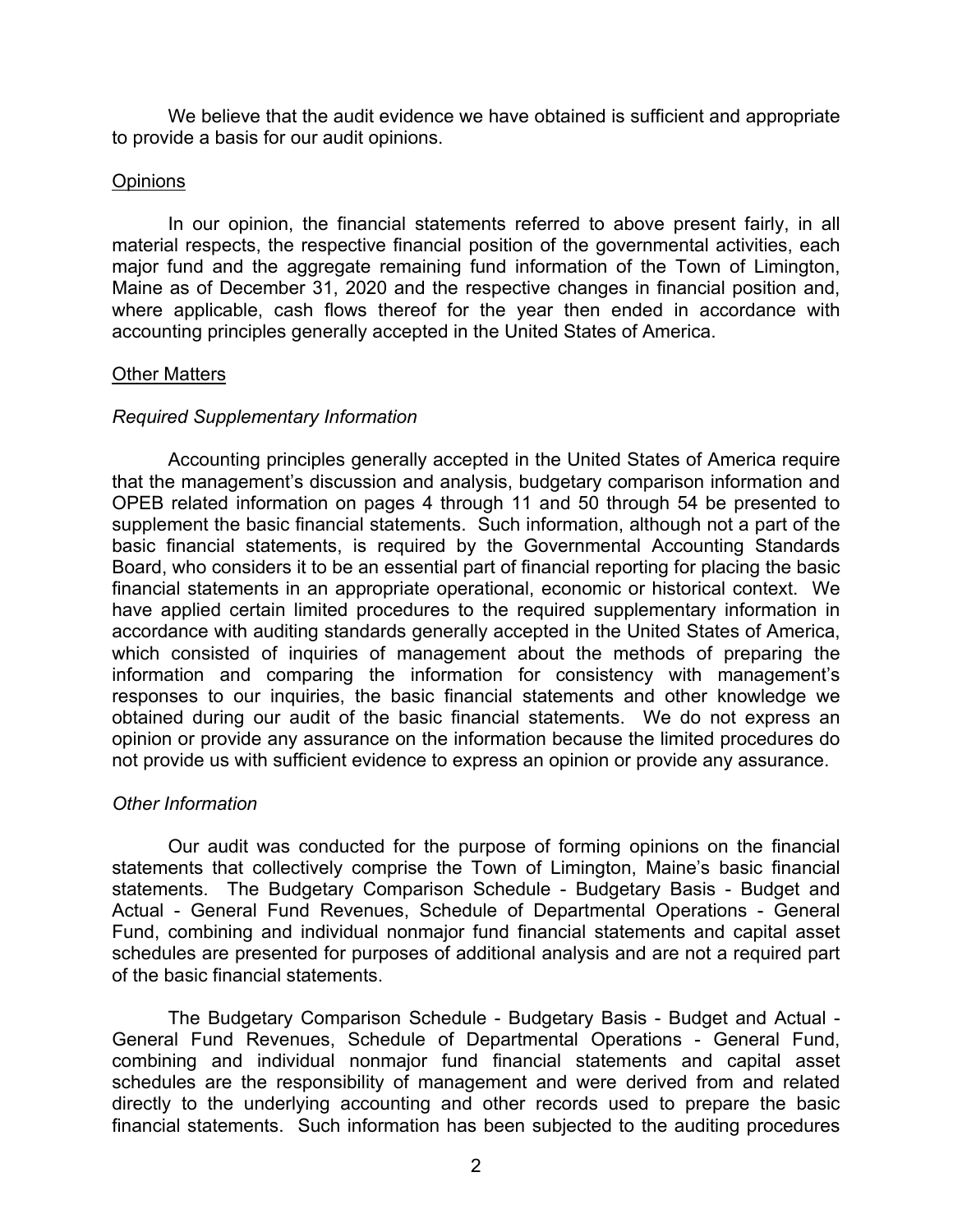applied in the audit of the basic financial statements and certain additional procedures, including comparing and reconciling such information directly to the underlying accounting and other records used to prepare the basic financial statements or to the basic financial statements themselves and other additional procedures in accordance with auditing standards generally accepted in the United States of America. In our opinion, the Budgetary Comparison Schedule - Budgetary Basis - Budget and Actual - General Fund Revenues, Schedule of Departmental Operations - General Fund, combining and individual nonmajor fund financial statements and capital asset schedules are fairly stated, in all material respects, in relation to the basic financial statements as a whole.

#### Other Reporting Required by *Government Auditing Standards*

In accordance with *Government Auditing Standards*, we have also issued our report dated July 8, 2021, on our consideration of the Town of Limington, Maine's internal control over financial reporting and our tests of its compliance with certain provisions of laws, regulations, contracts and grants agreements and other matters. The purpose of that report is to describe the scope of our testing of internal control over financial reporting and compliance and the results of that testing, and not to provide an opinion on internal control over financial reporting or on compliance. That report is an integral part of an audit performed in accordance with *Government Auditing Standards*  in considering the Town of Limington, Maine's internal control over financial reporting and compliance.

RHR Smith & Company

Buxton, Maine July 8, 2021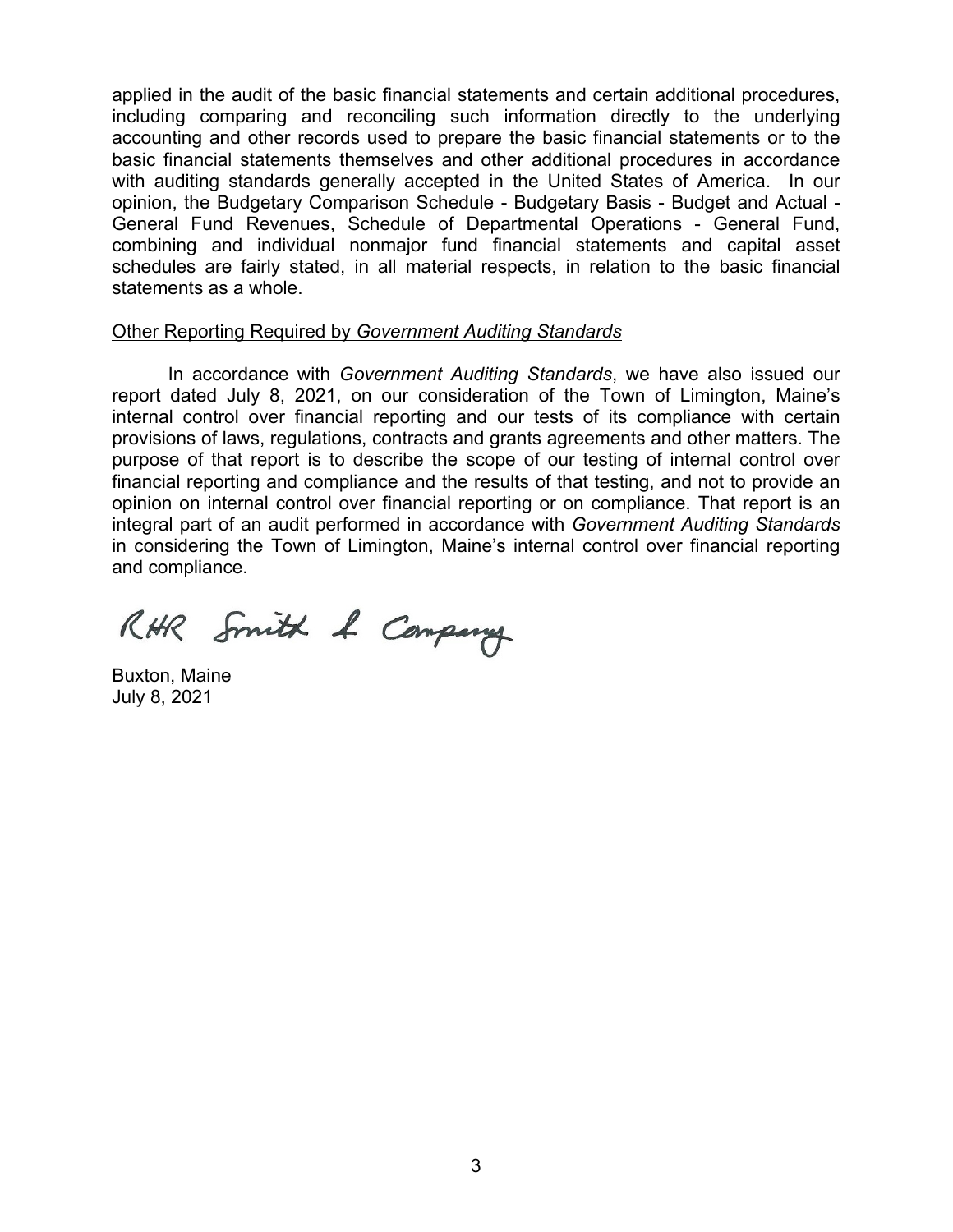#### **REQUIRED SUPPLEMENTARY INFORMATION MANAGEMENT'S DISCUSSION AND ANALYSIS DECEMBER 31, 2020**

#### **(UNAUDITED)**

 The following management's discussion and analysis of the Town of Limington, Maine's financial performance provides an overview of the Town's financial activities for the fiscal year ended December 31, 2020. Please read it in conjunction with the Town's financial statements.

#### **Financial Statement Overview**

 The Town of Limington's basic financial statements include the following components: 1) government-wide financial statements, 2) fund financial statements and 3) notes to the financial statements. This report also includes required supplementary information which consists of the general fund budgetary comparison schedule, OPEB schedules and other supplementary information which includes combining and other schedules.

#### **Basic Financial Statements**

 The basic financial statements include financial information in two differing views: the government-wide financial statements and the fund financial statements. These basic financial statements also include the notes to financial statements that explain in more detail certain information in the financial statements and also provide the user with the accounting policies used in the preparation of the financial statements.

#### **Government-Wide Financial Statements**

 The government-wide financial statements provide a broad view of the Town's operations in a manner that is similar to private businesses. These statements provide both short-term as well as long-term information in regards to the Town's financial position. These financial statements are prepared using the accrual basis of accounting. This measurement focus takes into account all revenues and expenses associated with the fiscal year regardless of when cash is received or paid. The government-wide financial statements include the following two statements:

The Statement of Net Position - this statement presents *all* of the government's assets, deferred outflows of resources, liabilities and deferred inflows of resources with the difference being reported as net position.

The Statement of Activities - this statement presents information that shows how the government's net position changed during the period. All changes in net position are reported as soon as the underlying event giving rise to the change occurs, regardless of the timing of the related cash flows.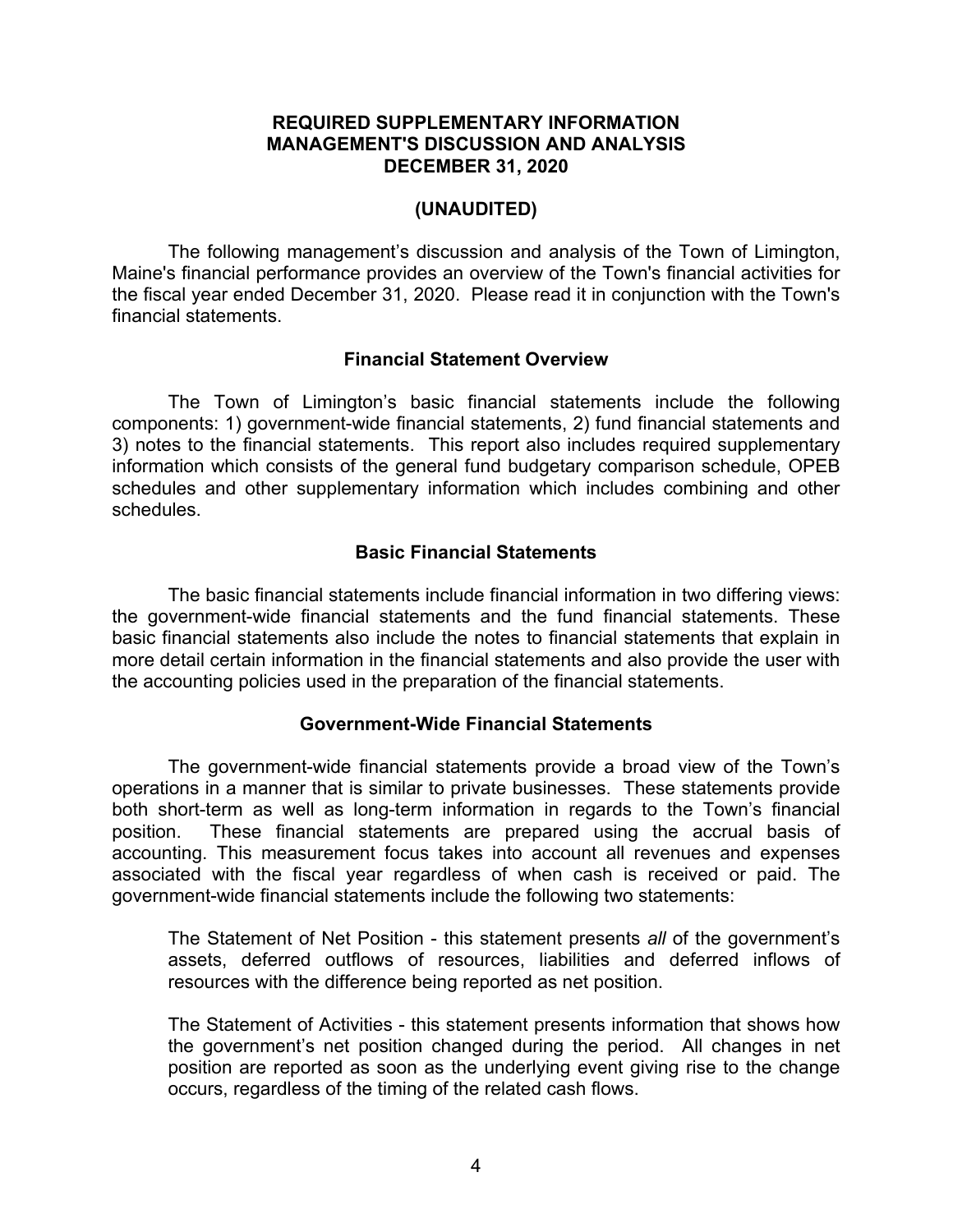Both of the above-mentioned financial statements have one column for the Town's type of activity. The type of activity presented for the Town of Limington is:

● *Governmental activities* - The activities in this section are mostly supported by taxes and intergovernmental revenues (federal and state grants). All of the Town's basic services are reported in governmental activities, which include general government, public works, public safety, waste and sanitation, community services, education, community assistance and unclassified.

#### **Fund Financial Statements**

A fund is a grouping of related accounts that is used to maintain control over resources that have been segregated for specific activities or objectives. The Town of Limington, like other local governments uses fund accounting to ensure and demonstrate compliance with financial related legal requirements. All of the funds of the Town of Limington are categorized as: governmental funds and fiduciary funds.

*Governmental funds*: All of the basic services provided by the Town are financed through governmental funds. Governmental funds are used to account for essentially the same functions reported in governmental activities in the government-wide financial statements. However, unlike the government-wide financial statements, the governmental funds financial statements focus on near-term inflows and outflows of spendable resources. They also focus on the balance of spendable resources available at the end of the fiscal year. Such information will be useful in evaluating the government's near-term financing requirements. This approach is known as the current financial resources measurement focus and the modified accrual basis of accounting. Under this approach, revenues are recorded when cash is received or when susceptible to accrual. Expenditures are recorded when liabilities are incurred and due. These statements provide a detailed short-term view of the Town's finances to assist in determining whether there will be adequate financial resources available to meet the current needs of the Town.

 Because the focus of governmental funds is narrower than that of governmentwide financial statements, it is useful to compare the information presented for governmental funds with similar information presented for governmental activities in the government-wide financial statements. By doing so, readers may better understand the long-term impact of the government's near-term financing decisions. Both the governmental funds balance sheet and the governmental funds statement of revenues, expenditures and changes in fund balances provide a reconciliation to facilitate this comparison between governmental funds and governmental activities. These reconciliations are presented on the page immediately following each governmental fund financial statement.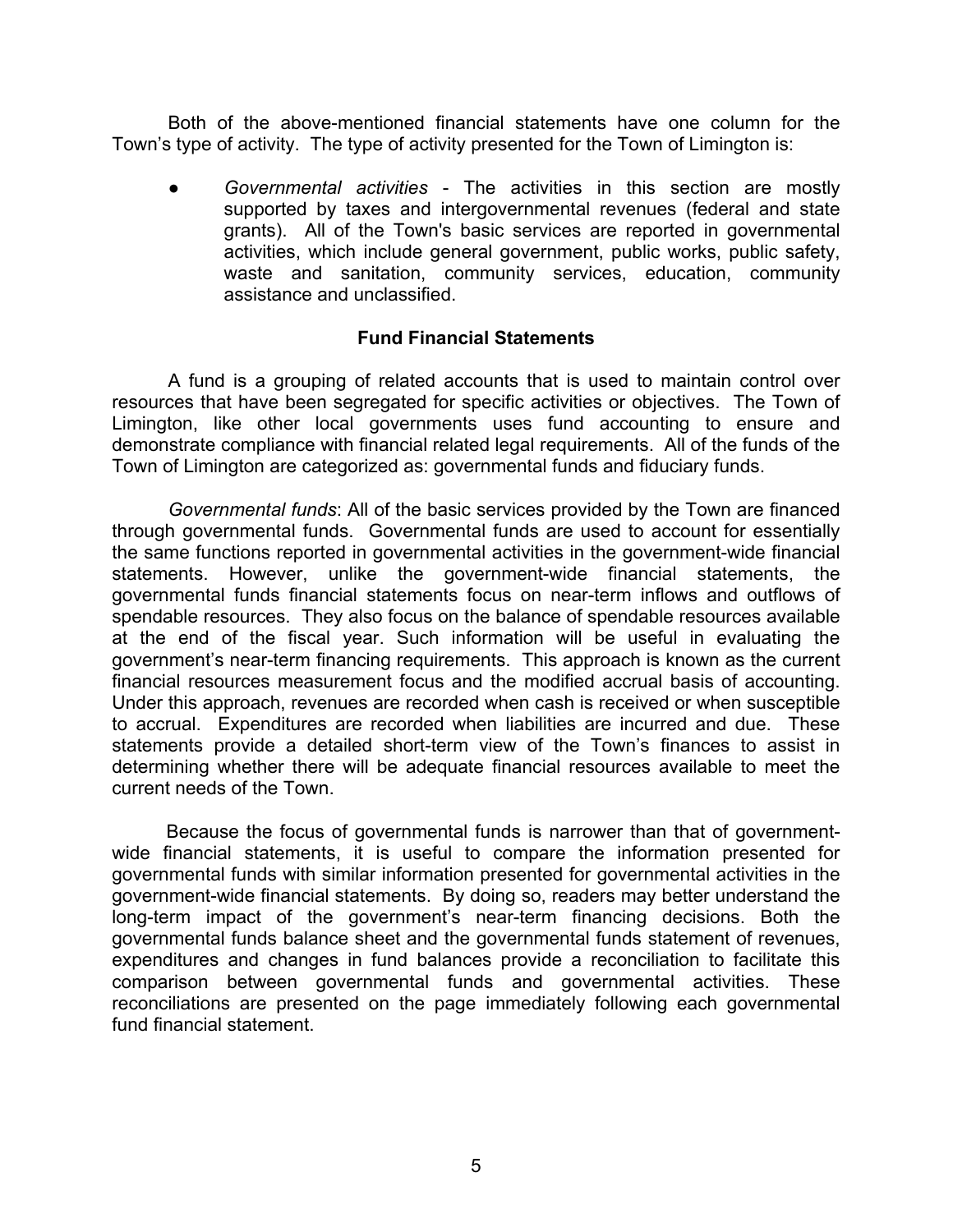The Town of Limington presents three columns in the governmental funds balance sheet and the governmental funds statement of revenues, expenditures and changes in fund balances. The Town's major governmental funds are the general fund and the capital improvements fund. All other funds are shown as nonmajor and are combined in the "Other Governmental Funds" column on these statements.

 The general fund is the only fund for which the Town legally adopted a budget. The Budgetary Comparison Schedule - Budgetary Basis - Budget and Actual - General Fund provides a comparison of the original and final budget and the actual expenditures for the current year.

*Fiduciary Funds:* These funds are used to account for resources held for the benefit of parties outside the Town of Limington. These funds are not reflected in the government-wide financial statements because the resources of these funds are not available to support the Town's own programs. The accounting used for fiduciary funds are much like that of proprietary funds. They use the accrual basis of accounting.

#### **Notes to the Financial Statements**

The notes provide additional information that is essential to a full understanding of the data provided in the Government-Wide and the Fund Financial Statements. The Notes to Financial Statements can be found following the Statement of Changes in Net Position - Fiduciary Funds.

#### **Required Supplementary Information**

 The basic financial statements are followed by a section of required supplementary information, which includes a Budgetary Comparison Schedule - Budgetary Basis - Budget and Actual - General Fund, a Schedule of Changes in Net OPEB Liability, a Schedule of Changes in Net OPEB Liability and Related Ratios, a Schedule of Contributions and Notes to Required Supplementary Information.

#### **Other Supplementary Information**

 Other supplementary information follows the required supplementary information. These combining and other schedules provide information in regards to nonmajor funds, capital asset activity and other detailed budgetary information for the general fund.

#### **Government-Wide Financial Analysis**

Our analysis below focuses on the net position and changes in net position of the Town's governmental activities. The Town's total net position increased by \$246,114 from \$10,573,629 to \$10,819,743.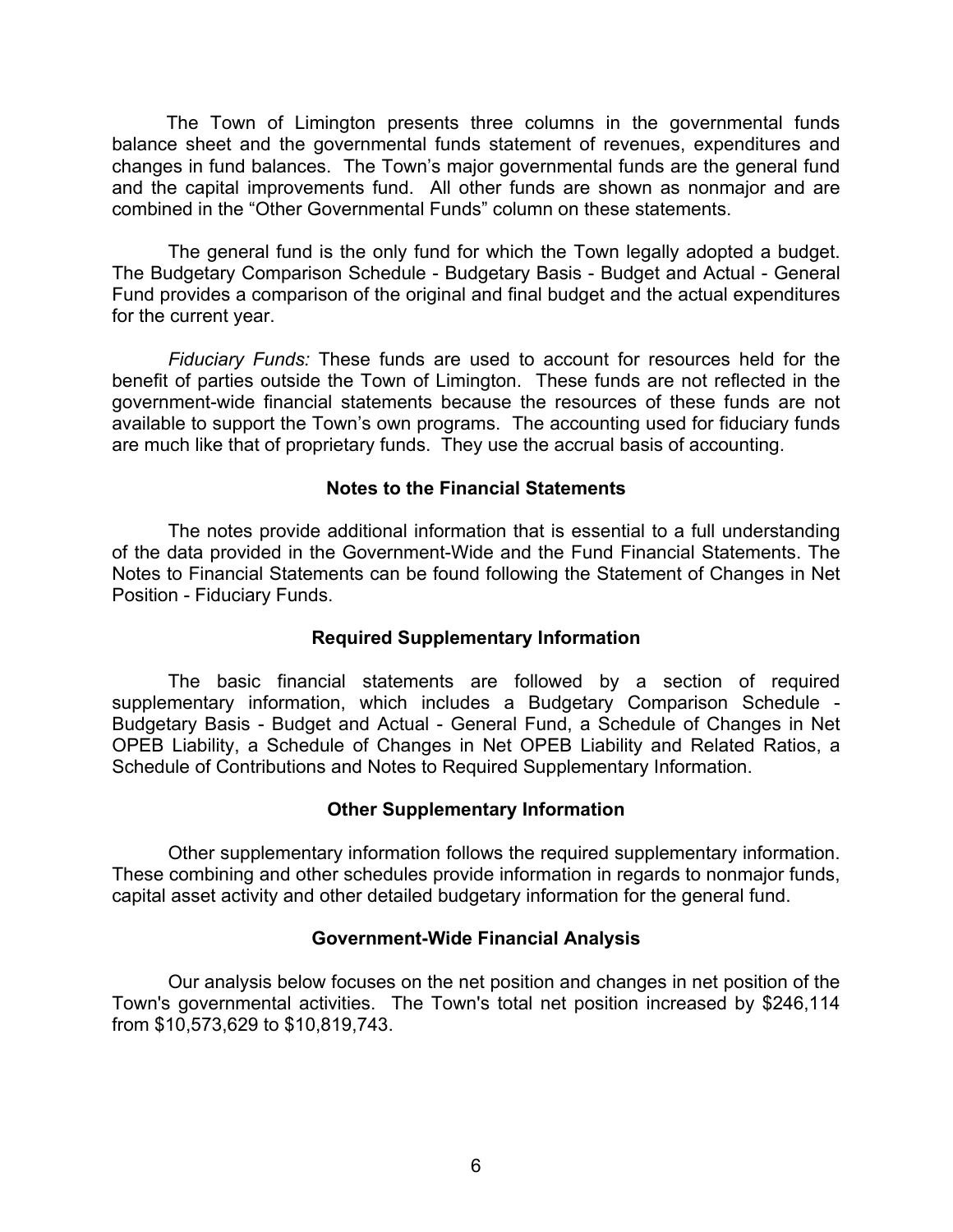Unrestricted net position - the part of net position that can be used to finance day-to-day operations without constraints established by debt covenants, enabling legislation or other legal requirements - decreased to a balance of \$3,536,201 at the end of this year.

## **Table 1 Town of Limington, Maine December 31, Net Position**

|                                             | 2020            | 2019             |
|---------------------------------------------|-----------------|------------------|
|                                             |                 |                  |
| <b>Assets:</b>                              |                 |                  |
| <b>Current Assets</b>                       | \$<br>3,608,222 | \$<br>3,747,106  |
| <b>Noncurrent Assets-Capital Assets</b>     | 7,328,134       | 6,970,495        |
| <b>Total Assets</b>                         | 10,936,356      | 10,717,601       |
|                                             |                 |                  |
| <b>Deferred Outflows of Resources:</b>      |                 |                  |
| Deferred Outflows Related to OPEB           | 7,399           | 620              |
| <b>Total Deferred Outflows of Resources</b> | 7,399           | 620              |
|                                             |                 |                  |
| Liabilities:                                |                 |                  |
| <b>Current Liabilities</b>                  | 62,141          | 61,395           |
| <b>Noncurrent Liabilities</b>               | 56,039          | 71,517           |
| <b>Total Liabilities</b>                    | 118,180         | 132,912          |
|                                             |                 |                  |
| <b>Deferred Inflows of Resources:</b>       |                 |                  |
| <b>Prepaid Taxes</b>                        | 4,594           | 9,823            |
| Deferred Inflows Related to OPEB            | 1,238           | 1,857            |
| <b>Total Deferred Inflows of Resources</b>  | 5,832           | 11,680           |
|                                             |                 |                  |
| <b>Net Position:</b>                        |                 |                  |
| Net Investment in Capital Assets            | 7,283,542       | 6,901,453        |
| Unrestricted                                | 3,536,201       | 3,672,176        |
| <b>Total Net Position</b>                   | 10,819,743      | \$<br>10,573,629 |
|                                             |                 |                  |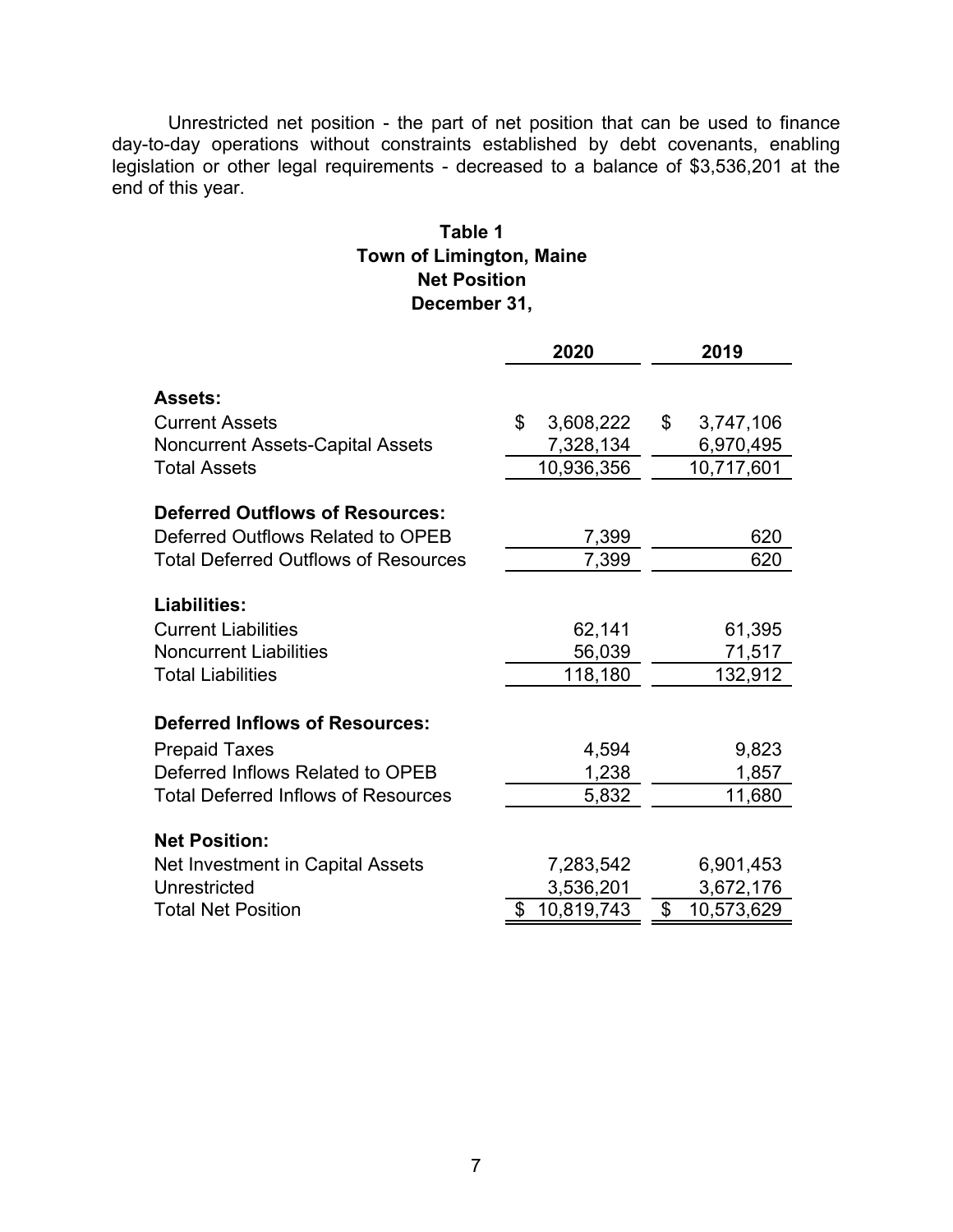## **Table 2 Town of Limington, Maine Change in Net Position For the Years Ended December 31,**

|                                         | 2020 |            |    | 2019       |  |  |
|-----------------------------------------|------|------------|----|------------|--|--|
|                                         |      |            |    |            |  |  |
| <b>Revenues</b>                         |      |            |    |            |  |  |
| Program Revenues:                       |      |            |    |            |  |  |
| Charges for services                    | \$   | 239,794    | \$ | 230,350    |  |  |
| Operating grants and contributions      |      | 50,668     |    | 54,224     |  |  |
| <b>General Revenues:</b>                |      |            |    |            |  |  |
| <b>Taxes</b>                            |      | 5,014,894  |    | 5,030,292  |  |  |
| Grants and contributions not restricted |      |            |    |            |  |  |
| to specific programs                    |      | 437,036    |    | 332,474    |  |  |
| <b>Miscellaneous</b>                    |      | 172,947    |    | 280,300    |  |  |
| <b>Total Revenues</b>                   |      | 5,915,339  |    | 5,927,640  |  |  |
|                                         |      |            |    |            |  |  |
| <b>Expenses</b>                         |      |            |    |            |  |  |
| General government                      |      | 438,597    |    | 478,488    |  |  |
| <b>Public works</b>                     |      | 667,919    |    | 704,279    |  |  |
| Public safety                           |      | 561,904    |    | 514,450    |  |  |
| Waste and sanitation                    |      | 298,386    |    | 303,222    |  |  |
| <b>Community services</b>               |      | 84,229     |    | 133,709    |  |  |
| Education                               |      | 3,243,099  |    | 3,107,684  |  |  |
| County tax                              |      | 187,192    |    | 183,441    |  |  |
| <b>Community assistance</b>             |      | 11,753     |    | 10,450     |  |  |
| Interest on long-term debt              |      | 1,769      |    | 2,501      |  |  |
| Unclassified                            |      | 174,377    |    | 8,992      |  |  |
| <b>Total Expenses</b>                   |      | 5,669,225  |    | 5,447,216  |  |  |
|                                         |      |            |    |            |  |  |
| <b>Change in Net Position</b>           |      | 246,114    |    | 480,424    |  |  |
|                                         |      |            |    |            |  |  |
| Net Position - January 1                |      | 10,573,629 |    | 10,093,205 |  |  |
| Net Position - December 31              |      |            |    |            |  |  |
|                                         |      | 10,819,743 | \$ | 10,573,629 |  |  |

## **Revenues and Expenses**

Revenues for the Town's governmental activities decreased by 0.21%, while total expenses increased by 4.08%. The main decrease in revenues was in miscellaneous while the major increases in expenses were in education and unclassified.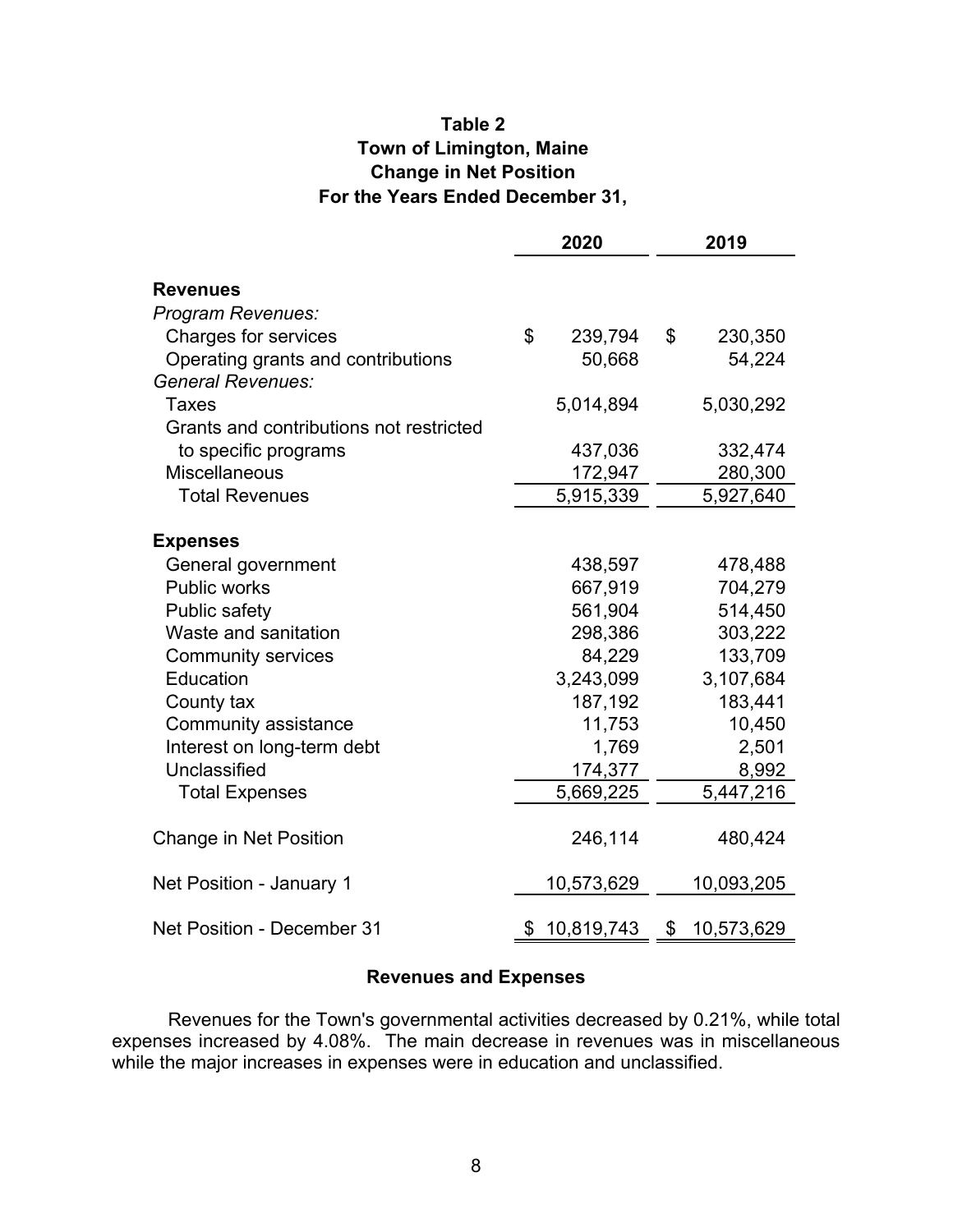#### **Financial Analysis of the Town's Fund Statements**

*Governmental funds*: The financial reporting focus of the Town's governmental funds is to provide information on near-term inflows, outflows and balances of spendable resources. Such information may be useful in assessing the Town's financial requirements. In particular, unassigned fund balance may serve as a useful measure of a government's financial position at the end of the year and the net resources available for spending.

## **Table 3 Town of Limington, Maine Fund Balances - Governmental Funds December 31,**

|                                                                      |                       |           |                 |     | Increase/  |
|----------------------------------------------------------------------|-----------------------|-----------|-----------------|-----|------------|
|                                                                      |                       | 2020      | 2019            |     | (Decrease) |
| <b>General Fund:</b>                                                 |                       |           |                 |     |            |
| Assigned                                                             | \$                    | 184,471   | \$<br>269,204   | -\$ | (84, 733)  |
| Unassigned                                                           |                       | 2,509,659 | 2,544,583       |     | (34, 924)  |
| <b>Total General Fund</b>                                            |                       | 2,694,130 | \$<br>2,813,787 | \$  | (119, 657) |
| <b>Capital Improvements Fund:</b><br>Committed                       | $\frac{1}{2}$         | 420,236   | \$<br>433,103   | \$  | (12, 867)  |
| <b>Total Capital Improvements Fund</b>                               | $\boldsymbol{\theta}$ | 420,236   | \$<br>433,103   | \$  | (12, 867)  |
| <b>Nonmajor Funds:</b><br><b>Special Revenue Funds:</b><br>Committed | \$                    | 129,974   | \$<br>101,840   | \$  | 28,134     |
| <b>Total Nonmajor Funds</b>                                          | \$                    | 129,974   | \$<br>101,840   | \$  | 28,134     |
|                                                                      |                       |           |                 |     |            |

The changes to total fund balances for the general fund, capital improvements fund and the aggregate nonmajor funds occurred due to the regular activity of operations.

#### **Budgetary Highlights**

The significant differences between the original and final budget for the general fund was the use of assigned fund balances and applied receipts.

The general fund actual revenues exceeded budgeted amounts by \$265,720. All revenue categories were receipted within or in excess of budgeted amounts with the exception of intergovernmental and transfers from other funds.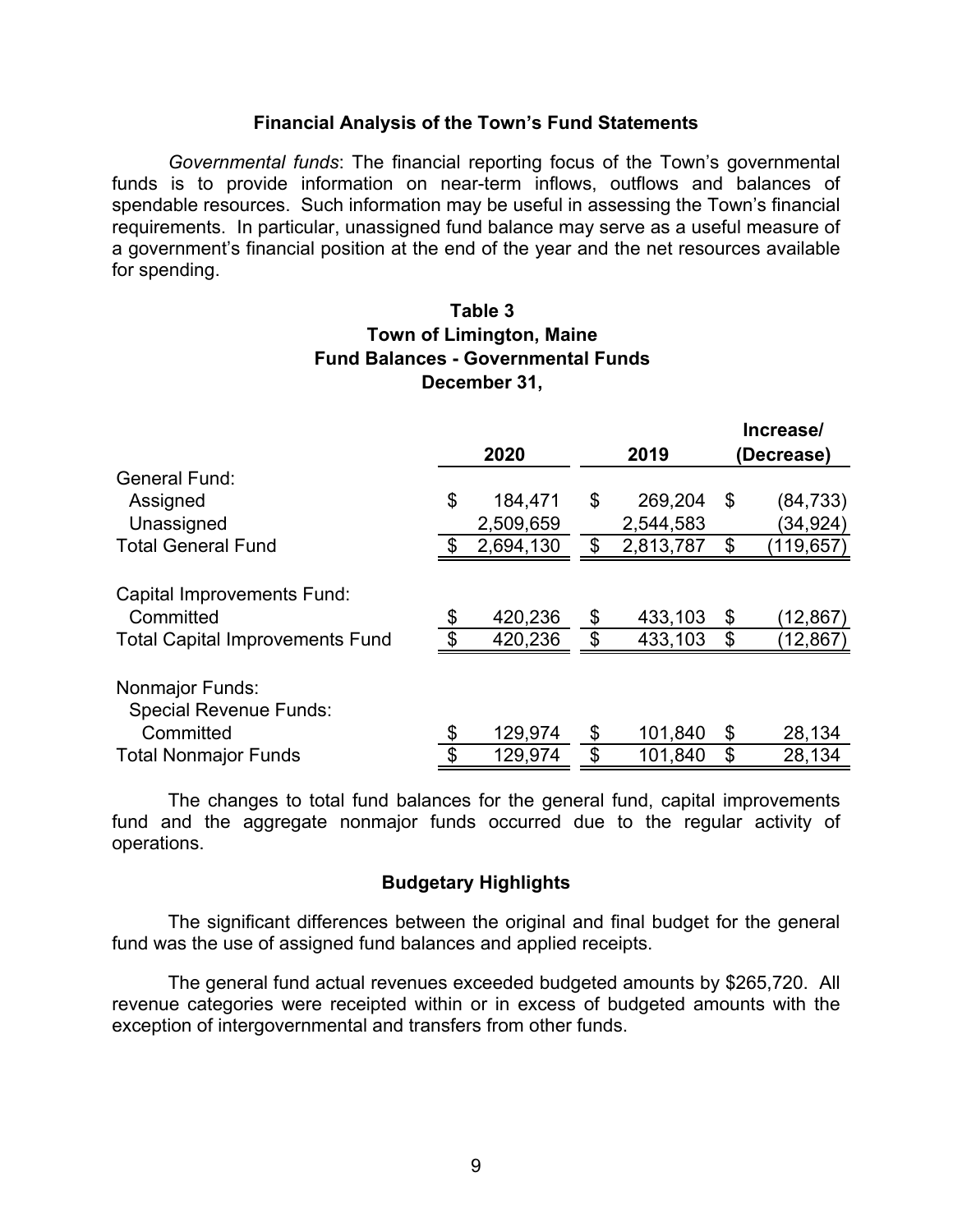The general fund actual expenditures were under budgeted amounts by \$383,377. All expenditure categories were within or under budgeted amounts with the exception of education and county tax.

#### **Capital Asset and Debt Administration**

#### **Capital Assets**

 As of December 31, 2020, the net book value of capital assets recorded by the Town increased by \$357,639 from the prior year. This increase was the result of capital additions of \$726,454, less current year depreciation expense of \$368,815.

## **Table 4 Town of Limington, Maine Capital Assets (Net of Depreciation) December 31,**

|                                   |   | 2020      | 2019            |
|-----------------------------------|---|-----------|-----------------|
| Land                              | S | 2,998,760 | \$<br>2,998,760 |
| <b>Buildings and improvements</b> |   | 567,700   | 561,547         |
| Machinery and equipment           |   | 84,196    | 117,555         |
| <b>Vehicles</b>                   |   | 378,472   | 354,557         |
| Infrastructure                    |   | 3,222,124 | 2,938,076       |
| Total                             |   | 7,328,134 | 6,970,495       |

#### **Debt**

 At December 31, 2020, the Town had \$44,592 in a note from direct borrowings outstanding versus \$69,042 last year. Refer to Note 5 of Notes to Financial Statements for more detailed information.

#### **Currently Known Facts, Decisions or Conditions**

The outbreak of COVID-19 has been declared a pandemic and led to a national state of emergency in the United States. Refer to Note 1 of Notes to Financial Statements for more detailed information.

At present it is not possible, with any degree of certainty, to estimate the impact of COVID-19 on the revenues, expenditures, budget or overall financial position of the Town. No assurance can be given regarding future events or impacts because these actions and events are unpredictable or unknowable at this time and are outside the control of the Town.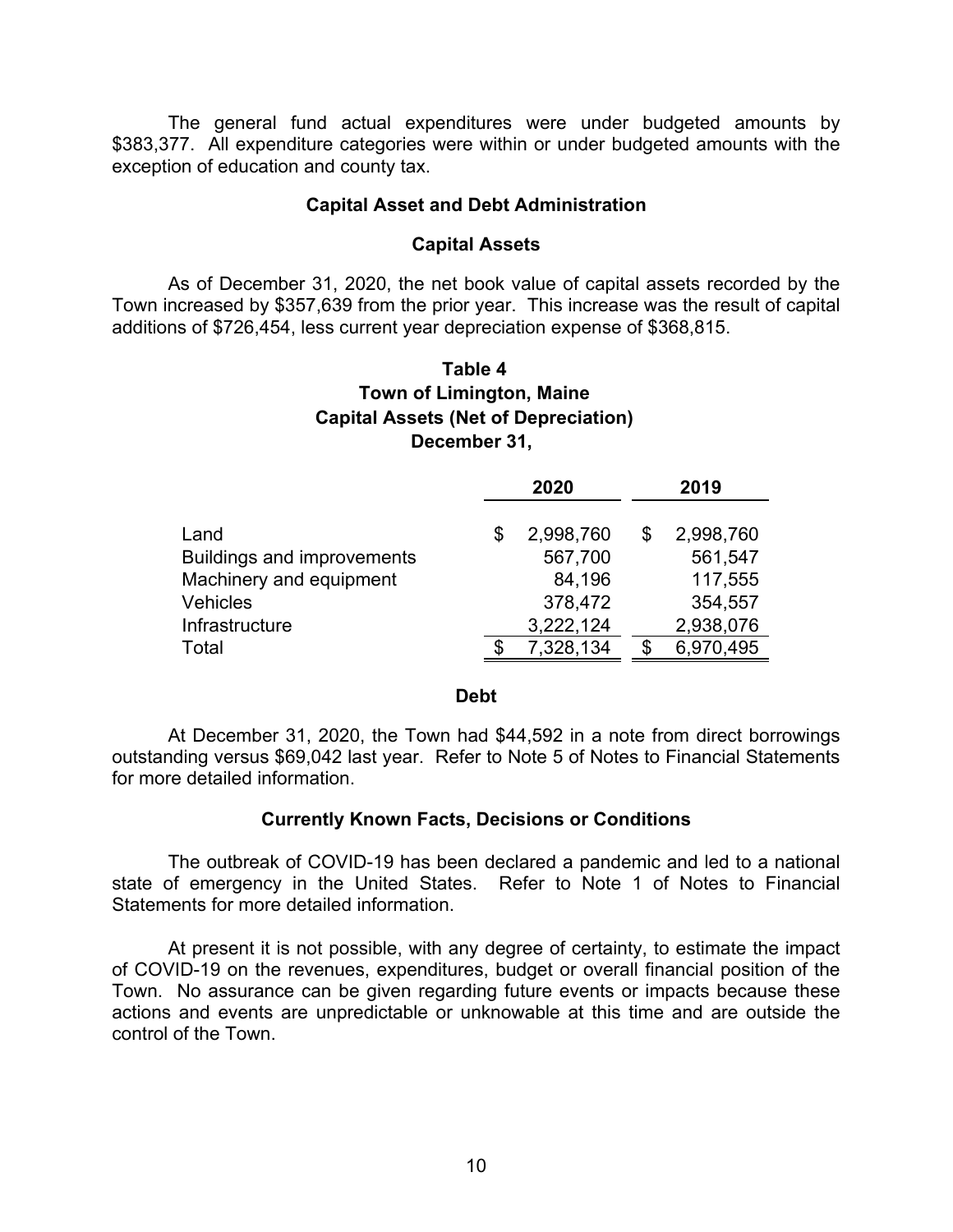#### **Economic Factors and Next Year's Budgets and Rates**

The Town's unassigned fund balance is at a level to sustain government operations for a period of approximately five months. The Town also maintains significant reserve accounts for future capital and program needs.

#### **Contacting the Town's Financial Management**

 This financial report is designed to provide our citizens, taxpayers, customers, investors and creditors with a general overview of the Town's finances and to show the Town's accountability for the money it receives. If you have questions about this report or need additional financial information, contact the Town at 425 Sokokis Avenue, Limington, Maine 04064.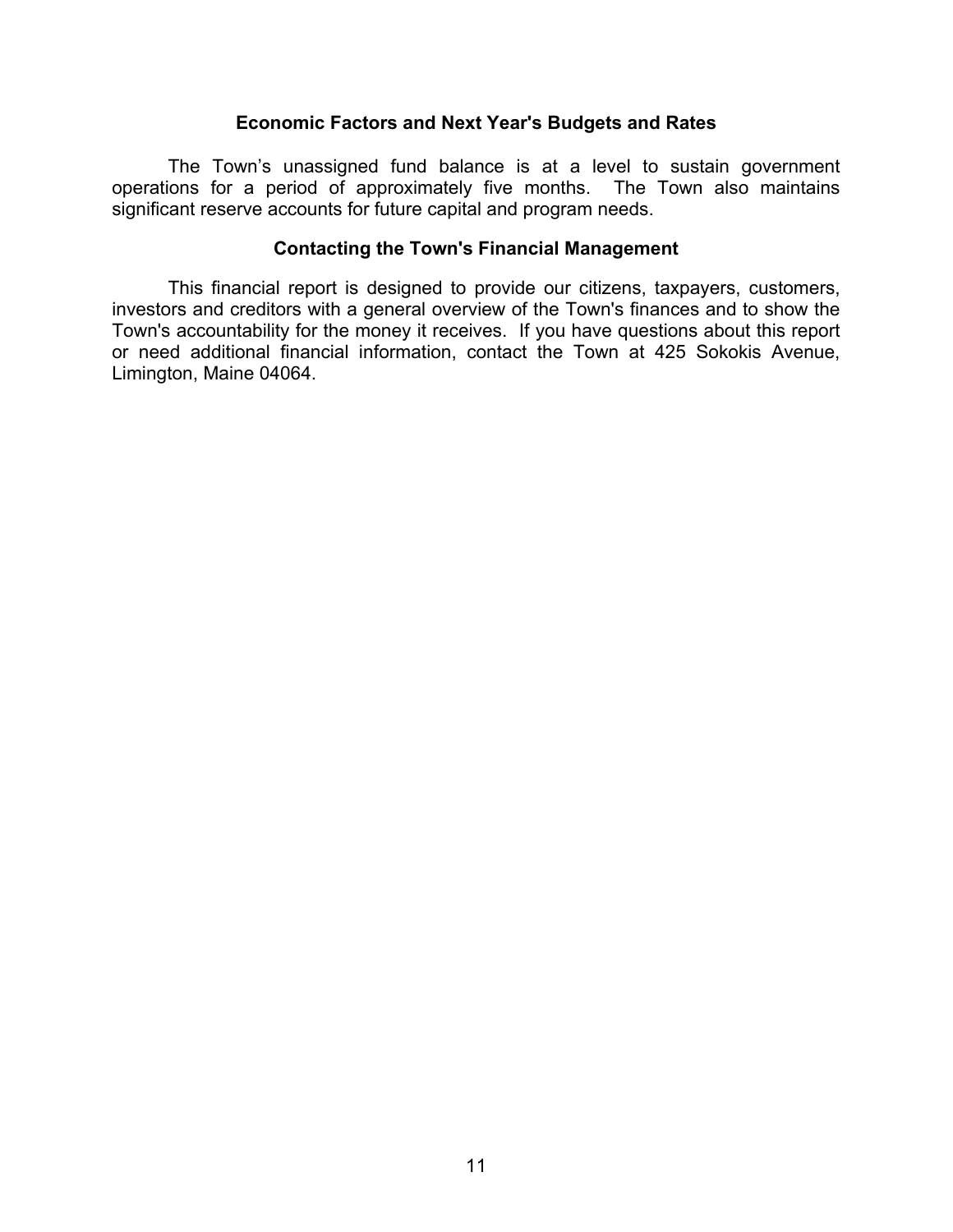STATEMENT A (CONTINUED)

## TOWN OF LIMINGTON, MAINE

## STATEMENT OF NET POSITION DECEMBER 31, 2020

|                                                                                                                                                  | Governmental<br>Activities |
|--------------------------------------------------------------------------------------------------------------------------------------------------|----------------------------|
| ASSETS                                                                                                                                           |                            |
| Current assets:<br>Cash and cash equivalents<br>Accounts receivable (net of allowance for uncollectibles):                                       | \$<br>3,203,010            |
| Taxes                                                                                                                                            | 275,756                    |
| Liens<br><b>Total current assets</b>                                                                                                             | 129,456                    |
|                                                                                                                                                  | 3,608,222                  |
| Noncurrent assets:<br>Capital assets:<br>Land and other assets not being depreciated<br>Buildings and equipment, net of accumulated depreciation | 3,075,642<br>4,252,492     |
| <b>Total noncurrent assets</b>                                                                                                                   | 7,328,134                  |
| <b>TOTAL ASSETS</b>                                                                                                                              | 10,936,356                 |
| DEFERRED OUTFLOWS OF RESOURCES                                                                                                                   |                            |
| Deferred outflows related to OPEB                                                                                                                | 7,399                      |
| TOTAL DEFERRED OUTFLOWS OF RESOURCES                                                                                                             | 7,399                      |
| TOTAL ASSETS AND DEFERRED OUTFLOWS OF RESOURCES                                                                                                  | \$10,943,755               |
| <b>LIABILITIES</b><br><b>Current liabilities:</b><br>Accounts payable                                                                            | \$<br>20,769               |
| Accrued payroll                                                                                                                                  | 13,042                     |
| Due to other governments                                                                                                                         | 3,138                      |
| Current portion of long-term obligations                                                                                                         | 25,192                     |
| <b>Total current liabilities</b>                                                                                                                 | 62,141                     |
| Noncurrent liabilities:<br>Noncurrent portion of long-term obligations:                                                                          |                            |
| Note from direct borrowings payable<br>Net OPEB liability                                                                                        | 19,400                     |
| <b>Total noncurrent liabilities</b>                                                                                                              | 36,639<br>56,039           |
| <b>TOTAL LIABILITIES</b>                                                                                                                         | <u>118,180</u>             |
|                                                                                                                                                  |                            |
| DEFERRED INFLOWS OF RESOURCES<br>Prepaid taxes                                                                                                   | 4,594                      |
| Deferred inflows related to OPEB                                                                                                                 | 1,238                      |
| TOTAL DEFERRED INFLOWS OF RESOURCES                                                                                                              | 5,832                      |
| <b>NET POSITION</b>                                                                                                                              |                            |
| Net investment in capital assets<br>Unrestricted                                                                                                 | 7,283,542<br>3,536,201     |
| <b>TOTAL NET POSITION</b>                                                                                                                        | 10,819,743                 |
| TOTAL LIABILITIES, DEFERRED INFLOWS OF RESOURCES                                                                                                 |                            |
| AND NET POSITION                                                                                                                                 | \$10,943,755               |

See accompanying independent auditors' report and notes to financial statements.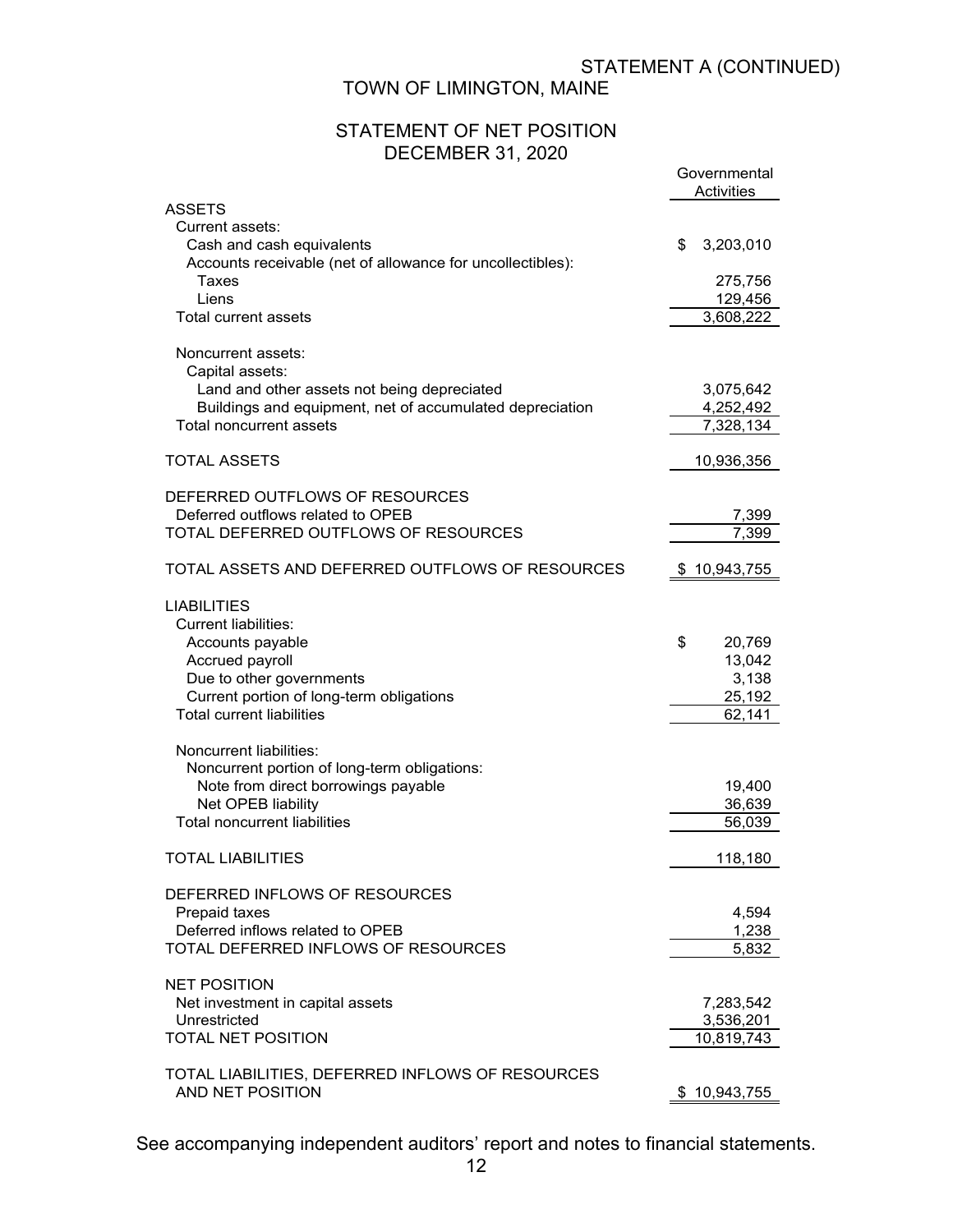#### STATEMENT OF ACTIVITIES FOR THE YEAR ENDED DECEMBER 31, 2020

|                            |                 |    |                 | Net (Expense)<br>Revenue and Changes<br>in Net Position |            |         |            |       |              |
|----------------------------|-----------------|----|-----------------|---------------------------------------------------------|------------|---------|------------|-------|--------------|
|                            |                 |    |                 | <b>Program Revenues</b><br>Operating                    |            | Capital |            | Total |              |
|                            |                 |    | Charges for     |                                                         | Grants and |         | Grants and |       | Governmental |
| <b>Functions/Programs</b>  | <b>Expenses</b> |    | <b>Services</b> | Contributions<br>Contributions                          |            |         | Activities |       |              |
| Governmental activities:   |                 |    |                 |                                                         |            |         |            |       |              |
| General government         | \$<br>438,597   | \$ | 62,203          | \$                                                      |            | \$      |            | \$    | (376, 394)   |
| Public works               | 667,919         |    |                 |                                                         | 50,668     |         |            |       | (617, 251)   |
| Public safety              | 561,904         |    | 133,304         |                                                         |            |         |            |       | (428, 600)   |
| Waste and sanitation       | 298,386         |    | 33,387          |                                                         |            |         |            |       | (264, 999)   |
| <b>Community services</b>  | 84,229          |    | 10,900          |                                                         |            |         |            |       | (73, 329)    |
| Education                  | 3,243,099       |    |                 |                                                         |            |         |            |       | (3,243,099)  |
| County tax                 | 187,192         |    |                 |                                                         |            |         |            |       | (187, 192)   |
| Community assistance       | 11,753          |    |                 |                                                         |            |         |            |       | (11, 753)    |
| Interest on long-term debt | 1,769           |    |                 |                                                         |            |         |            |       | (1,769)      |
| Unclassified               | 174,377         |    |                 |                                                         |            |         |            |       | (174, 377)   |
| Total government           | 5,669,225       |    | 239,794         | \$                                                      | 50,668     | \$      |            |       | (5,378,763)  |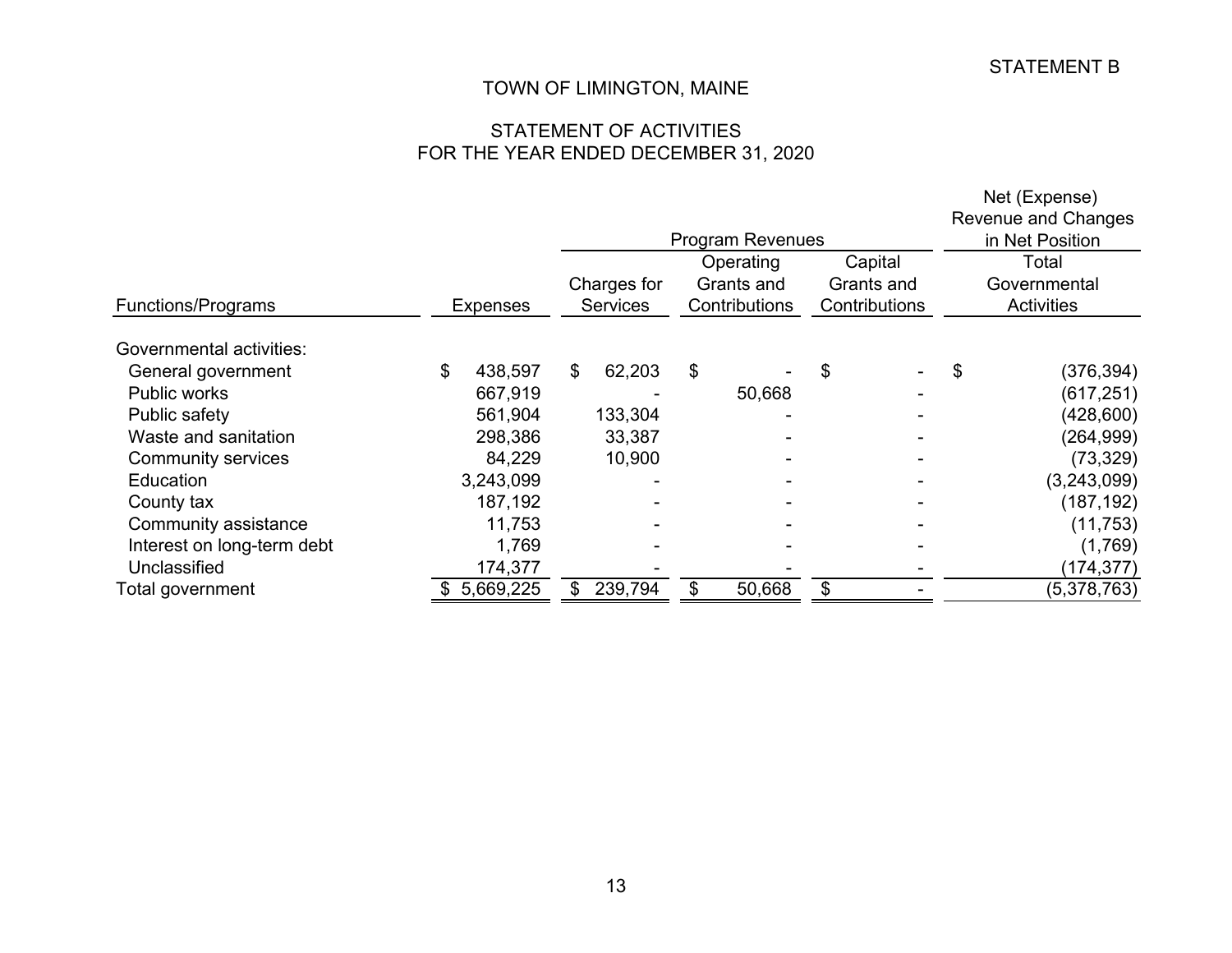## STATEMENT B (CONTINUED)

# TOWN OF LIMINGTON, MAINE

## STATEMENT OF ACTIVITIES FOR THE YEAR ENDED DECEMBER 31, 2020

|                                             | Governmental<br><b>Activities</b> |
|---------------------------------------------|-----------------------------------|
| Changes in net position:                    |                                   |
| Net (expense) revenue                       | (5,378,763)                       |
| General revenues:<br>Taxes:                 |                                   |
| Property taxes, levied for general purposes | 4,272,936                         |
| Excise taxes                                | 741,958                           |
| Grants and contributions not restricted to  |                                   |
| specific programs                           | 437,036                           |
| <b>Miscellaneous</b>                        | 172,947                           |
| Total general revenues                      | 5,624,877                         |
| Change in net position                      | 246,114                           |
| <b>NET POSITION - JANUARY 1</b>             | 10,573,629                        |
| <b>NET POSITION - DECEMBER 31</b>           | \$<br>10,819,743                  |

See accompanying independent auditors' report and notes to financial statements.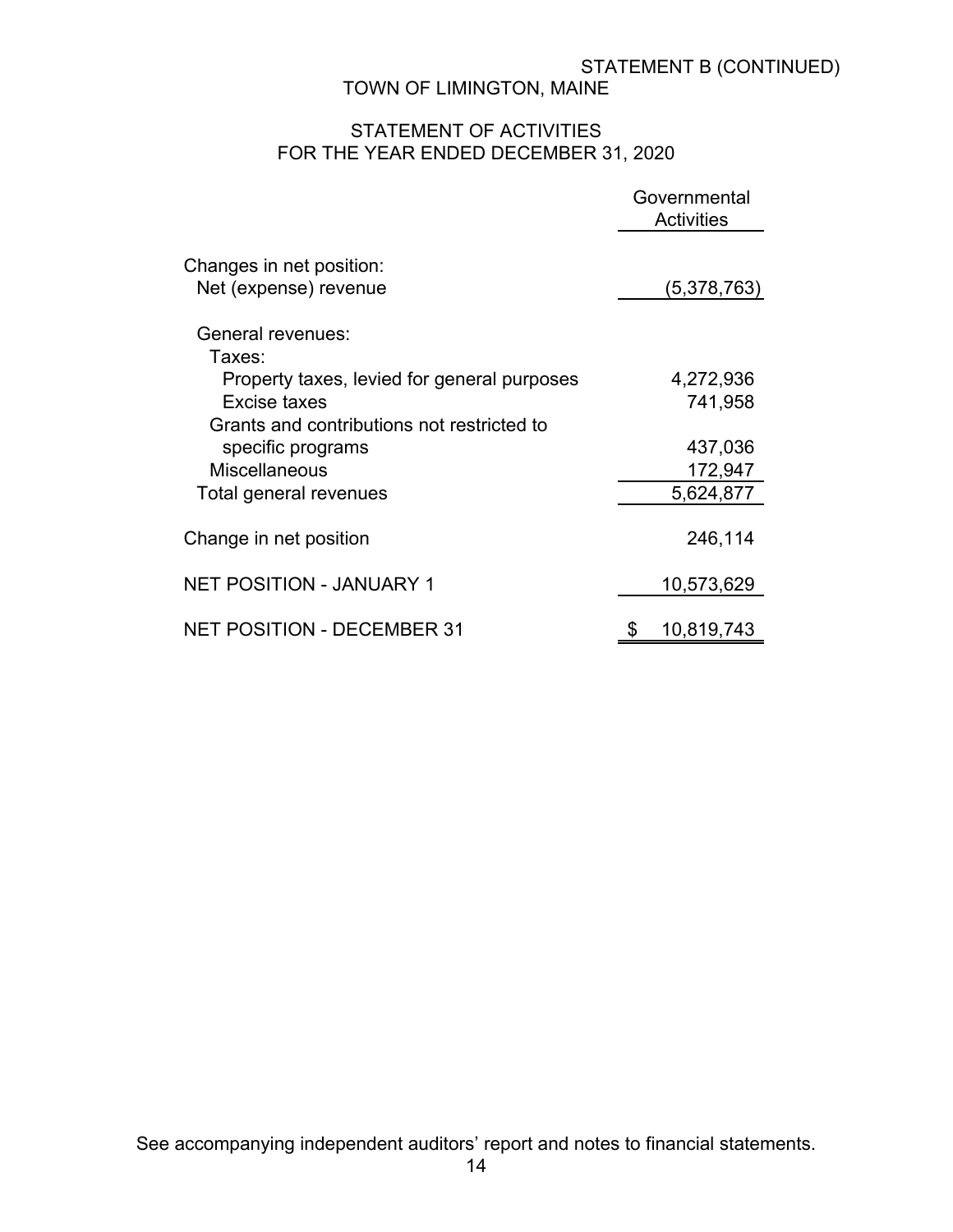## BALANCE SHEET - GOVERNMENTAL FUNDS DECEMBER 31, 2020

|                                                               |                    |                           |               |                         | Other   |              | Total     |
|---------------------------------------------------------------|--------------------|---------------------------|---------------|-------------------------|---------|--------------|-----------|
|                                                               | Capital<br>General |                           |               | Governmental            |         | Governmental |           |
|                                                               |                    | Fund                      | Improvements  |                         | Funds   |              | Funds     |
| <b>ASSETS</b>                                                 |                    |                           |               |                         |         |              |           |
| Cash and cash equivalents                                     | \$                 | 2,652,800                 | \$<br>420,236 | \$                      | 129,974 | \$           | 3,203,010 |
| Accounts receivable (net of allowance for<br>uncollectibles): |                    |                           |               |                         |         |              |           |
| <b>Taxes</b>                                                  |                    | 275,756                   |               |                         |         |              | 275,756   |
| Liens                                                         |                    | 129,456                   |               |                         |         |              | 129,456   |
| <b>TOTAL ASSETS</b>                                           |                    | $\overline{\$}$ 3,058,012 | \$<br>420,236 | $\overline{\mathbf{e}}$ | 129,974 | \$           | 3,608,222 |
| <b>LIABILITIES</b>                                            |                    |                           |               |                         |         |              |           |
| Accounts payable                                              | \$                 | 20,769                    | \$            | \$                      |         | \$           | 20,769    |
| Accrued payroll                                               |                    | 13,042                    |               |                         |         |              | 13,042    |
| Due to other governments                                      |                    | 3,138                     |               |                         |         |              | 3,138     |
| <b>TOTAL LIABILITIES</b>                                      |                    | 36,949                    |               |                         |         |              | 36,949    |
|                                                               |                    |                           |               |                         |         |              |           |
| DEFERRED INFLOWS OF RESOURCES                                 |                    |                           |               |                         |         |              |           |
| Prepaid taxes                                                 |                    | 4,594                     |               |                         |         |              | 4,594     |
| Deferred tax revenues                                         |                    | 322,339                   |               |                         |         |              | 322,339   |
| TOTAL DEFERRED INFLOWS OF RESOURCES                           |                    | 326,933                   |               |                         |         |              | 326,933   |
|                                                               |                    |                           |               |                         |         |              |           |
| <b>FUND BALANCES</b>                                          |                    |                           |               |                         |         |              |           |
| Nonspendable                                                  |                    |                           |               |                         |         |              |           |
| Restricted                                                    |                    |                           |               |                         |         |              |           |
| Committed                                                     |                    |                           | 420,236       |                         | 129,974 |              | 550,210   |
| Assigned                                                      |                    | 184,471                   |               |                         |         |              | 184,471   |
| Unassigned                                                    |                    | 2,509,659                 |               |                         |         |              | 2,509,659 |
| <b>TOTAL FUND BALANCES</b>                                    |                    | 2,694,130                 | 420,236       |                         | 129,974 |              | 3,244,340 |
| TOTAL LIABILITIES, DEFERRED INFLOWS OF                        |                    |                           |               |                         |         |              |           |
| RESOURCES AND FUND BALANCES                                   |                    | 3,058,012                 | \$<br>420,236 | \$                      | 129,974 | \$           | 3,608,222 |

See accompanying independent auditors' report and notes to financial statements.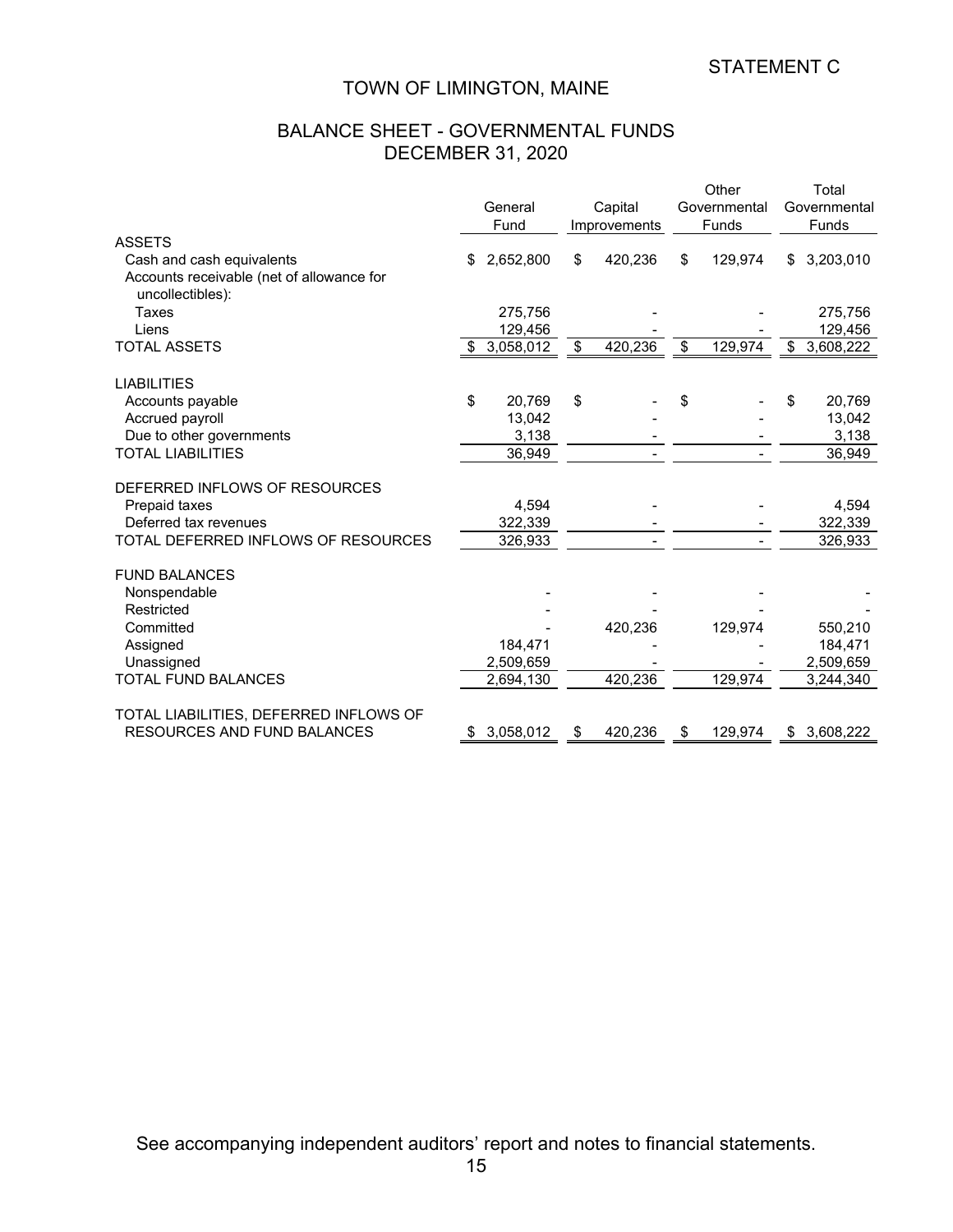## RECONCILIATION OF THE GOVERNMENTAL FUNDS BALANCE SHEET TO THE STATEMENT OF NET POSITION DECEMBER 31, 2020

|                                                                                                                                                                                                                                                                                                       | Total<br>Governmental<br><b>Funds</b> |
|-------------------------------------------------------------------------------------------------------------------------------------------------------------------------------------------------------------------------------------------------------------------------------------------------------|---------------------------------------|
| <b>Total Fund Balances</b>                                                                                                                                                                                                                                                                            | \$<br>3,244,340                       |
| Amounts reported for governmental activities in the Statement of Net Position<br>are different because:                                                                                                                                                                                               |                                       |
| Capital assets used in governmental activities are not financial resources and<br>therefore are not reported in the funds, net of accumulated depreciation<br>Other long-term assets are not available to pay for current-period<br>expenditures and therefore are deferred in the funds shown above: | 7,328,134                             |
| Taxes and liens receivable                                                                                                                                                                                                                                                                            | 322,339                               |
| Deferred outflows of resources related to OPEB are not financial resources<br>and therefore are not reported in the funds<br>Long-term obligations shown below, are not due and payable in the current                                                                                                | 7,399                                 |
| period and therefore are not reported in the funds shown above:                                                                                                                                                                                                                                       |                                       |
| Note from direct borrowings payable                                                                                                                                                                                                                                                                   | (44, 592)                             |
| Net OPEB liability                                                                                                                                                                                                                                                                                    | (36,639)                              |
| Deferred inflows of resources related to OPEB are not financial resources<br>and therefore are not reported in the funds                                                                                                                                                                              | (1,238)                               |
| Net position of governmental activities                                                                                                                                                                                                                                                               | 10,819,743                            |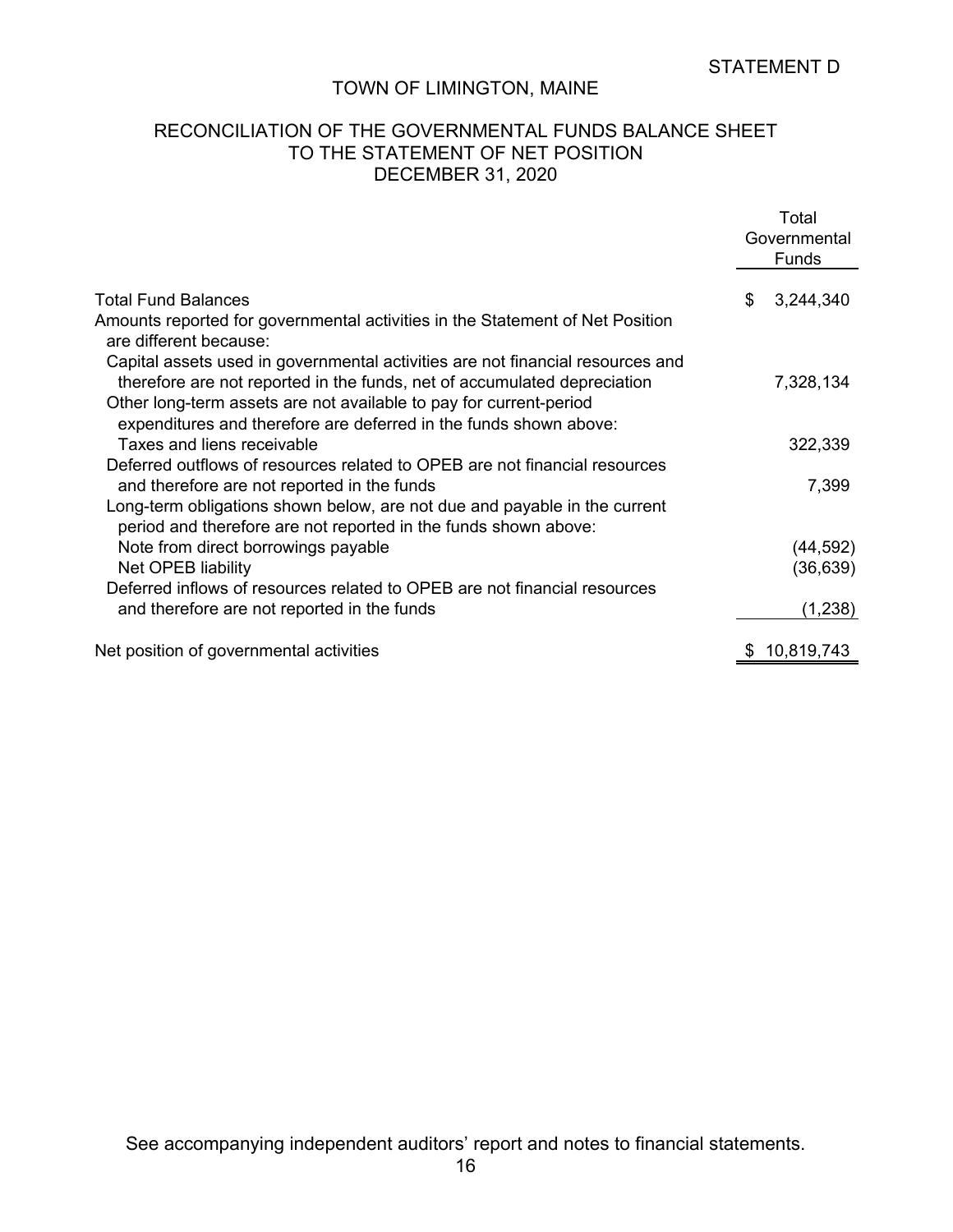## STATEMENT OF REVENUES, EXPENDITURES AND CHANGES IN FUND BALANCES GOVERNMENTAL FUNDS FOR THE YEAR ENDED DECEMBER 31, 2020

|                                                | General<br>Fund     | Capital<br>Improvements | Other<br>Governmental<br>Funds | Total<br>Governmental<br>Funds |
|------------------------------------------------|---------------------|-------------------------|--------------------------------|--------------------------------|
| <b>REVENUES</b>                                |                     |                         |                                |                                |
| Taxes:                                         |                     |                         |                                |                                |
| Property taxes                                 | \$4,302,201         | \$                      | \$                             | \$<br>4,302,201                |
| <b>Excise taxes</b>                            | 741,958             |                         |                                | 741,958                        |
| Intergovernmental                              | 487,704             |                         |                                | 487,704                        |
| Charges for services                           | 118,208             |                         | 121,586                        | 239,794                        |
| Miscellaneous revenues                         | 134,669             | 38,195                  | 83                             | 172,947                        |
| <b>TOTAL REVENUES</b>                          | 5,784,740           | 38,195                  | 121,669                        | 5,944,604                      |
| <b>EXPENDITURES</b>                            |                     |                         |                                |                                |
| Current:                                       |                     |                         |                                |                                |
| General government                             | 436,277             |                         |                                | 436,277                        |
| Public works                                   | 1,051,674           |                         |                                | 1,051,674                      |
| Public safety                                  | 545,112             |                         |                                | 545,112                        |
| Waste and sanitation                           | 291,587             |                         |                                | 291,587                        |
| Community services<br>Education                | 81,704<br>3,243,099 |                         |                                | 81,704<br>3,243,099            |
| County tax                                     | 187,192             |                         |                                | 187,192                        |
| Community assistance                           | 11,753              |                         |                                | 11,753                         |
| Unclassified                                   | 170,842             |                         | 3,535                          | 174,377                        |
| Debt service:                                  |                     |                         |                                |                                |
| Principal                                      | 24,450              |                         |                                | 24,450                         |
| Interest                                       | 1,769               |                         |                                | 1,769                          |
| <b>TOTAL EXPENDITURES</b>                      | 6,045,459           |                         | 3,535                          | 6,048,994                      |
| <b>EXCESS REVENUES OVER (UNDER)</b>            |                     |                         |                                |                                |
| <b>EXPENDITURES</b>                            | (260, 719)          | 38,195                  | 118,134                        | (104, 390)                     |
|                                                |                     |                         |                                |                                |
| OTHER FINANCING SOURCES (USES)<br>Transfers in | 241,062             | 100,000                 |                                |                                |
| Transfers (out)                                | (100,000)           | (151, 062)              | (90,000)                       | 341,062<br>(341, 062)          |
| TOTAL OTHER FINANCING SOURCES (USES)           | 141,062             | (51,062)                | (90,000)                       |                                |
| NET CHANGE IN FUND BALANCES                    | (119, 657)          | (12, 867)               | 28,134                         | (104, 390)                     |
|                                                |                     |                         |                                |                                |
| FUND BALANCES - JANUARY 1                      | 2,813,787           | 433,103                 | 101,840                        | 3,348,730                      |
| FUND BALANCES - DECEMBER 31                    | \$2,694,130         | \$<br>420,236           | \$<br>129,974                  | \$<br>3,244,340                |

See accompanying independent auditors' report and notes to financial statements.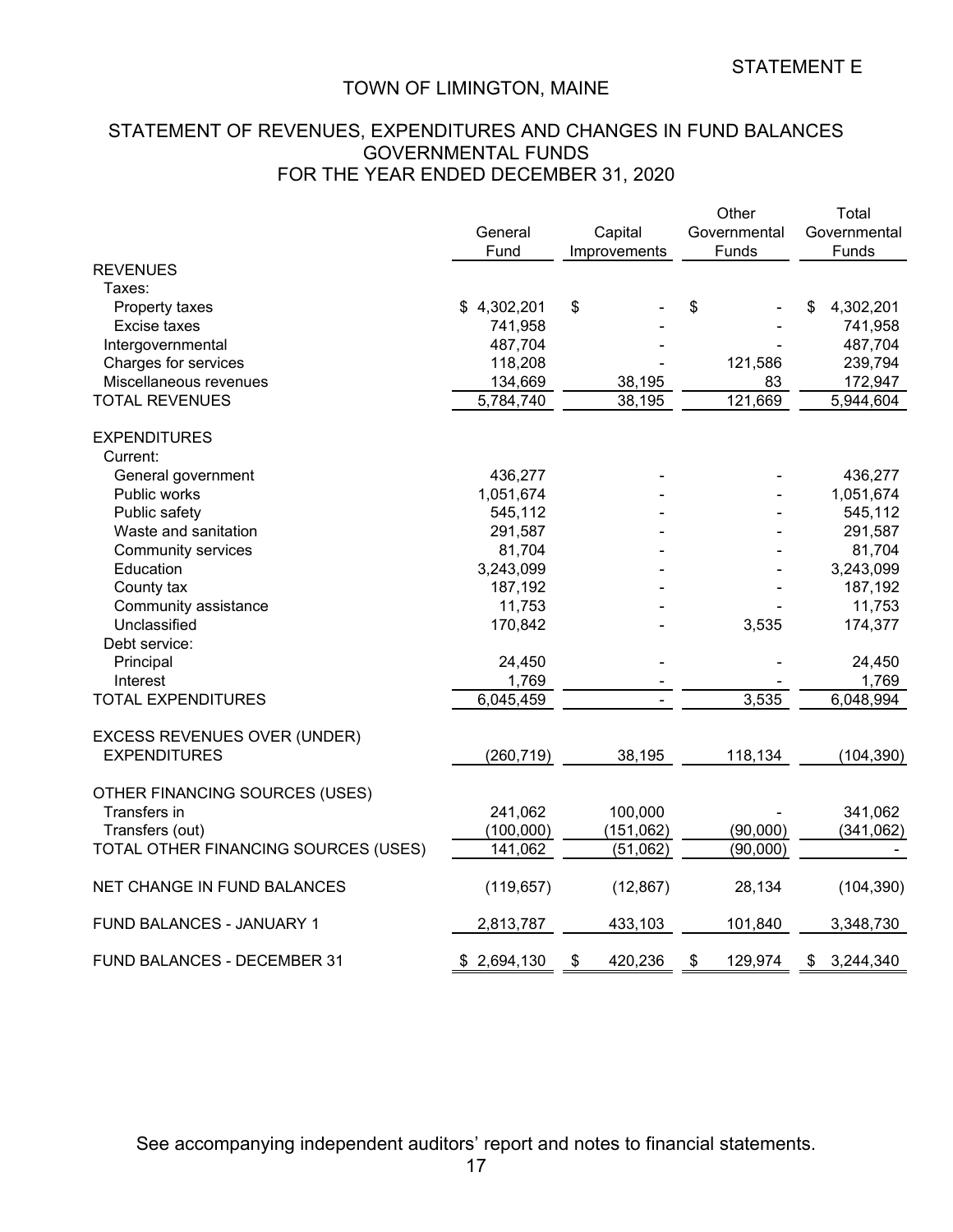#### RECONCILIATION OF THE STATEMENT OF REVENUES, EXPENDITURES AND CHANGES IN FUND BALANCES OF GOVERNMENTAL FUNDS TO THE STATEMENT OF ACTIVITIES FOR THE YEAR ENDED DECEMBER 31, 2020

| Net change in fund balances - total governmental funds (Statement E)                                                                                                                                                                      | \$<br>(104, 390)                 |
|-------------------------------------------------------------------------------------------------------------------------------------------------------------------------------------------------------------------------------------------|----------------------------------|
| Amounts reported for governmental activities in the Statement of Activities<br>(Statement B) are different because:                                                                                                                       |                                  |
| Governmental funds report capital outlays as expenditures while governmental activities<br>report depreciation expense allocated to those expenditures over the life of the assets:<br>Capital asset acquisitions<br>Depreciation expense | 726,454<br>(368, 815)<br>357,639 |
| Deferred outflows of resources related to OPEB are a consumption of net position by<br>the government that are applicable to a future reporting period and therefore are not<br>reported in the funds                                     | 6,779                            |
| Revenues in the Statement of Activities that do not provide current financial resources<br>as revenues in the funds:<br>Taxes and liens receivable                                                                                        | (29, 265)                        |
| Repayment of long-term debt principal is an expenditure in the governmental funds,<br>but the repayment reduces long-term obligations in the Statement of Net Position                                                                    | 24,450                           |
| Deferred inflows of resources related to OPEB are an acquisition of net position by<br>the government that are applicable to a future reporting period and therefore are not<br>reported in the funds                                     | 619                              |
| Some expenses reported in the Statement of Activities do not require the use of<br>current financial resources and therefore are not reported as expenditures in<br>governmental funds:<br>Net OPEB liability                             | (9,718)                          |
|                                                                                                                                                                                                                                           |                                  |
| Change in net position of governmental activities (Statement B)                                                                                                                                                                           | 246,114                          |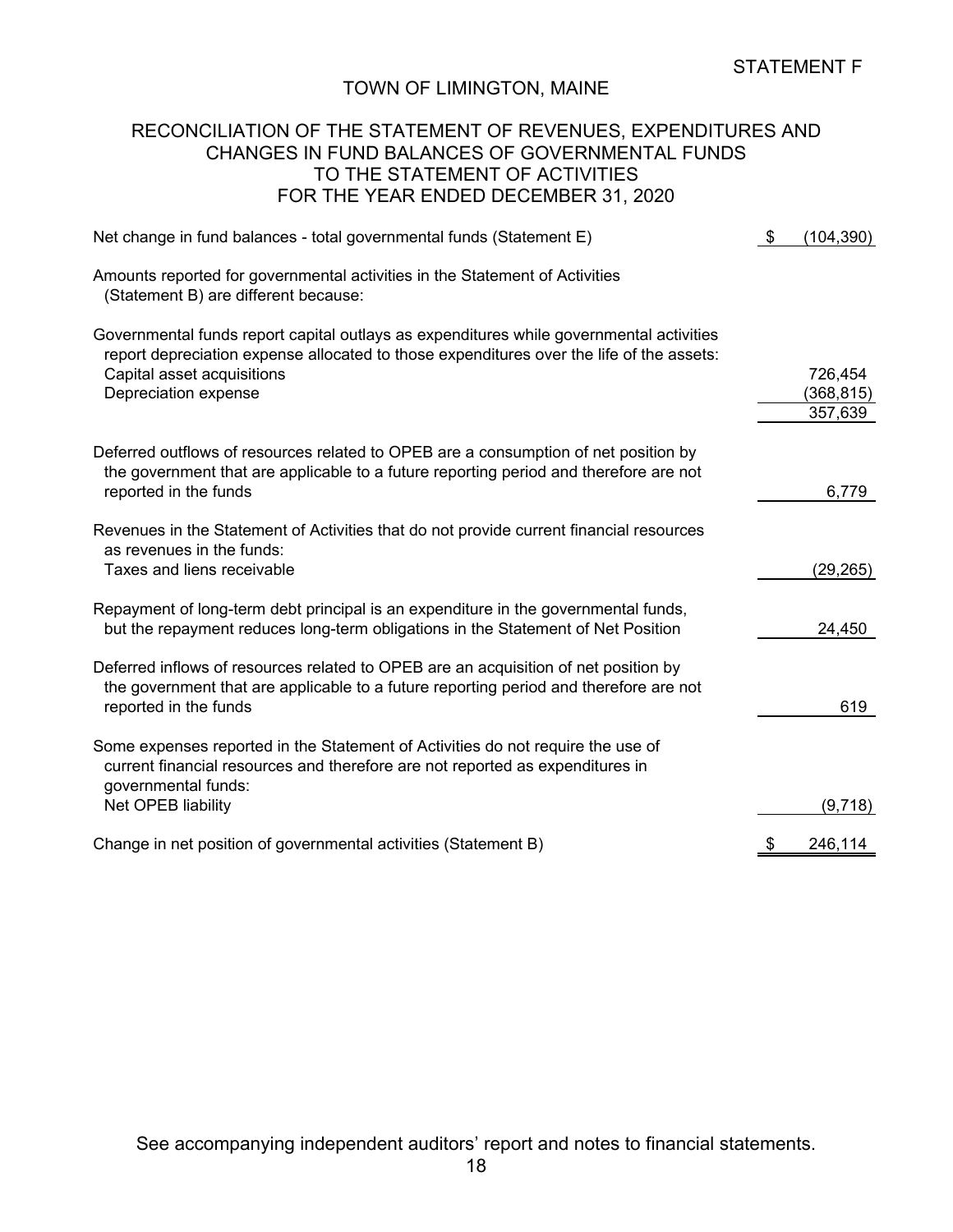## STATEMENT OF NET POSITION - FIDUCIARY FUNDS DECEMBER 31, 2020

|                                                                                          |           | Private<br>Purpose<br>Trust |  |  |
|------------------------------------------------------------------------------------------|-----------|-----------------------------|--|--|
| ASSETS<br>Cash and cash equivalents<br>Due from other governments<br><b>TOTAL ASSETS</b> | \$<br>\$. | 63,946<br>3,138<br>67,084   |  |  |
| <b>LIABILITIES</b><br>Accounts payable<br>TOTAL LIABILITIES                              | \$        |                             |  |  |
| <b>NET POSITION</b><br>Restricted - held in trust                                        | \$        | 67,084                      |  |  |

See accompanying independent auditors' report and notes to financial statements.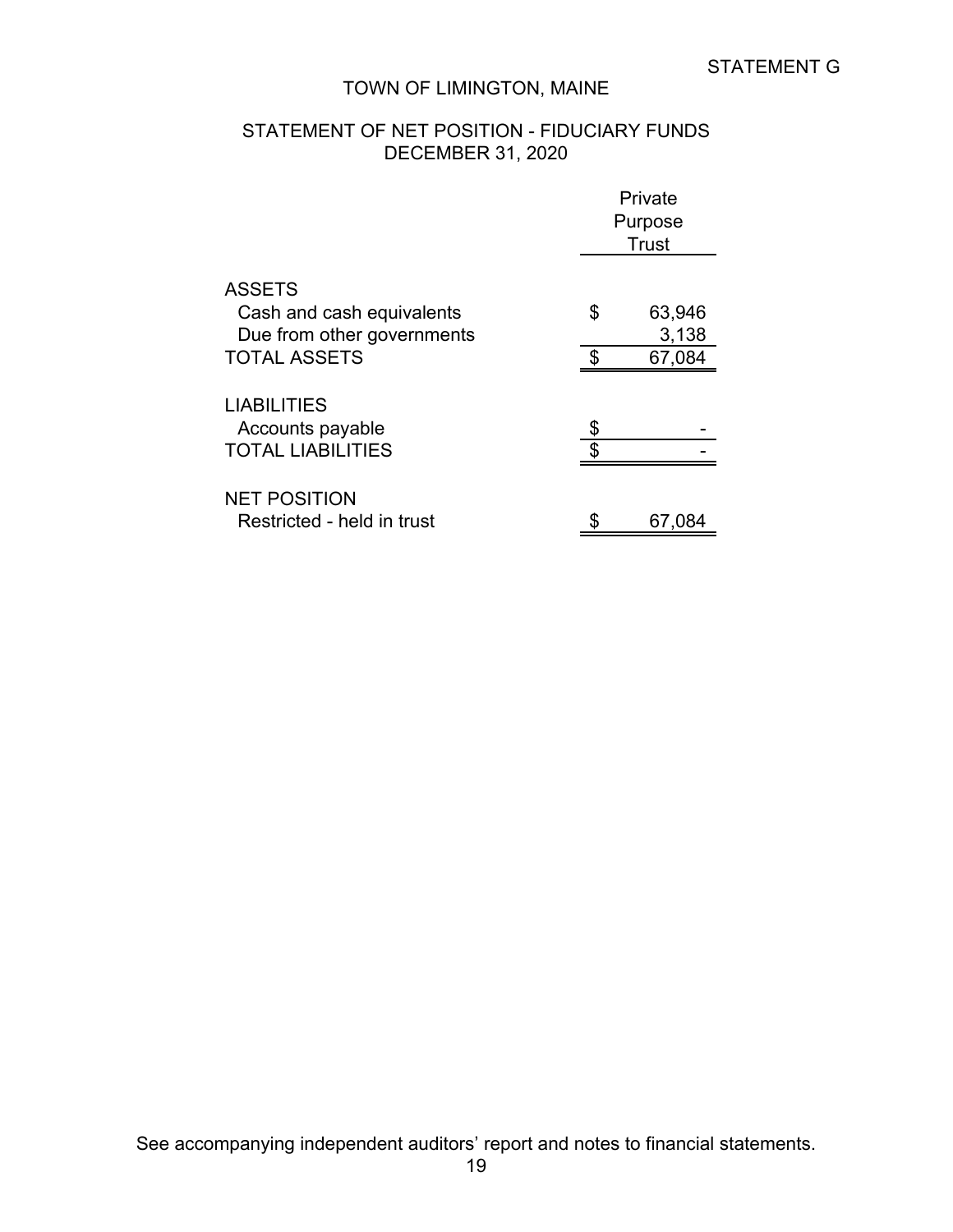## STATEMENT OF CHANGES IN NET POSITION - FIDUCIARY FUNDS FOR THE YEAR ENDED DECEMBER 31, 2020

|                                                          | Private<br>Purpose<br>Trust |        |  |
|----------------------------------------------------------|-----------------------------|--------|--|
| <b>ADDITIONS</b><br>Investment income (net of unrealized |                             |        |  |
| gains/losses)                                            | \$                          | 35     |  |
| <b>Miscellaneous</b>                                     |                             | 11,835 |  |
| <b>TOTAL ADDITIONS</b>                                   |                             | 11,870 |  |
| <b>DEDUCTIONS</b><br>Other                               |                             | 9,625  |  |
| <b>TOTAL DEDUCTIONS</b>                                  |                             | 9,625  |  |
| Change in net position                                   |                             | 2,245  |  |
| <b>NET POSITION - JANUARY 1</b>                          |                             | 64,839 |  |
| <b>NET POSITION - DECEMBER 31</b>                        | \$                          | 67,084 |  |

See accompanying independent auditors' report and notes to financial statements.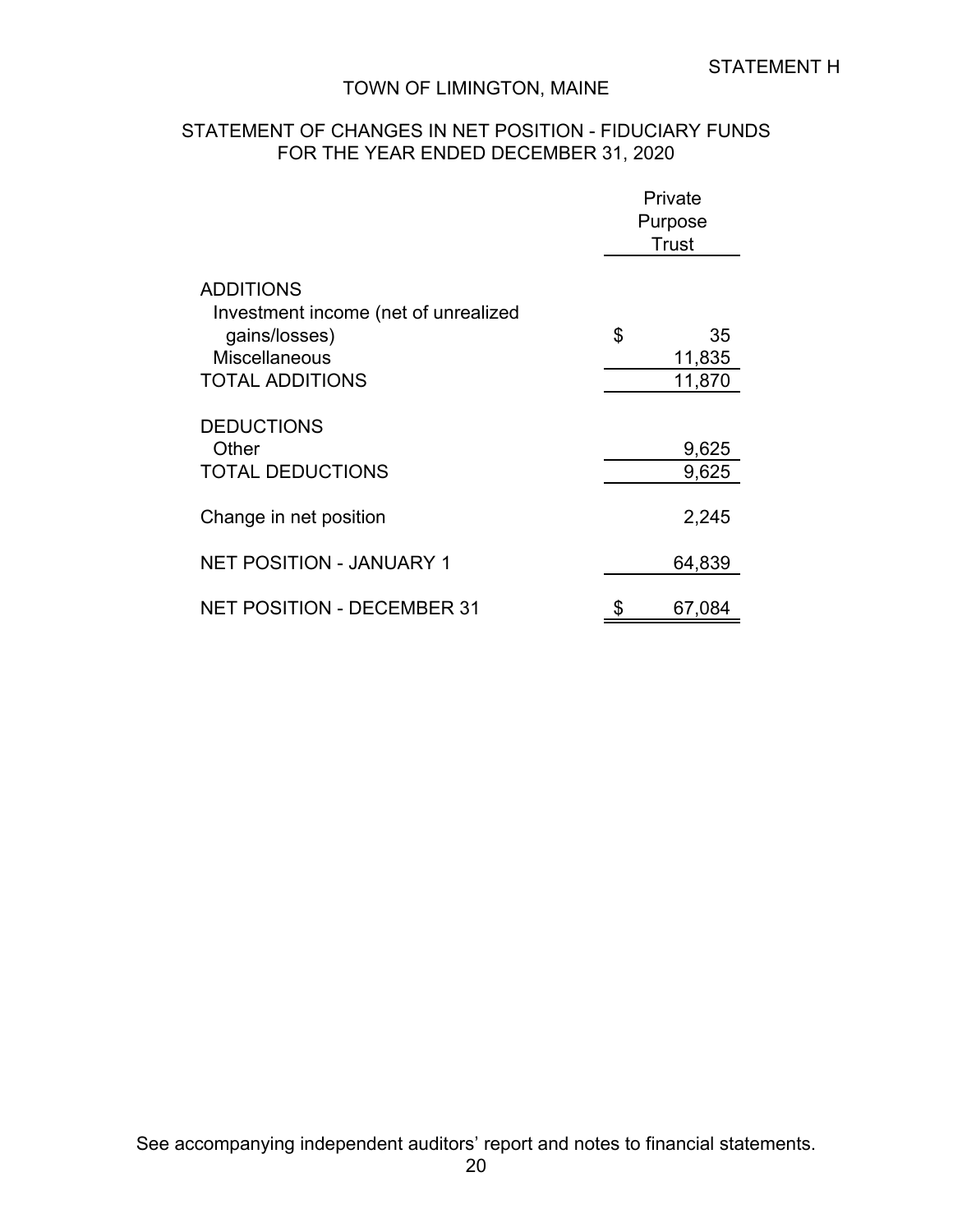#### NOTES TO FINANCIAL STATEMENTS DECEMBER 31, 2020

#### NOTE 1 - SUMMARY OF SIGNIFICANT ACCOUNTING POLICIES

#### *Reporting Entity*

The Town of Limington was incorporated under the laws of the State of Maine. The Town operates under the Selectboard form of government and provides the following services: general government, public works, public safety, waste and sanitation, community services, education, community assistance and unclassified.

 The Town's financial statements are prepared in accordance with generally accepted accounting principles (GAAP). The Governmental Accounting Standards Board (GASB) is responsible for establishing GAAP for state and local governments through its pronouncements (Statements and Interpretations).

The Town's combined financial statements include all accounts and all operations of the Town. We have determined that the Town has no component units as described in GASB Statement No. 14 and amended by GASB Statements No. 39 and No. 61.

#### *COVID-19 Outbreak*

The outbreak of COVID-19, a respiratory disease caused by a new strain of coronavirus, has been declared a pandemic by the World Health Organization and led to a national state of emergency in the United States. The State of Maine, along with other state and local governments, declared states of emergency and issued multiple public health emergency orders that severely restrict movement and limit businesses and activities to essential functions. These actions and effects of COVID-19 have disrupted economic activity at all levels and impacted the processes and procedures for almost all businesses, including municipal and quasi-municipal entities.

In response to the health crisis created by COVID-19 since early March, the Governor of Maine issued multiple executive orders and declarations to protect the public health in an effort to reduce community spread of the virus and protect citizens. These measures have included, among others, closing or restricting access to certain business and activities, issuing a "stay at home" directive for most citizens, restricting nonessential travel and limiting movement of all persons in Maine to those necessary to obtain or provide essential services or activities. As of the date of this report, the state of emergency was extended to June 30, 2021 but may be further extended if circumstances warrant. While steps toward reopening the State have begun, the speed and scope of the reopening process will depend upon progress toward limiting the continued spread of the disease.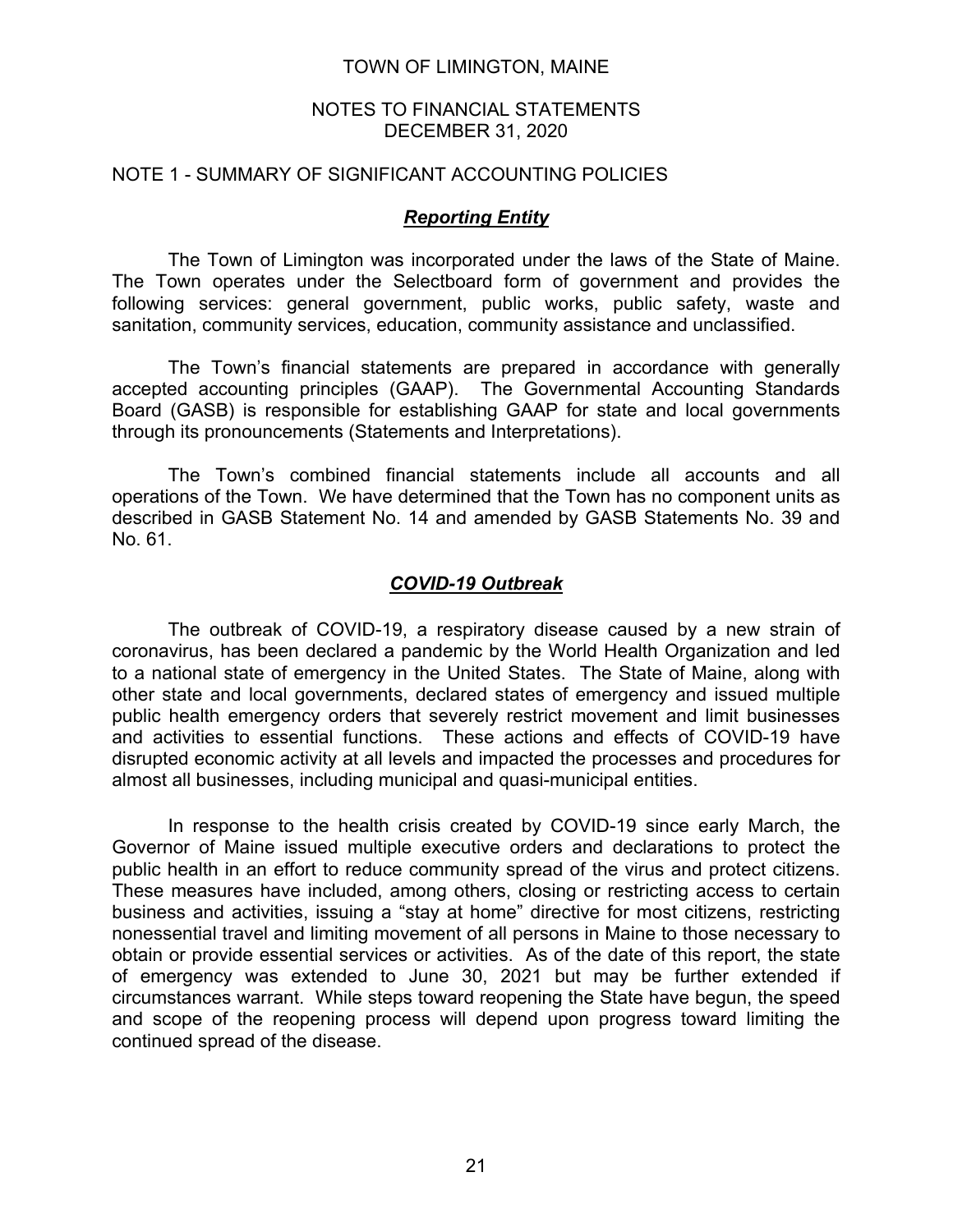#### NOTES TO FINANCIAL STATEMENTS DECEMBER 31, 2020

#### NOTE 1 - SUMMARY OF SIGNIFICANT ACCOUNTING POLICIES (CONTINUED)

#### *Impact on and Results of Operations*

On March 17, 2020 Maine LD 2167 was issued and executed by the Governor of Maine. Among other measures, this LD gave guidance concerning municipal budgets and the election process during the state of emergency. In accordance with Executive Order 39, issued by the Governor of Maine on April 10, 2020, primary elections (and all applicable dates in coordination with it) were suspended from June 9 to July 14.

In accordance with Executive Order 19, issued by the Governor of Maine on March 24, 2020, Town facilities were not closed to the public but followed strict CDC guidelines.

#### *Impact on Finances*

The Town does not currently anticipate any additional FY 2020 expenditures due to COVID-19 that would not be covered by existing resources including authorized Coronavirus, Aid, Relief and Economic Security ("CARES") Act funding and applicable Federal and /or State programs.

#### *Expected Federal/State Support*

The Town may have to take action to meet certain requirements to receive any additional Federal or State funding for budgetary or economic relief related to the challenges presented by COVID-19. However, the Town expects that if those actions are necessary, that the Town would qualify and satisfy the various conditions required to receive applicable Federal or State funds.

#### *Conclusion*

The ongoing effects of COVID-19, including the financial impact to the Town and its inhabitants, may change significantly as events and circumstances evolve locally, nationally and worldwide. At present it is not possible, with any degree of certainty, to estimate the impact of COVID-19 on the revenues, expenditures, budget or overall financial position of the Town. No assurance can be given regarding future events or impacts because these actions and events are unpredictable or unknowable at this time and are outside the control of the Town.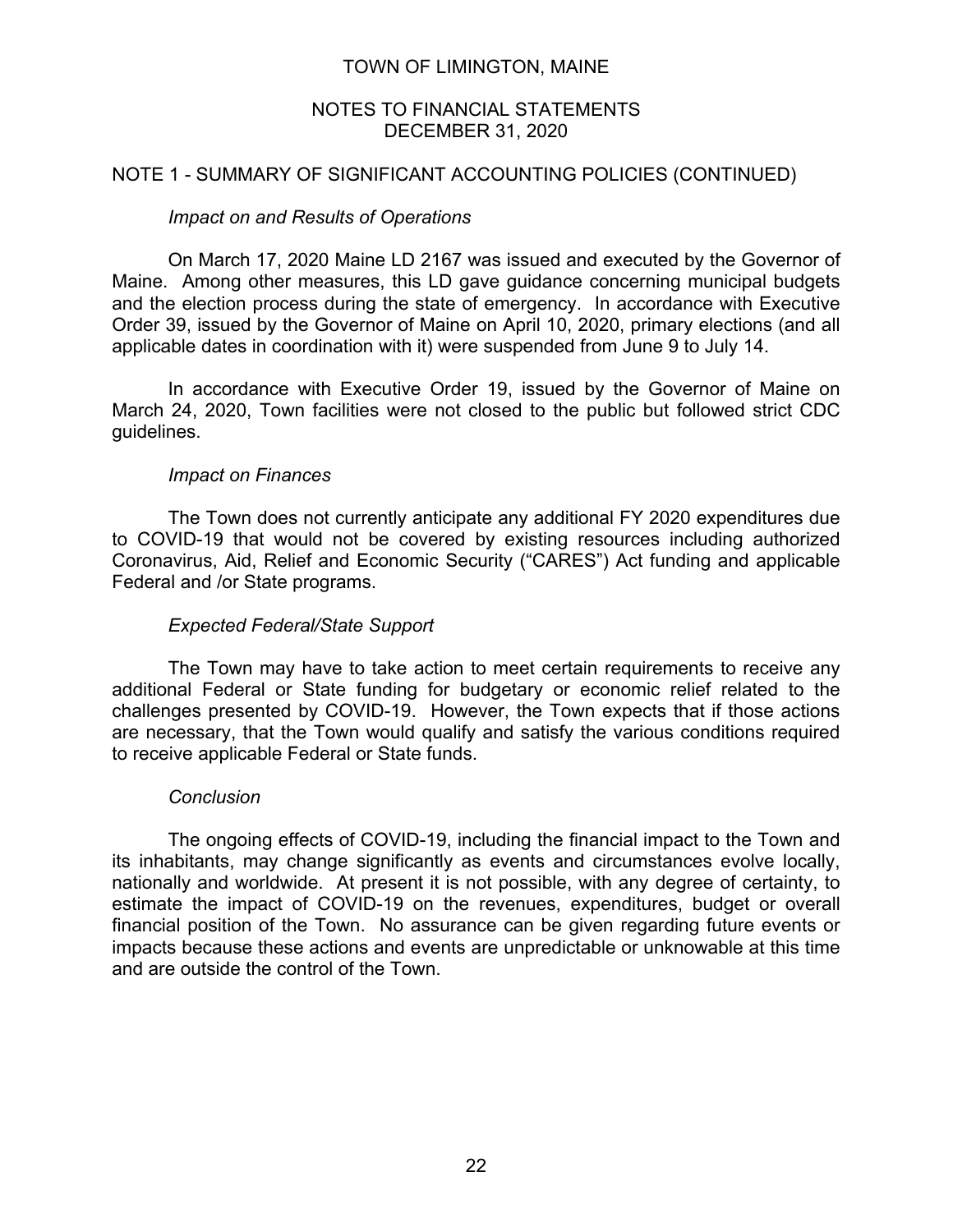#### NOTES TO FINANCIAL STATEMENTS DECEMBER 31, 2020

#### NOTE 1 - SUMMARY OF SIGNIFICANT ACCOUNTING POLICIES (CONTINUED)

#### *Implementation of New Accounting Standards*

During the year ended December 31, 2020, the following statements of financial accounting standards issued by the Governmental Accounting Standards Board became effective:

Statement No. 95 "Postponement of the Effective Dates of Certain Authoritative Guidance." The primary objective of this Statement is to provide temporary relief to governments and other stakeholders in light of the COVID-19 pandemic. That objective is accomplished by postponing the effective dates of certain provisions in Statements and Implementation Guides that first became effective or are scheduled to become effective for periods beginning after June 15, 2018 and later. (The following pronouncements exclude Statements No. 83 and No. 88 which were implemented prior to this Statement).

The effective dates of certain provisions contained in the following pronouncements are postponed by one year: Statement No. 84, Fiduciary Activities; Statement No. 89, Accounting for Interest Cost Incurred before the End of a Construction Period; Statement No. 90, Majority Equity Interests; Statement No. 91, Conduit Debt Obligations; Statement No. 92, Omnibus 2020; Statement No. 93, Replacement of Interbank Offered Rates; Implementation Guide No. 2017-3, Accounting and Financial Reporting for Postemployment Benefits Other Than Pensions (and Certain Issues Related to OPEB Plan Reporting); Implementation Guide No. 2018- 1, Implementation Guidance Update-2018; Implementation Guide No. 2019-1, Implementation Guidance Update-2019 and Implementation Guide No. 2019-2, Fiduciary Activities. The effective dates of the following pronouncements are postponed by 18 months: Statement No. 87, Leases and Implementation Guide No. 2019-3, Leases.

Statement No. 97 "Certain Component Unit Criteria (paragraphs 4 & 5)." The primary objectives of paragraphs 4 & 5 in this Statement are to increase consistency and comparability related to the reporting of fiduciary component units in circumstances in which a potential component unit does not have a governing board and the primary government performs the duties that a governing board typically would perform. Management has determined the impact of this Statement is not material to the financial statements.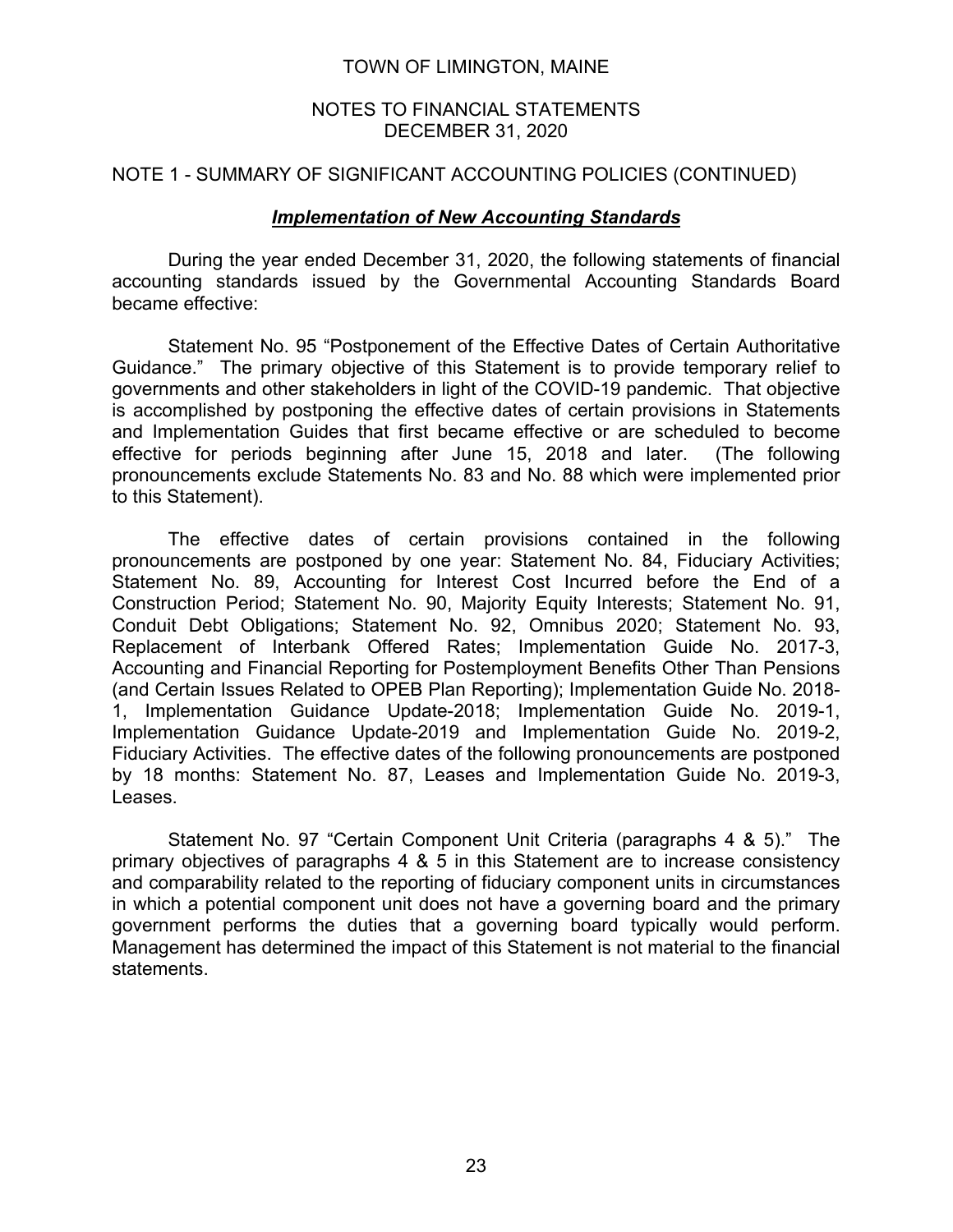#### NOTES TO FINANCIAL STATEMENTS DECEMBER 31, 2020

#### NOTE 1 - SUMMARY OF SIGNIFICANT ACCOUNTING POLICIES (CONTINUED)

#### *Government-Wide and Fund Financial Statements*

 The Town's basic financial statements include both government-wide (reporting the Town as a whole) and fund financial statements (reporting the Town's major funds).

Both the government-wide and fund financial statements categorize primary activities as governmental. The Town categorizes all activities as governmental.

In the government-wide Statement of Net Position, the governmental activities column is (a) presented on a consolidated basis by column and (b) is reported on a full accrual, economic resources basis, which recognizes all long-term assets and receivables as well as long-term debt and obligations. The Town's net position is reported in three parts - net investment in capital assets; restricted net position and unrestricted net position. The Town first utilizes restricted resources to finance qualifying activities.

The government-wide Statement of Activities reports both the gross and net cost of each of the Town's functions (general government, public safety, etc.) excluding fiduciary funds. The functions are also supported by general government revenues (property taxes, certain intergovernmental revenues, miscellaneous revenues, etc.). The Statement of Activities reduces gross expenses (including depreciation) by related program revenues, operating and capital grants. Program revenues must be directly associated with the function. Operating grants include operating-specific and discretionary (either operating or capital) grants while the capital grants column reflects capital-specific grants. For the most part, the interfund activity has been eliminated from these government-wide financial statements.

 The net costs (by function) are normally covered by general revenue (taxes, certain intergovernmental revenues and charges for services, etc.).

 The Town does not allocate indirect costs. All costs are charged directly to the corresponding department.

 The government-wide focus is more on the sustainability of the Town as an entity and the change in the Town's net position resulting from the current year's activities.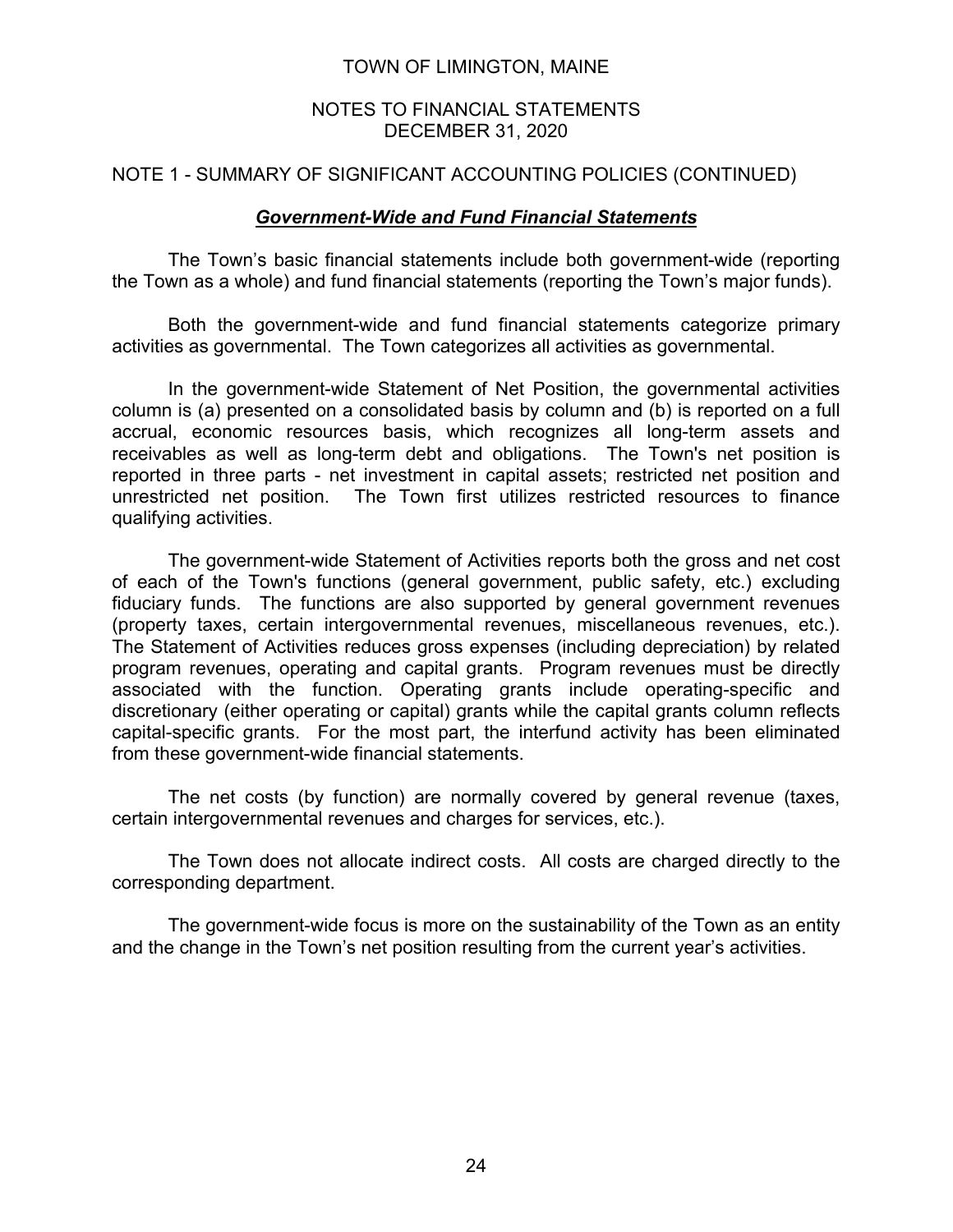#### NOTES TO FINANCIAL STATEMENTS DECEMBER 31, 2020

### NOTE 1 - SUMMARY OF SIGNIFICANT ACCOUNTING POLICIES (CONTINUED)

### *Measurement Focus - Basic Financial Statements and Fund Financial Statements*

 The financial transactions of the Town are reported in the individual funds in the fund financial statements. Each fund is accounted for by providing a separate set of self-balancing accounts that comprise its assets, deferred outflows of resources, liabilities, deferred inflows of resources, fund balances, revenues and expenditures/expenses. The various funds are reported by generic classification within the financial statements. The following fund types are used by the Town:

1. Governmental Funds:

 The focus of the governmental funds' measurement (in the fund statements) is upon determination of financial position (sources, uses and balances of financial resources) rather than upon net income. The following is a description of the governmental funds of the Town:

#### Major Funds

- a. The General Fund is the general operating fund of the Town. It is used to account for all financial resources except those required to be accounted for in another fund.
- b. The Capital Improvements Fund is used to account for financial resources to be used for the acquisition or construction of major capital facilities or equipment.

#### Nonmajor Fund

- c. Special Revenue Funds are used to account for the proceeds of specific revenue sources that are legally restricted to expenditures for specified purposes.
- 2. Fiduciary Funds:

 Fiduciary funds are used to report assets held in a trustee or agency capacity for others and therefore are not available to support Town programs. The reporting focus is on net position and changes in net position and is reported using accounting principles similar to proprietary funds. Component units that are fiduciary in nature have been excluded from these financial statements.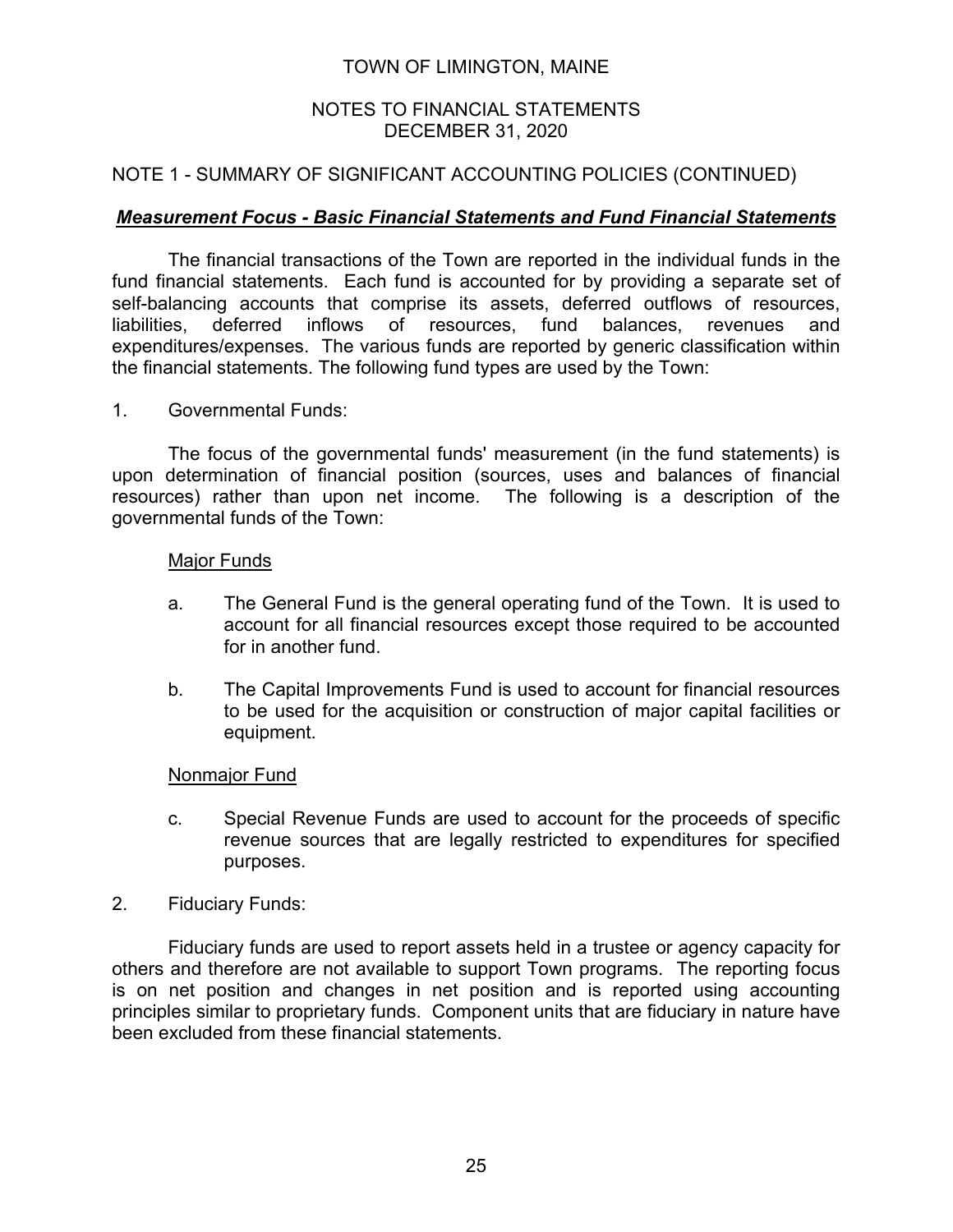#### NOTES TO FINANCIAL STATEMENTS DECEMBER 31, 2020

#### NOTE 1 - SUMMARY OF SIGNIFICANT ACCOUNTING POLICIES (CONTINUED)

 The Town's fiduciary funds are presented in the fiduciary fund financial statements by type (private-purpose trust). Since by definition these assets are being held for the benefit of a third party (other local governments, private parties, etc.) and cannot be used to address activities or obligations of the government, these funds are not incorporated into the government-wide financial statements.

The emphasis in fund financial statements is on the major funds in governmental activities categories. Nonmajor funds by category are summarized into a single column, GASB Statement No. 34 sets forth minimum criteria (percentage of the assets, deferred outflows of resources, liabilities, deferred inflows of resources, revenues or expenses of either the fund category or the governmental and enterprise combined) for the determination of major funds. The nonmajor funds are combined in a column in the fund financial statements.

#### *Basis of Accounting*

 Basis of accounting refers to when revenues and expenditures or expenses are recognized in the accounts and reported in the financial statements. Basis of accounting relates to the timing of the measurements made, regardless of the measurement focus applied.

1. Accrual

 Governmental activities in the government-wide financial statements and fiduciary fund financial statements are presented on the accrual basis of accounting. Revenues are recognized when earned and expenses are recognized when incurred.

2. Modified Accrual

 The governmental fund financial statements are presented on the modified accrual basis of accounting. Under the modified accrual basis of accounting, revenues are recorded when susceptible to accrual; i.e., both measurable and available. "Available" means collectible within the current period or soon enough thereafter to be used to pay liabilities of the current period. Expenditures are generally recognized under the modified accrual basis of accounting when the related liability is incurred. The exception to this general rule is that principal and interest on general obligation long-term debt, if any, is recognized when due.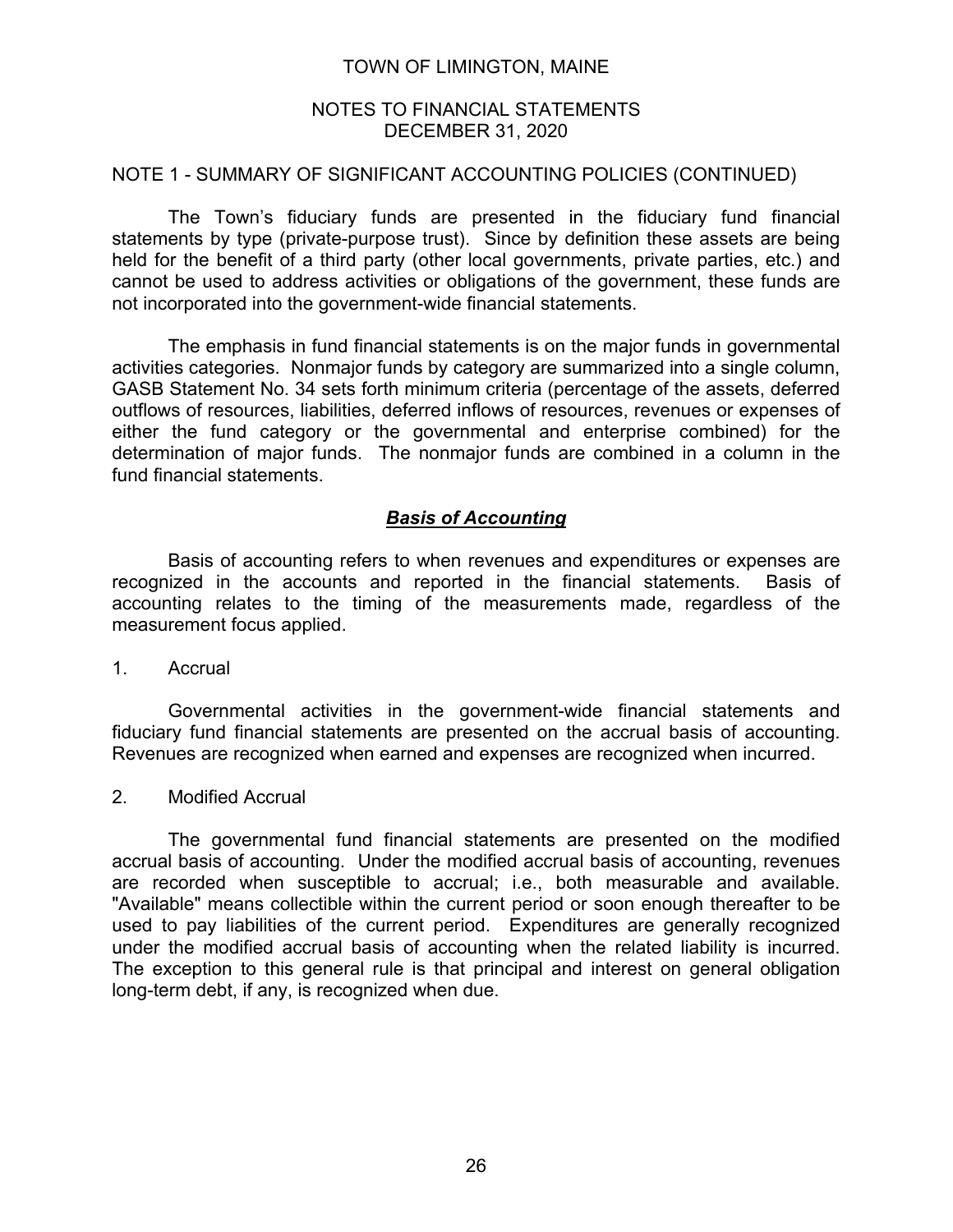#### NOTES TO FINANCIAL STATEMENTS DECEMBER 31, 2020

#### NOTE 1 - SUMMARY OF SIGNIFICANT ACCOUNTING POLICIES (CONTINUED)

### *Budget*

 The Town's policy is to adopt an annual budget for operations. The budget is presented on the modified accrual basis of accounting which is consistent with generally accepted accounting principles.

 The following procedures are followed in establishing budgetary data reflected in the financial statements:

- 1. Early in the second half of the year the Town prepares a budget for the fiscal year beginning January 1. The operating budget includes proposed expenditures and the means of financing them.
- 2. A meeting of the inhabitants of the Town was called for the purpose of adopting the proposed budget after public notice of the meeting was given.
- 3. The budget was adopted subsequent to passage by the inhabitants of the Town.

## *Deposits and Investments*

 The Town's cash and cash equivalents are considered to be cash on hand, demand deposits and short-term investments with original maturities of three months or less from the date of acquisition.

 It is the Town's policy to value investments at fair value. None of the Town's investments are reported at amortized cost. The Town Treasurer is authorized by State Statutes to invest all excess funds in the following:

- Obligations of the U.S. Government, its agencies and instrumentalities
- Certificates of deposits and other evidences of deposits at banks, savings and loan associations and credit unions
- Repurchase agreements
- Money market mutual funds

The Town of Limington has no formal investment policy but instead follows the State of Maine Statutes.

## *Receivables*

Receivables include amounts due from governmental agencies and local businesses. All receivables are current and therefore due within one year. Receivables are reported net of an allowance for uncollectible accounts and revenues net of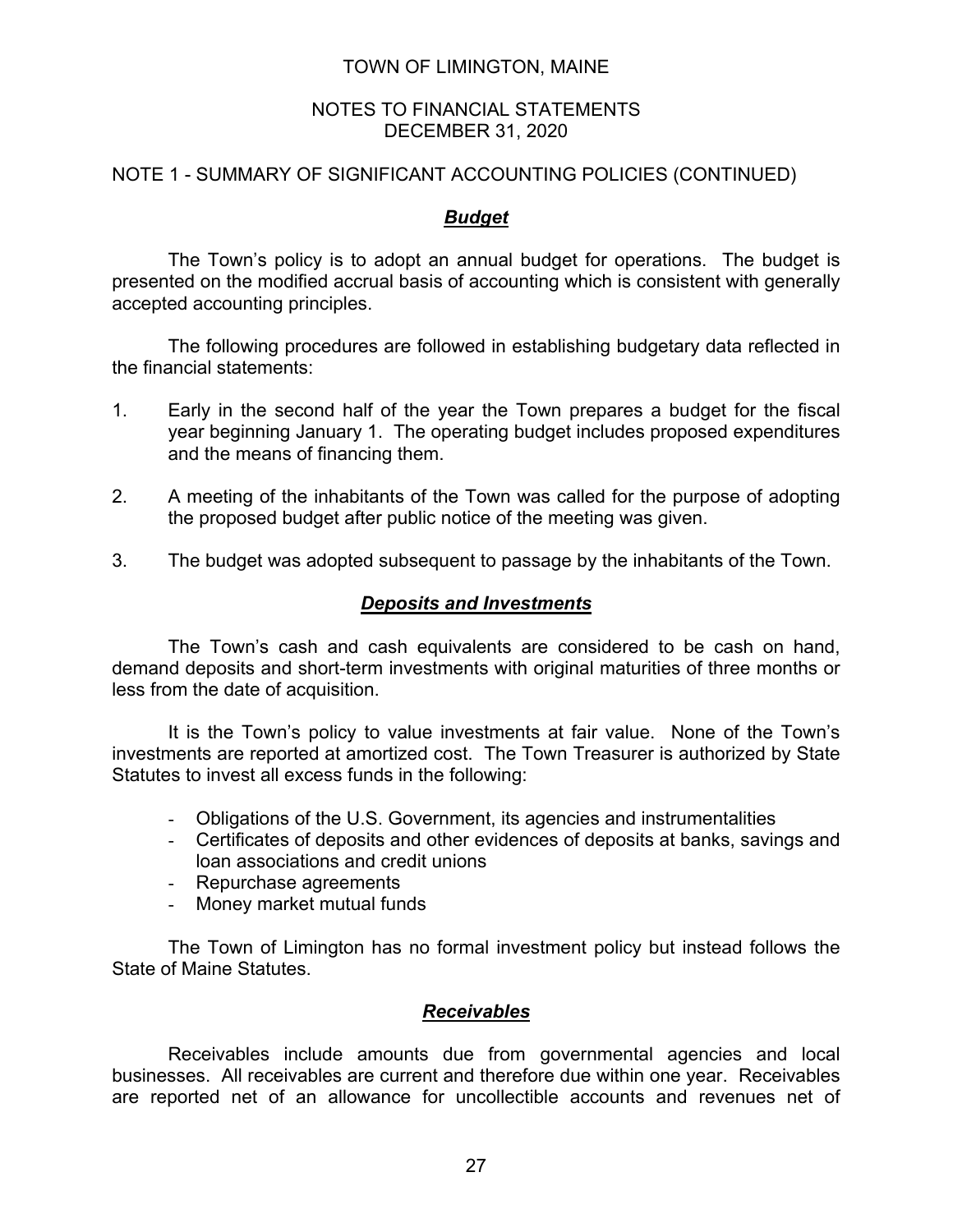#### NOTES TO FINANCIAL STATEMENTS DECEMBER 31, 2020

#### NOTE 1 - SUMMARY OF SIGNIFICANT ACCOUNTING POLICIES (CONTINUED)

uncollectibles. Allowances are reported when accounts are proven to be uncollectible. The allowance for uncollectible accounts is estimated to be \$0 as of December 31, 2020. Allowances for uncollectible accounts netted with accounts receivable were \$0 for the year ended December 31, 2020.

#### *Interfund Receivables and Payables*

Transactions between funds that are representative of lending/borrowing arrangements outstanding at the end of the fiscal year are referred to as "due to/from other funds". While these balances are reported in fund financial statements, certain eliminations are made in the preparation of the government-wide financial statements. Any residual balances outstanding between governmental activities and business-type activities are reported in the governmental-wide financial statements as "internal balances".

## *Transactions Between Funds*

Legally authorized transfers are treated as interfund transfers and are included in the results of operations of Governmental Funds.

#### *Capital Assets*

Capital assets purchased or acquired with an original cost of \$5,000 or more are reported at historical cost or estimated historical cost. Contributed assets are reported at acquisition value as of the date received. Additions, improvements and other capital outlays that significantly extend the useful life of an asset are capitalized. Infrastructure such as streets, traffic signals and signs are capitalized. Other costs incurred for repairs and maintenance are expensed as incurred. Depreciation on all assets is provided on the straight-line basis over the estimated useful lives.

The assets are valued at historical cost when available and estimated historical cost where actual invoices or budgetary data was unavailable. Donated capital asset are valued at their estimated fair market value/acquisition on the date received. All retirements have been recorded by eliminating the net carrying values.

Infrastructure assets include roads, bridges, underground pipe (other than related to independently owned utilities), traffic signals, etc. These infrastructure assets are likely to be the largest asset class of the Town.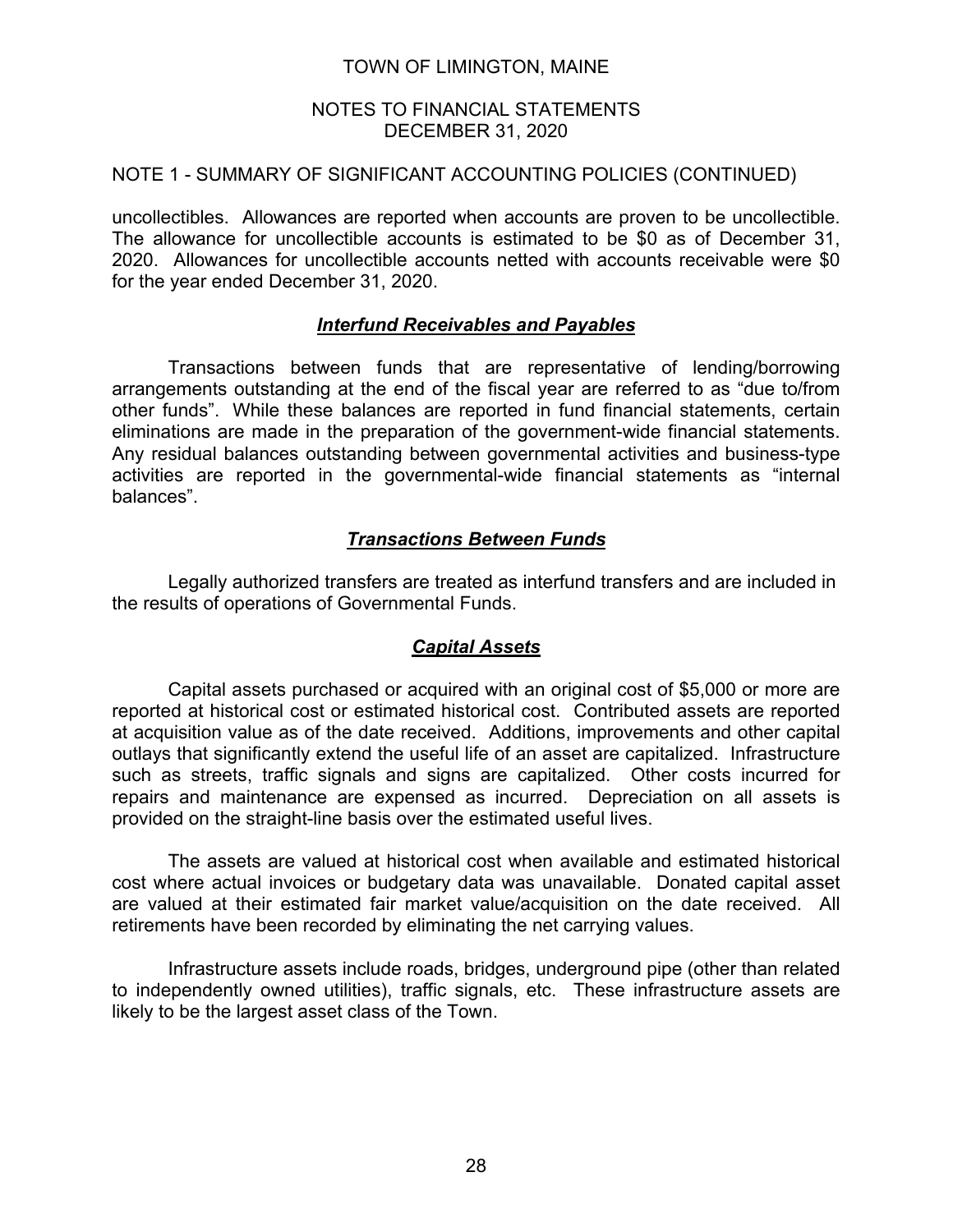#### NOTES TO FINANCIAL STATEMENTS DECEMBER 31, 2020

#### NOTE 1 - SUMMARY OF SIGNIFICANT ACCOUNTING POLICIES (CONTINUED)

Estimated useful lives are as follows:

| <b>Buildings</b>        | $20 - 50$ years |
|-------------------------|-----------------|
| Infrastructure          | 50 - 100 years  |
| Machinery and equipment | $3 - 50$ years  |
| <b>Vehicles</b>         | 3 - 25 years    |

#### *Long-term Obligations*

The accounting treatment of long-term obligations depends on whether the assets are used in governmental fund operations or proprietary fund operations and whether they are reported in the government-wide or fund financial statements.

All long-term obligations to be repaid from governmental and business-type resources are reported as liabilities in government-wide statements. The long-term obligations consist of a note from direct borrowings payable and net OPEB liability.

Long-term debt for governmental funds is not reported as liabilities in the fund financial statements. Debt proceeds are reported as other financing sources and payment of principal and interest reported as expenditures. The accounting for proprietary funds is the same in the fund statements as it is in the government-wide statements.

#### *OPEB*

 For purposes of measuring the net OPEB liability, deferred outflows of resources and deferred inflows of resources related to OPEB, management received and relied on an actuarial report provided to them by the Maine Municipal Employees Health Trust (MMEHT), which determined the Town's fiduciary net position as a single employer defined benefit plan based on information provided solely by MMEHT to complete the actuarial report. Additions to/deductions from the MMEHT OPEB Plan's fiduciary net position have been determined on the same basis as they are reported by MMEHT. For this purpose, benefit payments (including refunds of employee contributions) are recognized when due and payable in accordance with the benefit terms.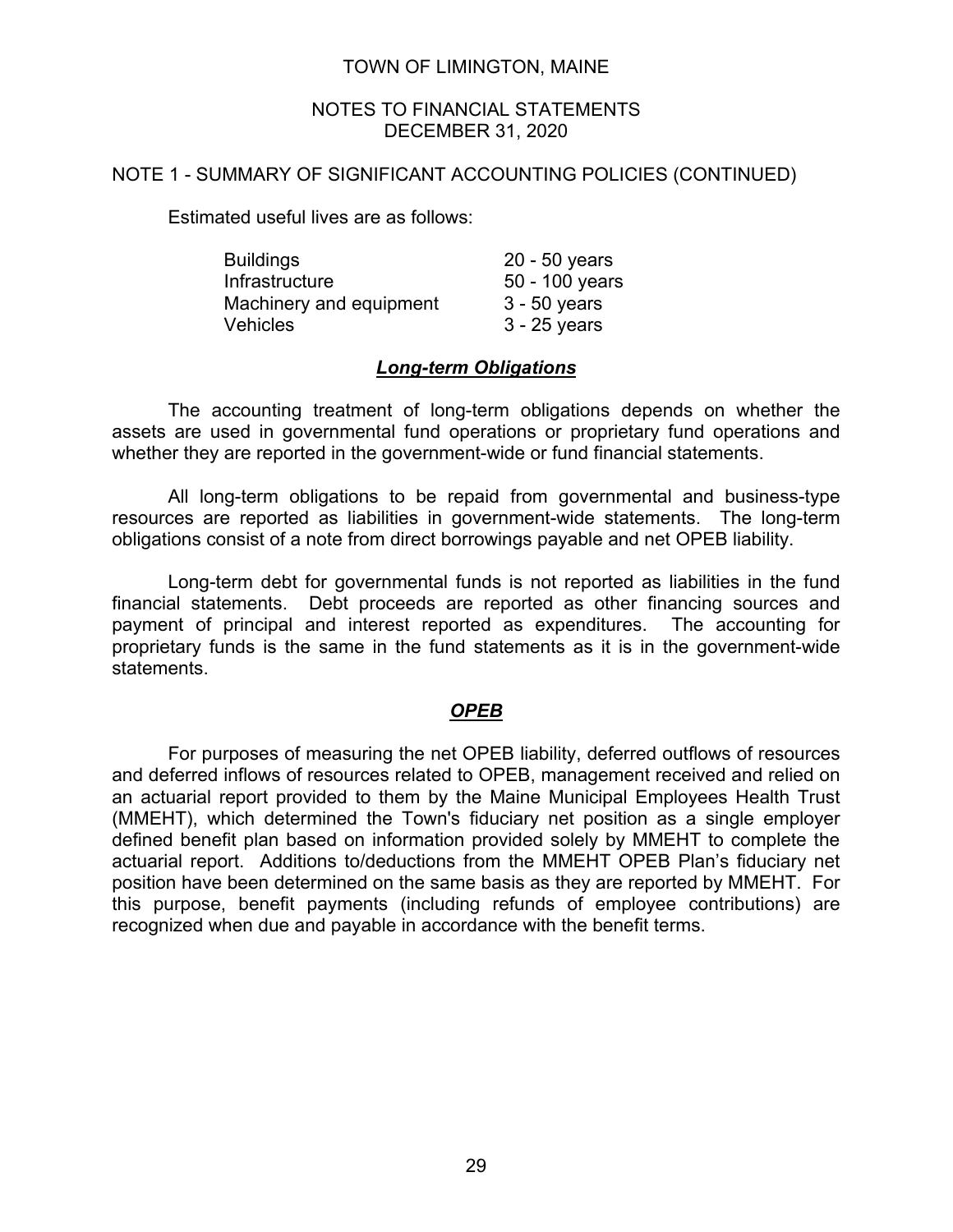#### NOTES TO FINANCIAL STATEMENTS DECEMBER 31, 2020

#### NOTE 1 - SUMMARY OF SIGNIFICANT ACCOUNTING POLICIES (CONTINUED)

#### *Net Position*

Net position represents the difference between all other elements in a statement of financial position. Net investment in capital assets consists of capital assets, net of accumulated depreciation, reduced by the outstanding balances of any borrowing used for those assets and adding back unspent proceeds. Net position is reported as restricted when there are limitations imposed on its use either through enabling legislations adopted by the Town or through external restrictions imposed by creditors, grantors or laws or regulations of other governments. Unrestricted net position is the net amount of the assets, deferred outflows of resources, liabilities and deferred inflows of resources that are not included in the determination of net investment in capital assets or restricted net position.

#### *Fund Balance*

 In the fund financial statements, fund balance for governmental funds is reported in classifications that comprise a hierarchy based primarily on the extent to which the Town is bound to honor constraints on the specific purpose for which amounts in the funds can be spent. Fund balance is reported in five components - nonspendable, restricted, committed, assigned and unassigned.

Nonspendable - This includes amounts that cannot be spent either because they are not in spendable form or because they are legally or contractually required to be maintained intact.

Restricted - This includes amounts that can be spent only for specific purposes because of constitutional provisions or enabling legislation or because of constraints that are externally imposed by creditors, grantors, contributors or the laws or regulations of other governments.

Committed - This includes amounts that can be used only for specific purposes determined by a formal action of the inhabitants of the Town. The inhabitants of the Town through Town meetings are the highest level of decision-making authority of the Town. Commitments may be established, modified or rescinded only through a Town meeting vote.

Assigned - This includes amounts that do not meet the criteria to be classified as restricted or committed but that are intended to be used for specific purposes. The authority for assigning fund balance is given annually by vote of the taxpayers and is expressed by the Selectboard.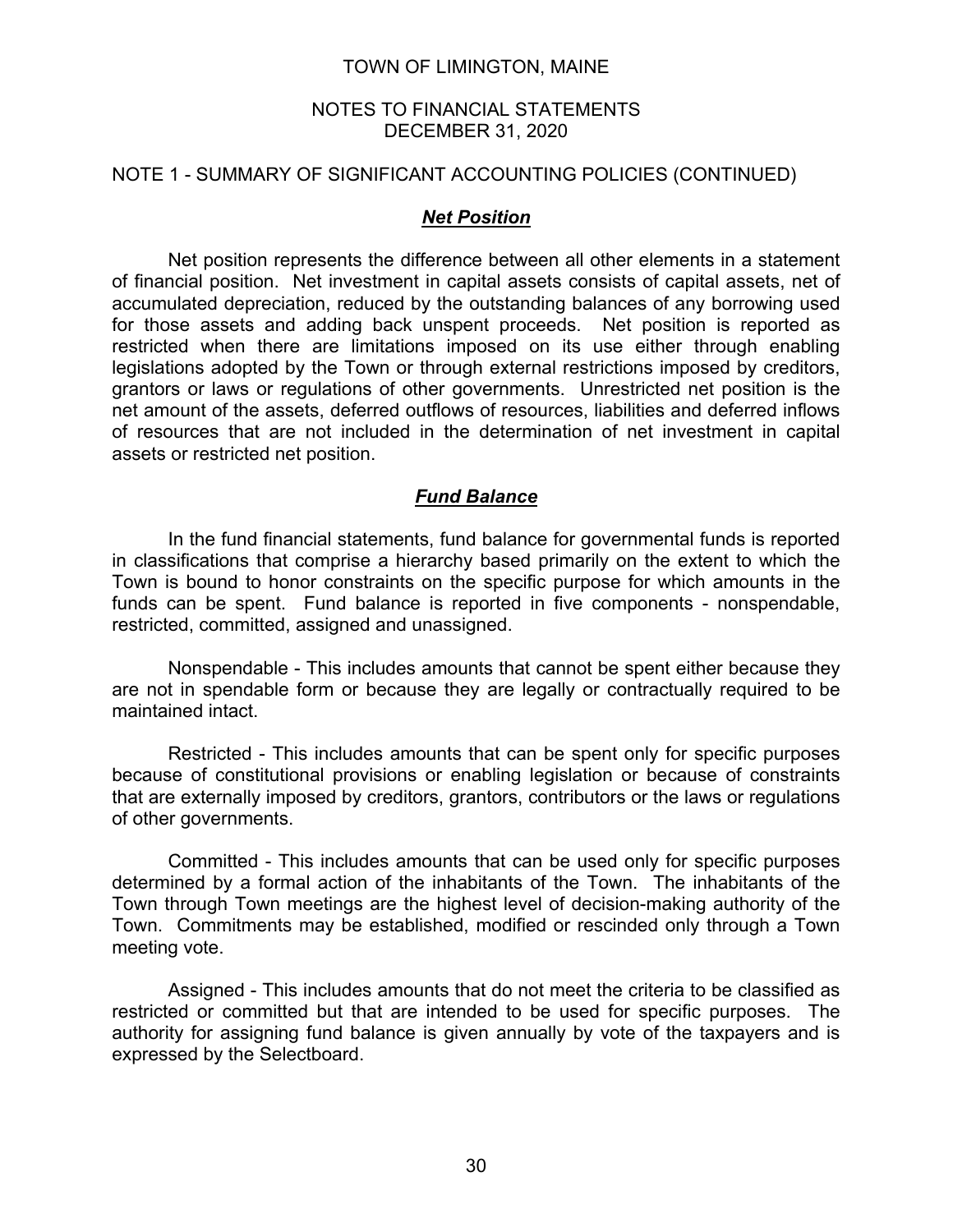#### NOTES TO FINANCIAL STATEMENTS DECEMBER 31, 2020

#### NOTE 1 - SUMMARY OF SIGNIFICANT ACCOUNTING POLICIES (CONTINUED)

Unassigned - This includes all other spendable amounts. The general fund is the only fund that reports a positive unassigned fund balance amount. Other governmental funds besides the general fund can only report a negative unassigned fund balance amount.

When an expenditure is incurred for purposes for which both restricted and unrestricted fund balances are available, the Town considers restricted funds to have been spent first. When an expenditure is incurred for which committed, assigned or unassigned fund balances are available, the Town considers amounts to have been spent first out of committed funds, then assigned funds and finally unassigned funds, as needed, unless the Town meeting vote has provided otherwise in its commitment or assignment actions.

#### *Deferred Outflows and Inflows of Resources*

In addition to assets, the statement of financial position and/or balance sheet will at times report a separate section for deferred outflows of resources. This separate financial statement element, *deferred outflows of resources*, represents a consumption of net position that applies to a future period(s) and so will not be recognized as an outflow of resources (expense/expenditure) until then. The Town currently has one type of this item, deferred outflows related to OPEB. This item is reported in the statement of net position.

In addition to liabilities, the statement of financial position and or balance sheet will at times report a separate section for deferred inflows of resources. This separate financial statement element, *deferred inflows of resources*, represents an acquisition of net position that applies to a future period(s) and so will not be recognized as an inflow of resources (revenue) until that time. Deferred tax revenues, which arises only under a modified accrual basis of accounting that qualifies for reporting in this category. Accordingly, this item is reported in the governmental funds balance sheet. Prepaid taxes also qualify for reporting in this category. This item is reported in both the statements of net position and governmental funds balance sheet. Deferred inflows related to OPEB qualifies for reporting in this category as well. This item is reported only in the statement of net position. All items in this category are deferred and recognized as an inflow of resources in the period that the amounts become available.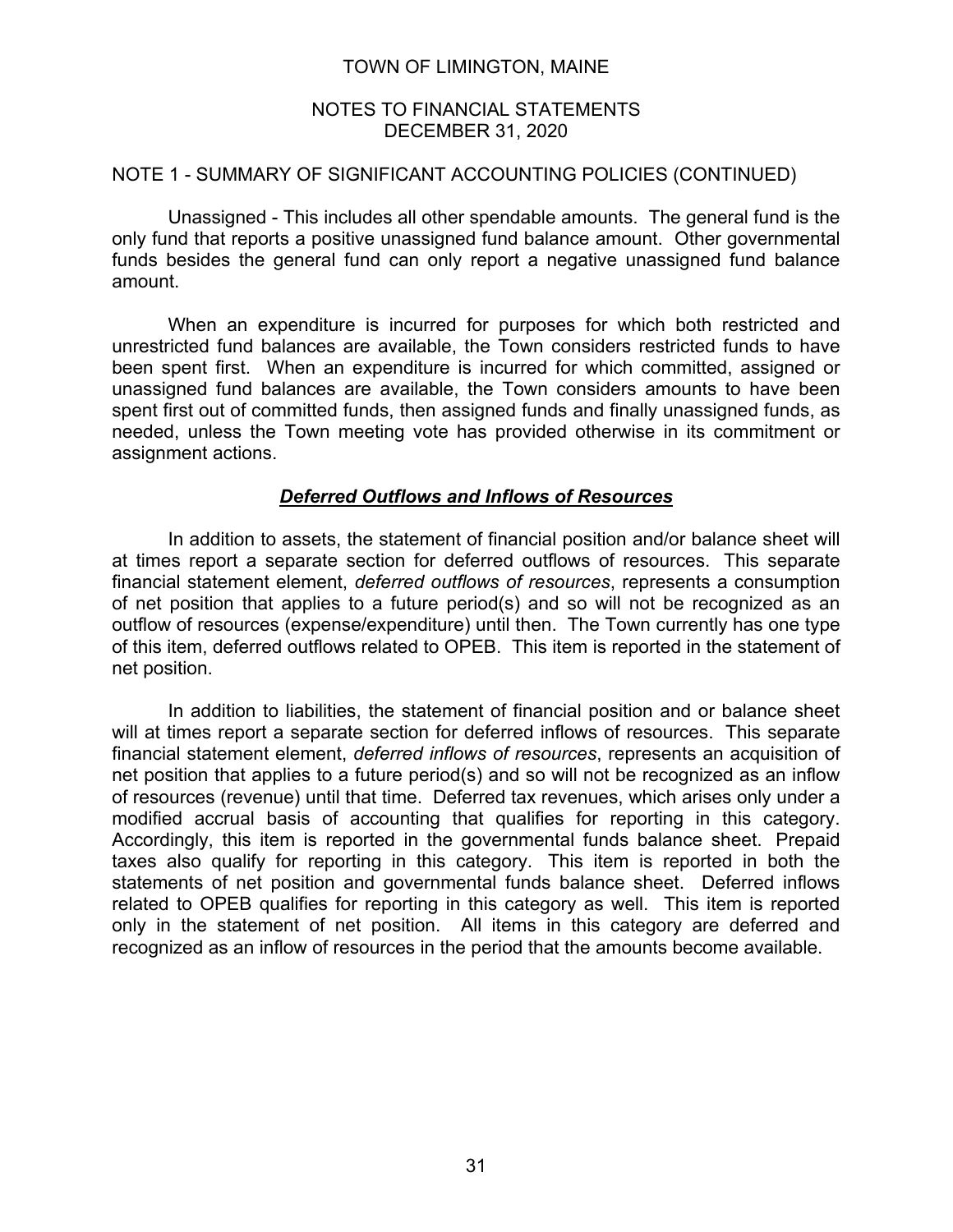#### NOTES TO FINANCIAL STATEMENTS DECEMBER 31, 2020

#### NOTE 1 - SUMMARY OF SIGNIFICANT ACCOUNTING POLICIES (CONTINUED)

#### *Revenue Recognition - Property Taxes - Modified Accrual Basis*

 The Town's property tax for the current year was levied June 18, 2020 on the assessed value listed as of April 1, 2020, for all real and personal property located in the Town. Taxes were due on August 3, 2020 and November 16, 2020. Interest on unpaid taxes commenced on August 4, 2020 and November 17, 2020, at 6% per annum.

Property tax revenues are recognized when they become available. Available includes those property tax receivables expected to be collected within sixty days after year end. The remaining receivables have been recorded as deferred revenues.

The Town is permitted by the laws of the State of Maine to levy taxes up to 105% of its net budgeted expenditures for the related fiscal period. The amount raised in excess of 100% is referred to as overlay and amounted to \$45,470 for the year ended December 31, 2020.

Tax liens are placed on real property within twelve months following the tax commitment date if taxes are delinquent. The Town has the authority to foreclose on property eighteen months after the filing of the lien if tax liens and associated costs remain unpaid.

#### *Program Revenues*

Program revenues include all directly related income items applicable to a particular program (charges to customers or applicants for goods, services or privileges provided; operating or capital grants and contributions, including special assessments).

#### *Encumbrance Accounting*

 Encumbrances are not liabilities and, therefore, are not recorded as expenditures until receipt of material or service. For budgetary purposes, appropriations lapse at fiscal year-end. The Town does not utilize encumbrance accounting for its general fund.

#### *Use of Estimates*

During the preparation of the Town's financial statements, management is required to make estimates and assumptions that affect the reported amounts of assets, liabilities and disclosure of contingent items as of the date of the financial statements and the reported amounts of revenues and expenses/expenditures during the reporting period. Actual results may differ from these estimates.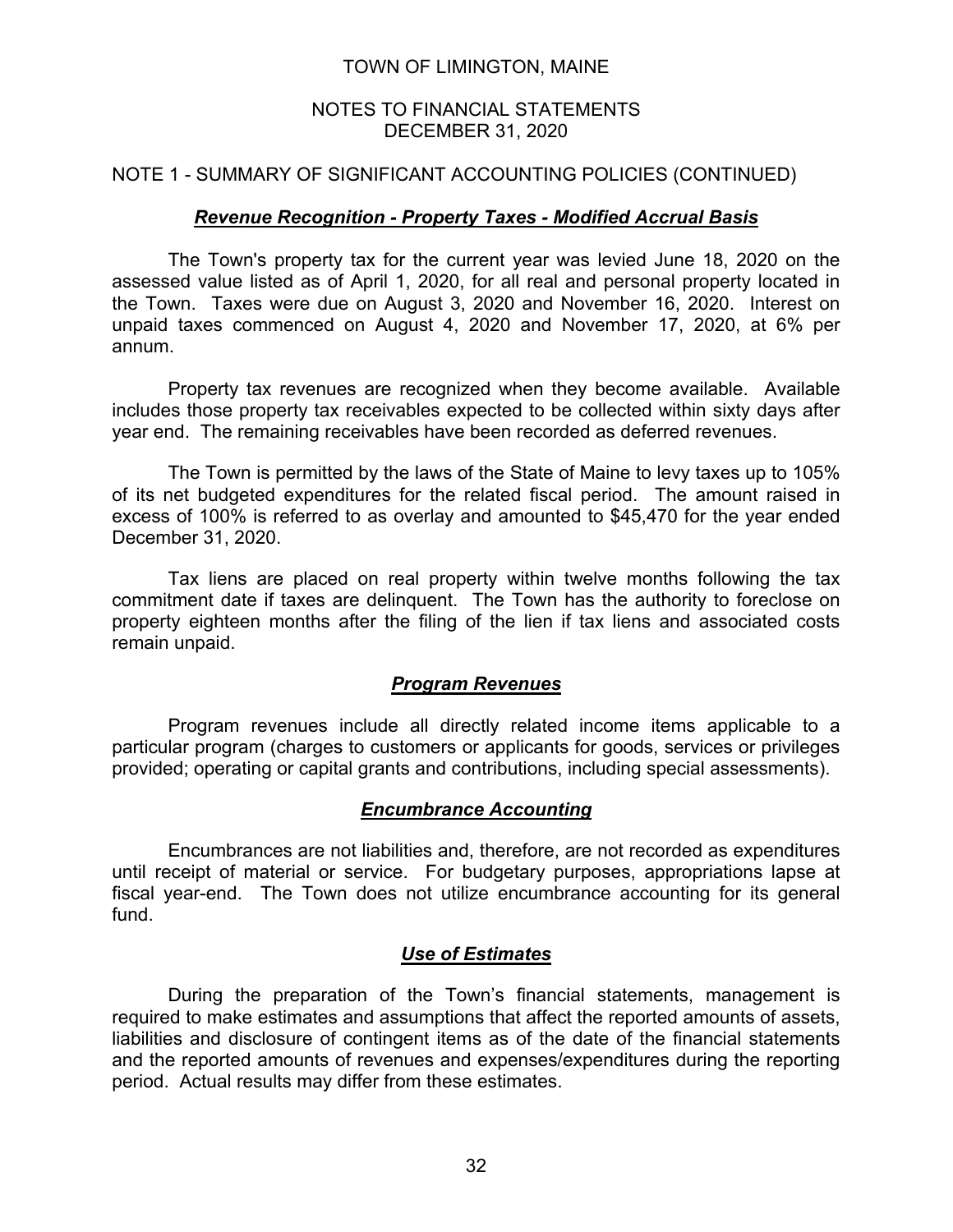#### NOTES TO FINANCIAL STATEMENTS DECEMBER 31, 2020

#### NOTE 2 - DEPOSITS AND INVESTMENTS

The Town follows state statutes for the investment of funds, which authorize the Town to invest in obligations of the U.S. Treasury, agencies and instrumentalities, other states and Canada, provided such securities are rated within the three highest grades by an approved rating service of the State of Maine, corporate stocks and bonds within statutory limits, financial institutions, mutual funds and repurchase agreements. These apply to all Town funds.

#### **Deposits:**

Custodial credit risk for deposits is the risk that, in the event of a failure of a depository financial institution, the Town will not be able to recover its deposits. The Town does not have a policy covering custodial credit risk for deposits. However, the Town maintains deposits in qualifying financial institutions that are a member of the FDIC or NCUSIF as defined in Title 30-A, Section 5706 of the Maine Revised Statutes.

At December 31, 2020, the Town's cash and cash equivalents balance of \$3,266,956 was comprised of bank deposits amounting to \$3,498,283. Bank deposits and cash equivalents are adjusted primarily by outstanding checks and deposits in transit to reconcile to the Town's cash and cash equivalents balance. Of these bank deposits, \$3,271,812 was insured by federal depository insurance and consequently was not exposed to custodial credit risk and \$46,715 was covered by the Securities Investor Protection Corporation (SIPC). The remaining balance of \$179,756 was uninsured and uncollateralized.

|                               | <b>Bank</b>    |
|-------------------------------|----------------|
| <b>Account Type</b>           | <b>Balance</b> |
|                               |                |
| NOW checking accounts         | \$<br>200,000  |
| Savings account               | 9,656          |
| ICS account                   | 2,812,156      |
| Money market checking account | 429,756        |
| Cash and cash equivalents     | 46,715         |
|                               | 3.498,283      |

#### **Investments:**

Custodial credit risk for investments is that, in the event of failure of the counterparty, the Town will not be able to recover the value of its investments or collateral securities that are in possession of an outside party. Currently, the Town does not have a policy for custodial credit risk for investments.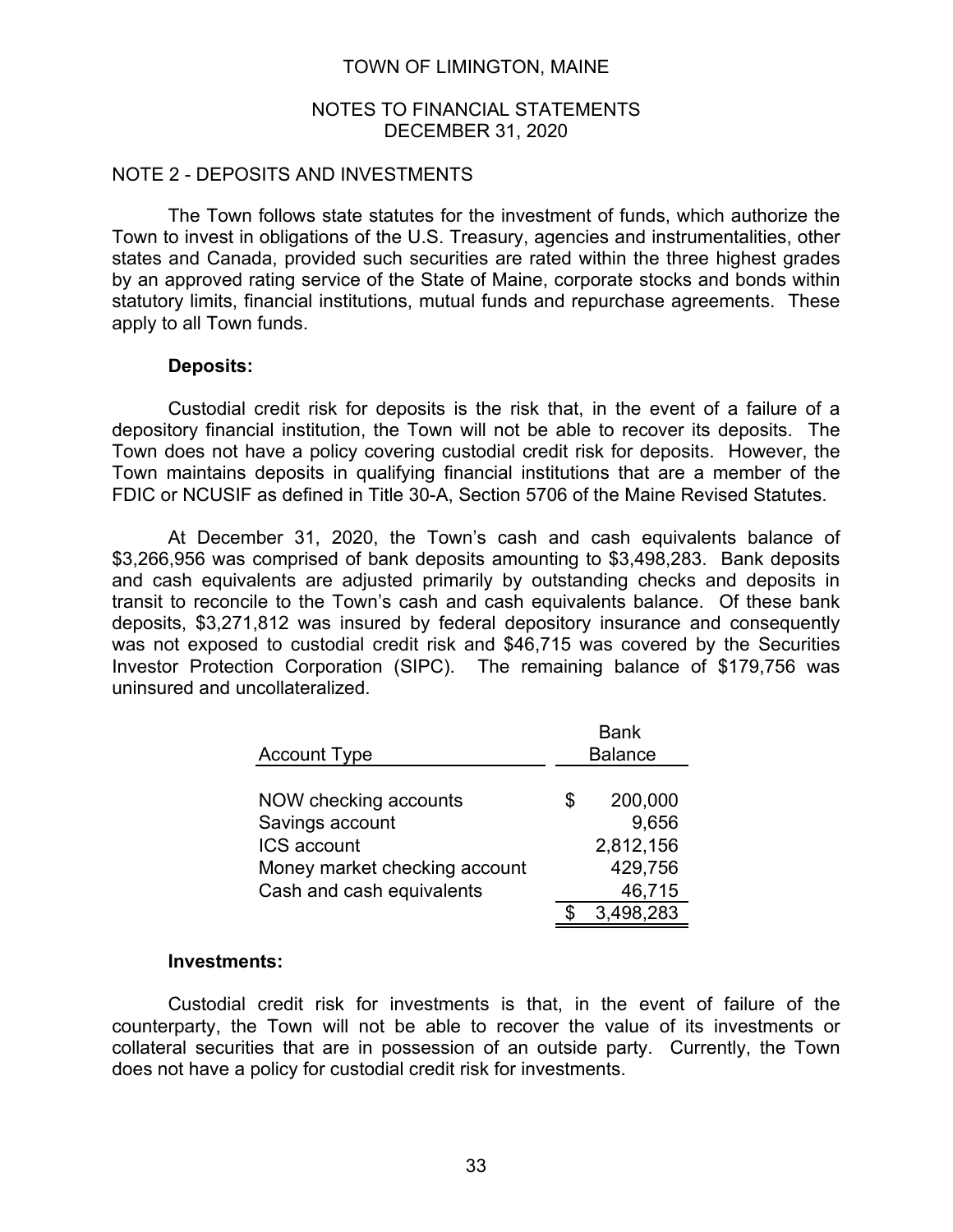#### NOTES TO FINANCIAL STATEMENTS DECEMBER 31, 2020

## NOTE 2 - DEPOSITS AND INVESTMENTS (CONTINUED)

Interest rate risk - is the risk that changes in interest rates will adversely affect the fair value of an investment. The Town does not have a formal investment policy that limits investment maturities as a means of managing its exposure to fair value losses arising from fluctuations in interest rates.

## **Fair Value**

The Town has the following recurring fair value measurements as of December 31, 2020:

|                                                        | December 31, 2020<br>Total |
|--------------------------------------------------------|----------------------------|
| Investments by fair value level                        |                            |
| Cash equivalents measured at the net asset value (NAV) |                            |
| Money market mutual funds                              | 46,715                     |
| Total cash equivalents measured at the NAV             | 46,715                     |
| Total investments and cash equivalents measured        |                            |
| at fair value                                          | 46,715                     |

 The fair value of money market mutual funds that are measured at NAV per share (or its equivalent) is calculated as of December 31, 2020 in a manner consistent with the Financial Accounting Standards Board's measurement principles for investment companies.

 Credit risk - Statutes for the State of Maine authorize the Town to invest in obligations of the U.S. Treasury, agencies and instrumentalities, other states and Canada, provided such securities are rated within the three highest grades by an approved rating service of the State of Maine, corporate stocks and bonds within statutory limits, financial institutions, mutual funds and repurchase agreements. The Town does not have an investment policy on credit risk. Generally, the Town invests excess funds in savings accounts.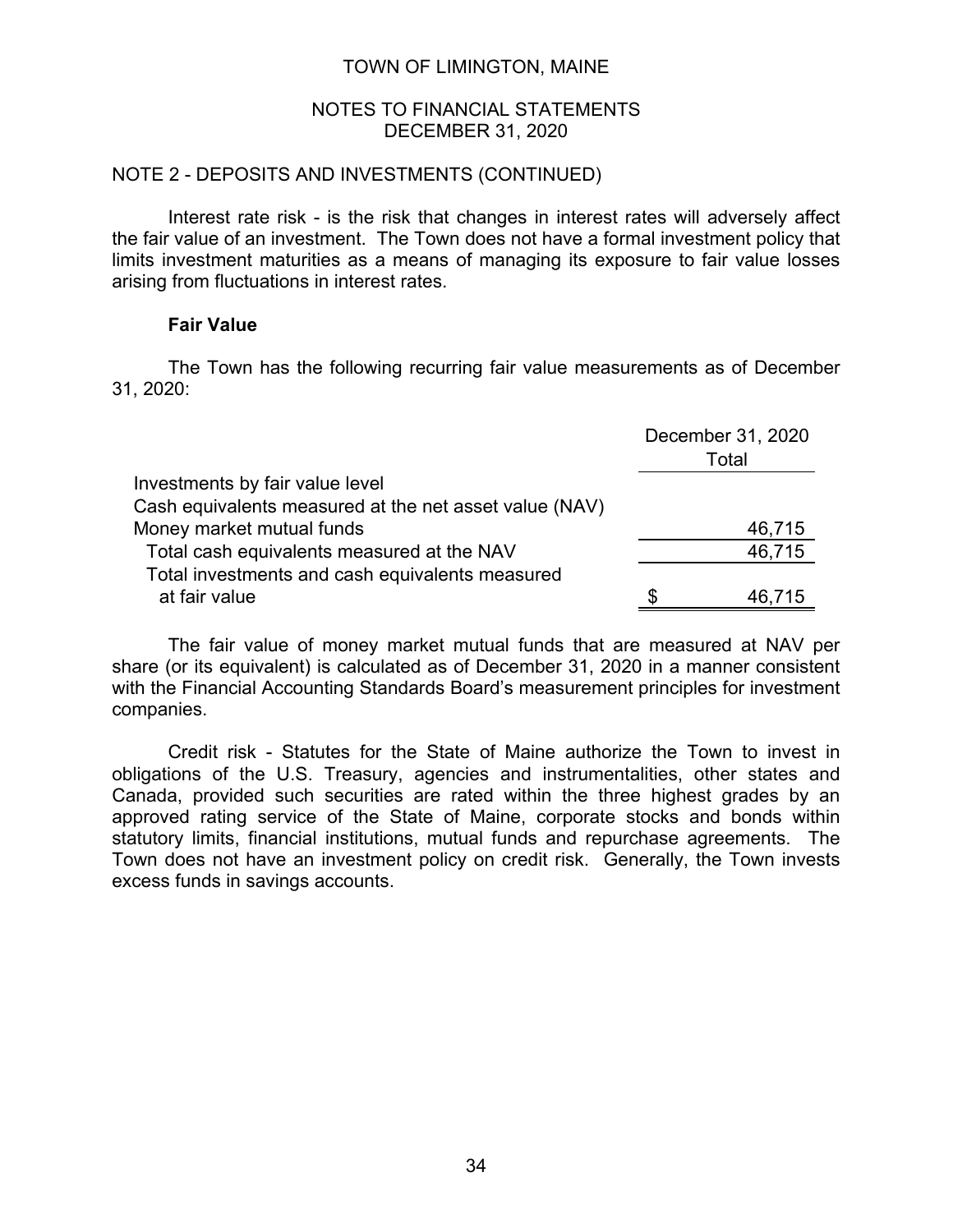## NOTES TO FINANCIAL STATEMENTS DECEMBER 31, 2020

## NOTE 3 - INTERFUND TRANSFERS

Interfund transfers at December 31, 2020 consisted of the following:

|                                                                                      |   | <b>Transfers</b><br>In | <b>Transfers</b><br>Out |                              |  |
|--------------------------------------------------------------------------------------|---|------------------------|-------------------------|------------------------------|--|
| <b>General Fund</b><br><b>Capital Improvements</b><br>Nonmajor Special Revenue Funds | S | 241,062<br>100,000     |                         | 100,000<br>151,062<br>90,000 |  |
|                                                                                      |   | 341,062                |                         | 341,062                      |  |

Interfund transfers are the results of legally authorized activity and are considered to be in the course of normal operations.

#### NOTE 4 - CAPITAL ASSETS

The following is a summary of changes in capital assets for the year ended December 31, 2020:

|                                   | Balance,        |    |                  |                  | Balance,        |
|-----------------------------------|-----------------|----|------------------|------------------|-----------------|
|                                   | 1/1/20          |    | <b>Additions</b> | <b>Deletions</b> | 12/31/20        |
| Governmental activities           |                 |    |                  |                  |                 |
| Non-depreciated assets:           |                 |    |                  |                  |                 |
| Land                              | \$<br>2,998,760 | \$ |                  | \$               | \$<br>2,998,760 |
| Construction in progress          |                 |    | 76,882           |                  | 76,882          |
|                                   | 2,998,760       |    | 76,882           |                  | 3,075,642       |
| Depreciated assets:               |                 |    |                  |                  |                 |
| <b>Buildings and improvements</b> | 1,540,640       |    | 45,680           |                  | 1,586,320       |
| Machinery and equipment           | 650,744         |    |                  |                  | 650,744         |
| <b>Vehicles</b>                   | 1,604,693       |    | 85,145           |                  | 1,689,838       |
| Infrastructure                    | 4,317,287       |    | 518,747          |                  | 4,836,034       |
|                                   | 8,113,364       |    | 649,572          |                  | 8,762,936       |
| Less: accumulated depreciation:   |                 |    |                  |                  |                 |
| <b>Buildings and improvements</b> | (979,093)       |    | (39, 527)        |                  | (1,018,620)     |
| Machinery and equipment           | (533, 189)      |    | (33, 359)        |                  | (566,548)       |
| Vehicles                          | (1, 250, 136)   |    | (61, 230)        |                  | (1,311,366)     |
| Infrastructure                    | (1,379,211)     |    | (234,699)        |                  | (1,613,910)     |
|                                   | (4,141,629)     |    | (368,815)        |                  | (4,510,444)     |
| Net depreciated assets            | 3,971,735       |    | 280,757          |                  | 4,252,492       |
|                                   |                 |    |                  |                  |                 |
| Net capital assets                | 6,970,495       | S  | 357,639          | \$               | 7,328,134       |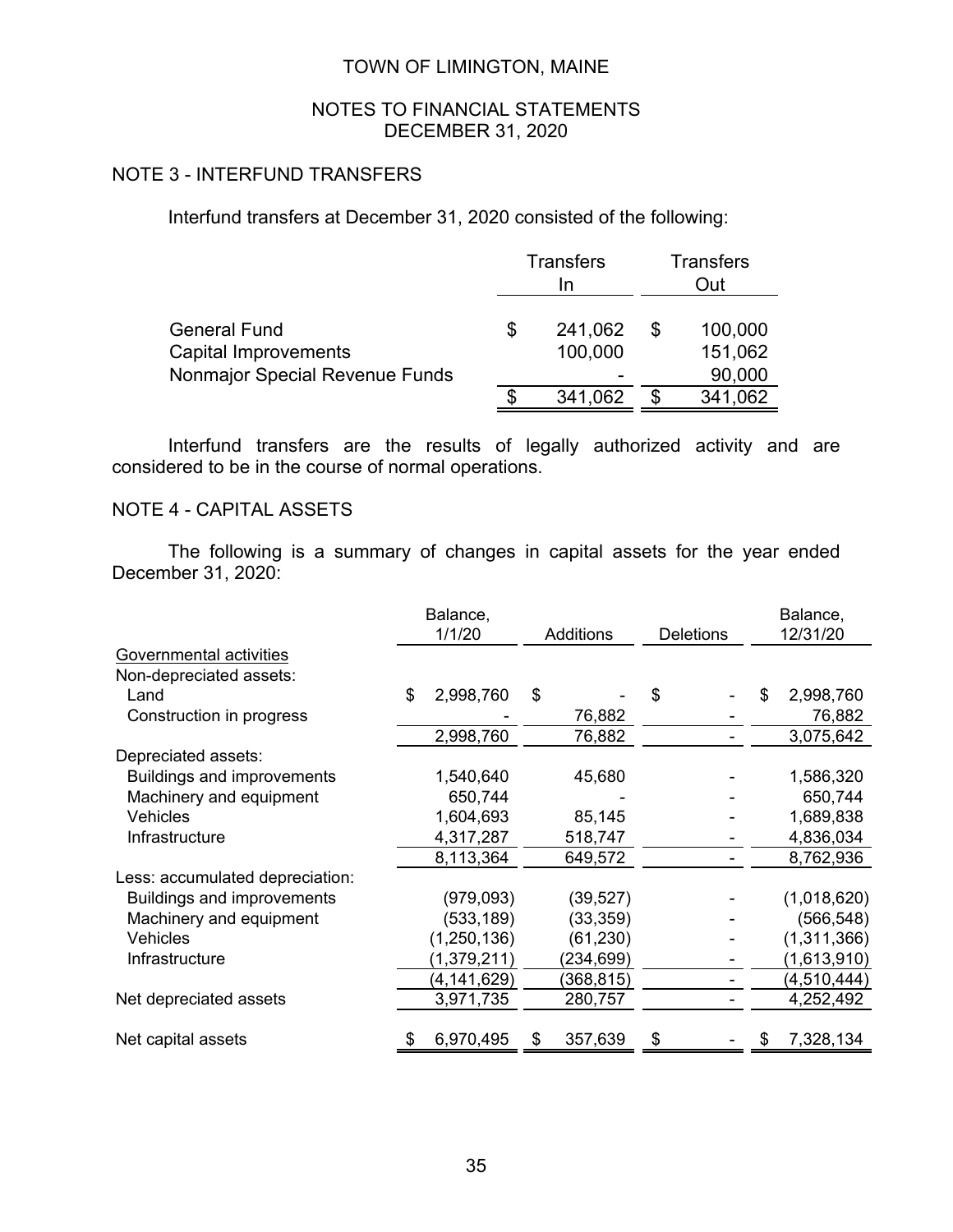#### NOTES TO FINANCIAL STATEMENTS DECEMBER 31, 2020

## NOTE 4 - CAPITAL ASSETS (CONTINUED)

| Current year depreciation  |     |         |
|----------------------------|-----|---------|
| Public safety              | \$. | 62.472  |
| Public works               |     | 297,019 |
| Waste and sanitation       |     | 6.799   |
| Recreation                 |     | 2.525   |
| Total depreciation expense | \$. | 368,815 |

#### NOTE 5 - LONG-TERM DEBT

The following is a summary of changes in the long-term debt for the year ended December 31, 2020:

|                                        | <b>Balance</b><br>1/1/20 | Additions |                | <b>Reductions</b> | <b>Balance</b><br>12/31/20 | <b>Current Year</b><br>Portion |
|----------------------------------------|--------------------------|-----------|----------------|-------------------|----------------------------|--------------------------------|
| Note from direct<br>borrowings payable | 69.042                   | \$        | $\blacksquare$ | (24,450)          | 44.592                     | 25,192                         |

 The following is a summary of the outstanding note from direct borrowings payable:

\$165,000, 2015 Note payable with Sanford Institute for Savings, due in monthly installments through September of 2022. Interest is charged at a fixed rate of 3.02% per annum. Monthly principal and interest installments are \$2,185. The note proceeds were used to construct a maintenance and repair facility for vehicles. This note is unsecured.  $\$\$$  44,592

 The following is a summary of outstanding note from direct borrowings payable principal and interest requirements for the following fiscal years ending December 31:

|      |              |   |          |  | Total               |
|------|--------------|---|----------|--|---------------------|
|      | Principal    |   | Interest |  | <b>Debt Service</b> |
|      |              |   |          |  |                     |
| 2021 | \$<br>25,192 | S | 1,025    |  | 26,217              |
| 2022 | 19,400       |   | 265      |  | 19,665              |
|      | \$<br>44,592 |   | 1,290    |  | 45,882              |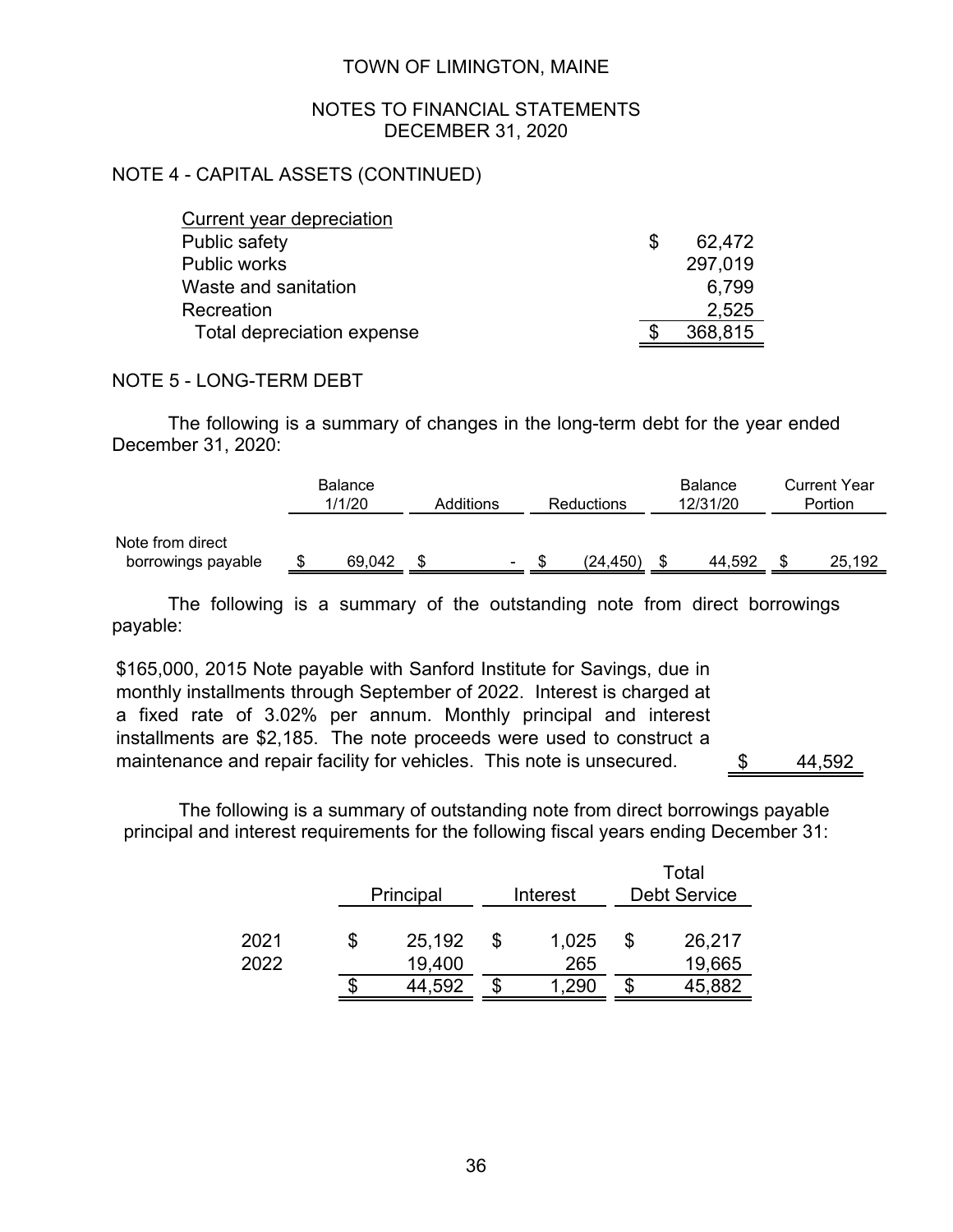#### NOTES TO FINANCIAL STATEMENTS DECEMBER 31, 2020

## NOTE 5 - LONG-TERM DEBT (CONTINUED)

All notes from direct borrowings payable are direct obligations of the Town, for which its full faith and credit are pledged. The Town is not obligated for any special assessment debt. All debt is payable from taxes levied on all taxable property within the Town.

## NOTE 6 - OTHER LONG-TERM OBLIGATIONS

 A summary of other long-term obligations for the year ended December 31, 2020 is as follows:

|                    | <b>Balance</b><br>1/1/20<br>Additions |        |    | Reductions | <b>Balance</b><br>12/31/20 |  | <b>Current Year</b><br>Portion |  |                |
|--------------------|---------------------------------------|--------|----|------------|----------------------------|--|--------------------------------|--|----------------|
| Net OPEB liability | \$                                    | 26.921 | \$ | 10.750     | .032`                      |  | 36,639                         |  | $\blacksquare$ |

Please see Note 10 for detailed information on the other long-term obligations.

#### NOTE 7 - COMMITTED FUND BALANCES

At December 31, 2020, the Town had the following committed fund balances:

| Capital Improvements                        | \$420,236 |
|---------------------------------------------|-----------|
| Nonmajor special revenue funds (Schedule E) | 129.974   |
|                                             | 550,210   |

## NOTE 8 - ASSIGNED FUND BALANCES

At December 31, 2020, the Town had the following assigned fund balances:

| General fund:                             |   |         |
|-------------------------------------------|---|---------|
| Parade donation                           | S | 442     |
| <b>LYL</b> donation                       |   | 9,807   |
| URIP - block grant                        |   | 82,539  |
| 225 celebration donation                  |   | 1,999   |
| Stephen and Tabitha King Foundation grant |   | 15,000  |
| General assistance donations              |   | 416     |
| Fire/EMS donation account                 |   | 530     |
| Deputy sheriff contract                   |   | 73,738  |
|                                           |   | 184,471 |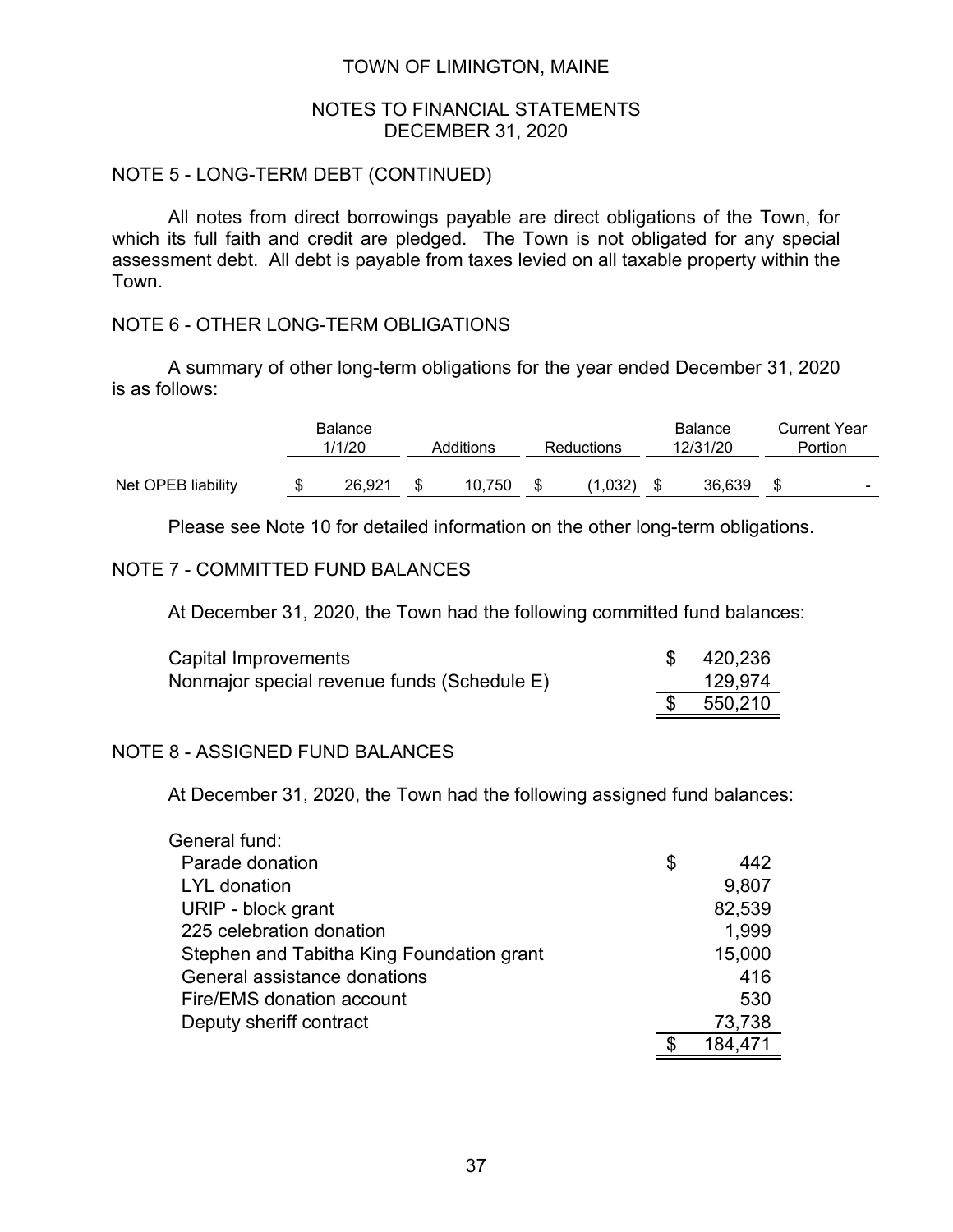#### NOTES TO FINANCIAL STATEMENTS DECEMBER 31, 2020

#### NOTE 9 - OVERLAPPING DEBT

 The Town is contingently liable for its proportionate share of any defaulted debt by entities of which it is a member. At December 31, 2020, the Town's share was approximately:

|                | Outstanding | Town's     | Total     |
|----------------|-------------|------------|-----------|
|                | Debt        | Percentage | Share     |
|                |             |            |           |
| County of York | 1,900,000   | 1.57%      | 29,801    |
| RSU#6          | 18,085,967  | 11.62%     | 2,101,137 |
|                |             |            | 2,130,938 |

## NOTE 10 - OTHER POST EMPLOYMENT BENEFIT (OPEB) PLAN

## MAINE MUNICIPAL EMPLOYEES HEALTH TRUST

## **Plan Description**

 The Town and Town retirees contribute to the Town's OPEB Plan with the Maine Municipal Employees Health Trust (MMEHT), a single employer defined benefit plan. Contributions and membership in this Plan are voluntary and may be terminated at any time by the Town and/or the Town retirees. MMEHT is a fully funded, self-insured trust which provides benefits to municipal and quasi-municipal organizations and county governments and acts as the agent to the Town concerning administration of this Plan. Title 24-A Chapter 81 of the Maine Revised Statutes Annotated authorizes the regulation of MMEHT as a Multiple Employer Welfare Arrangement by the State of Maine Bureau of Insurance. Benefits and plans are designed and governed by MMEHT participants and are administered by a number of third-party administrators contracted by MMEHT. No assets are accumulated in a trust that meets the criteria of paragraph 4 of GASB Statement No. 75, *Accounting and Financial Reporting for Postemployment Benefits Other Than Pensions*. MMEHT issues a publicly available financial report that includes financial statements and required supplementary information. That report may be obtained by MMEHT at (800) 852-8300.

#### **Benefits Provided**

This Plan provides medical/prescription drug benefits during retirement to Medicare and non-Medicare retirees and their surviving spouses with varying levels of benefits determined by voluntary plan selection by the retiree as well as applicable Medicare statutes and regulations. The Plan also provides an automatic life insurance benefit of \$2,000 to participants which includes a surviving spouse benefit for the same. The employee must meet the minimum requirement of age 55 with at least 5 years of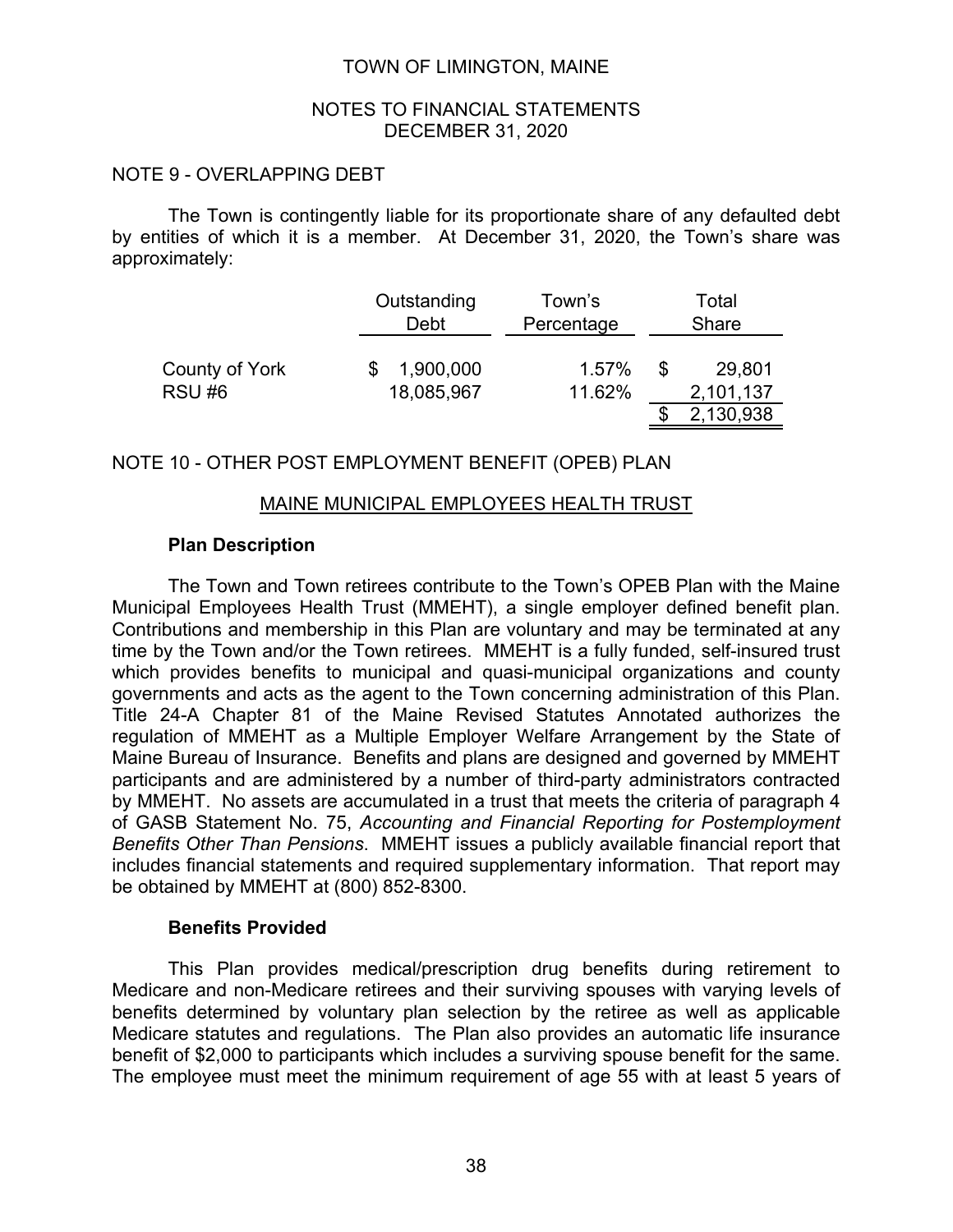## NOTES TO FINANCIAL STATEMENTS DECEMBER 31, 2020

## NOTE 10 - OTHER POST EMPLOYMENT BENEFIT (OPEB) PLAN (CONTINUED)

service at retirement to be eligible for the Plan. The retiree must enroll when first eligible and continue coverage without interruption.

## **Employees Covered by Benefit Terms**

At January 1, 2020, the following employees were covered by the benefit terms:

| Active members       | 5 |
|----------------------|---|
| Retirees and spouses |   |
| Total                | 5 |

## **Contributions**

Retiree and spouse premium amounts are funded by the retiree at the rate for the coverage elected by the retiree. Premium rates are those determined by the MMEHT's Board of Trustees to be actuarially sufficient to pay anticipated claims. Premiums for retiree life insurance coverage are factored into the premiums paid for basic coverage. Retirees and spouses must contribute 100% of the premium amounts. The sponsoring employer pays the remainder of the premium. Medical benefits are provided for the life of the retiree and surviving spouses.

#### **Retiree Premium Amounts**

The following monthly premium amounts were reported on the individual data file. Actual plan election was reflected in expected retiree premium amounts.

| <b>Pre-Medicare</b>        | <b>Single Coverage</b> | <b>Family Coverage</b> |
|----------------------------|------------------------|------------------------|
| POS C                      | \$1.119                | \$2,509                |
| <b>Medicare</b>            |                        |                        |
| Medicare-Eligible Retirees | \$589                  | \$1.179                |

## **Total OPEB Liability, OPEB Expense and Deferred Outflows of Resources and Deferred Inflows of Resources Related to OPEB**

At December 31, 2020, the Town reported a liability of \$36,639 for its total OPEB liability for this Plan. The total OPEB liability was measured as of January 1, 2020 and was determined by an actuarial valuation as of that date. The Town's total OPEB liability was based on the Entry Age Normal Actuarial Cost Method which does not reflect future changes in benefits, subsidies, penalties, taxes or administrative costs that may be required as a result of the Patient Protection and Affordable Care Act of 2010 (ACA) related legislation and regulations.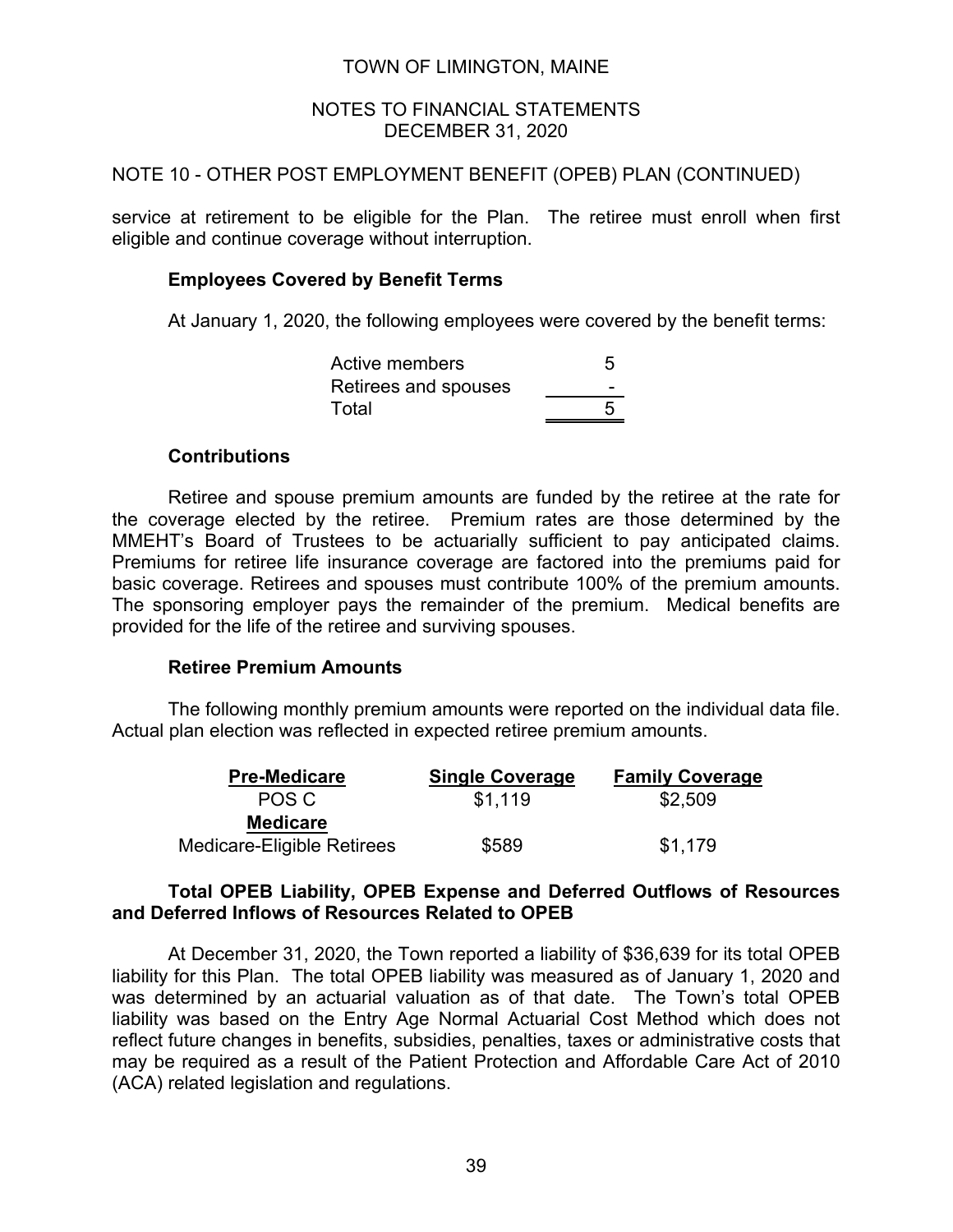## NOTES TO FINANCIAL STATEMENTS DECEMBER 31, 2020

## NOTE 10 - OTHER POST EMPLOYMENT BENEFIT (OPEB) PLAN (CONTINUED)

For the year ended December 31, 2020, the Town recognized OPEB expense of \$2,320. At December 31, 2020, the Town reported deferred outflows of resources and deferred inflows of resources related to OPEB from the following sources:

|                                                                                                                                        | MMEHT                     |                  |       |  |  |  |  |
|----------------------------------------------------------------------------------------------------------------------------------------|---------------------------|------------------|-------|--|--|--|--|
|                                                                                                                                        | <b>Deferred Outflows</b>  | Deferred Inflows |       |  |  |  |  |
|                                                                                                                                        | of Resources              | of Resources     |       |  |  |  |  |
| Differences between expected and actual<br>experience<br>Changes of assumptions<br>Contributions subsequent to the measurement<br>date | \$<br>835<br>6,280<br>284 | \$               | 1,238 |  |  |  |  |
| Total                                                                                                                                  | 7,399                     |                  | 1,238 |  |  |  |  |

\$284 were reported as deferred outflows of resources related to OPEB resulting from Town contributions subsequent to the measurement date will be recognized as a reduction of the net OPEB liability in the year ended December 31, 2021. Other amounts reported as deferred outflows of resources and deferred inflows of resources related to OPEB will be recognized in OPEB expense as follows:

| <b>MMEHT</b> |
|--------------|
|              |
| \$<br>1,281  |
| 1,120        |
| 1,739        |
| 1,737        |
|              |
|              |
|              |

## **Discount Rate**

The discount rate is the assumed interest rate used for converting projected dollar related values to a present value as of the valuation date of January 1, 2020. The discount rate determination is based on the high-quality AA/Aa or higher bond yields in effect for 20-year, tax-exempt general obligation municipal bonds using the Bond Buyer 20-Bond GO Index. The rate of 2.74% per annum for June 30, 2020 was based upon a measurement date of December 26, 2019. The sensitivity of net OPEB liability to changes in discount rate are as follows: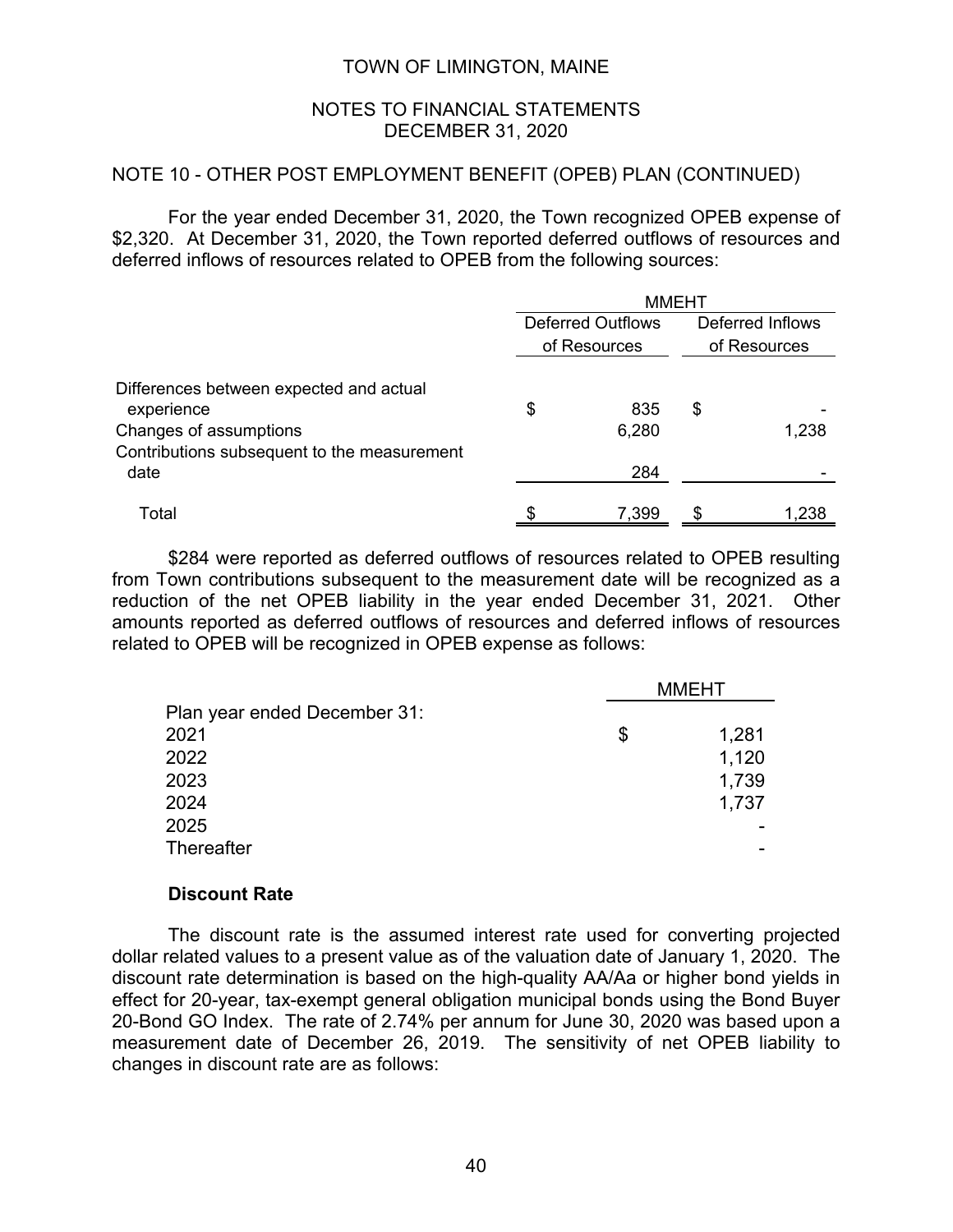## NOTES TO FINANCIAL STATEMENTS DECEMBER 31, 2020

# NOTE 10 - OTHER POST EMPLOYMENT BENEFIT (OPEB) PLAN (CONTINUED)

|                                                                            | $1\%$<br>Decrease |          |    | <b>Discount</b><br>Rate | $1\%$<br>Increase |          |  |
|----------------------------------------------------------------------------|-------------------|----------|----|-------------------------|-------------------|----------|--|
|                                                                            |                   | 1.74%    |    | 2.74%                   | 3.74%             |          |  |
| Total OPEB liability<br>Plan fiduciary net position                        | \$                | 41.840   | \$ | 36,639                  | \$                | 32,283   |  |
| Net OPEB liability                                                         | \$.               | 41.840   | \$ | 36,639                  | S.                | 32,283   |  |
| Plan fiduciary net position as a percentage of<br>the total OPEB liability |                   | $0.00\%$ |    | $0.00\%$                |                   | $0.00\%$ |  |

#### **Healthcare Trend**

 The healthcare trend is the assumed dollar increase in dollar-related values in the future due to the increase in the cost of health care. The healthcare cost trend rate is the rate of change in per capita health claim costs over time as a result of factors such as medical inflation, utilization of healthcare services, plan design and technological developments. The sensitivity of net OPEB liability to changes in healthcare cost trend rates are as follows:

|                                                                      | 1%<br>Decrease         | Healthcare<br><b>Trend Rates</b> | $1\%$<br>Increase |                    |  |
|----------------------------------------------------------------------|------------------------|----------------------------------|-------------------|--------------------|--|
| <b>Total OPEB liability</b><br>Plan fiduciary net position           | \$<br>32.352<br>32.352 | \$<br>36.639<br>36.639           | \$                | 41,726             |  |
| Net OPEB liability<br>Plan fiduciary net position as a percentage of |                        |                                  |                   | 41,726<br>$0.00\%$ |  |
| the total OPEB liability                                             | $0.00\%$               | $0.00\%$                         |                   |                    |  |

#### **Actuarial Methods and Assumptions**

The total OPEB liability for the Plan was determined by an actuarial valuation as of January 1, 2020, using the following methods and assumptions applied to all periods included in the measurement:

#### *Actuarial Cost Method*

The Entry Age Normal Actuarial Cost Method is used to determine costs. Under this funding method, a normal cost rate is determined as a level percent of pay for each active Plan member and then summed to produce the total normal cost for this Plan. The unfunded actuarial liability is the difference between the actuarial liability and the actuarial value of assets.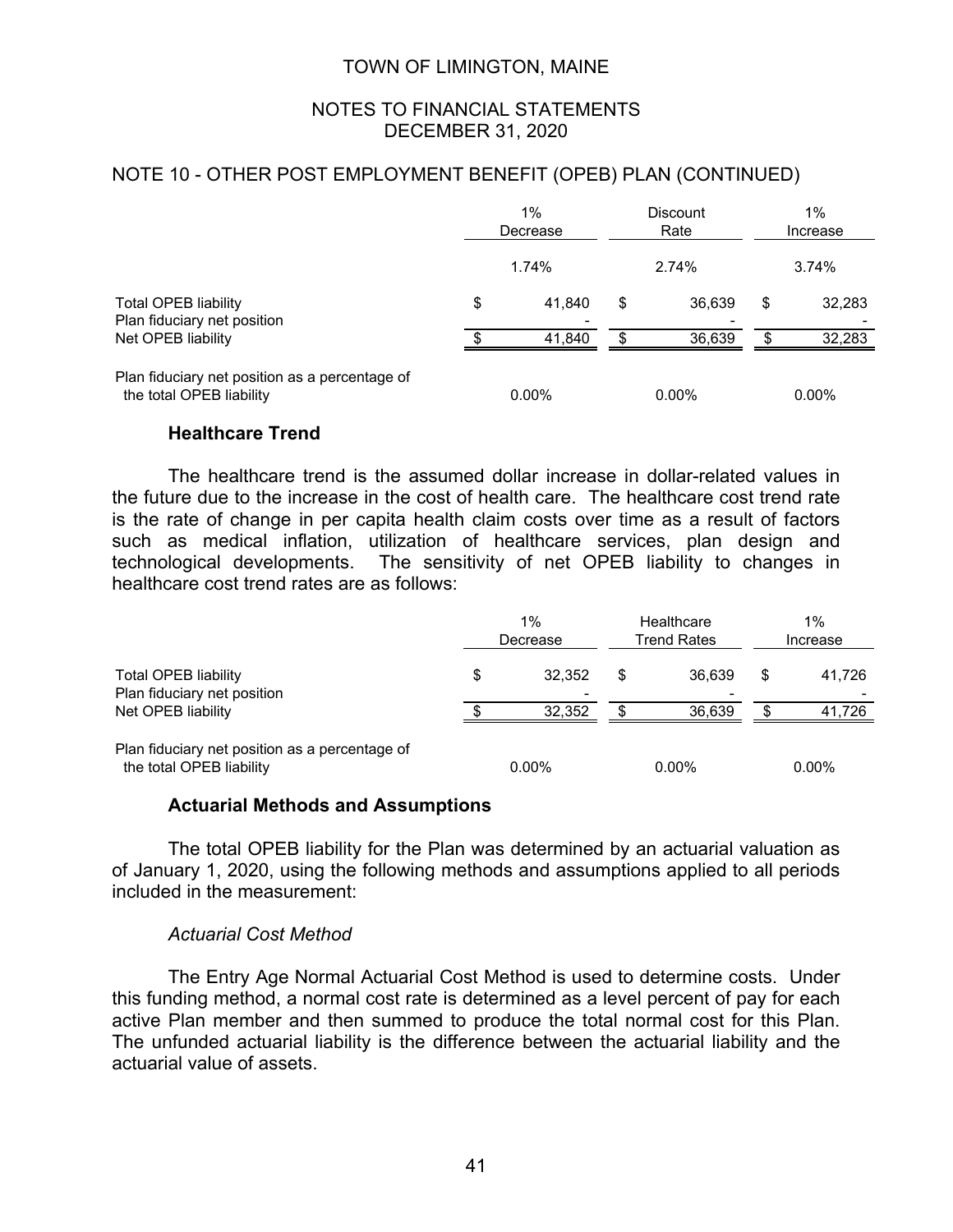## NOTES TO FINANCIAL STATEMENTS DECEMBER 31, 2020

#### NOTE 10 - OTHER POST EMPLOYMENT BENEFIT (OPEB) PLAN (CONTINUED)

For medical and pharmacy, historical claims and census records were assembled and provided through June 30, 2019. Medicare and non-Medicare eligible medical and prescription experience were analyzed. It was assumed that current enrollment distribution of benefit options would remain constant in the future for retirees. The cost was distributed based on the current covered population and the actuary's standard age curves which vary by age, gender and Medicare status. Children costs are converted to a load on the non-Medicare retirees which implicitly assumes that future retirees will have the same child distribution as current retirees.

#### *Amortization*

The total OPEB liability of this Plan is amortized on an open 30-year period. The amortization method is a level dollar amortization method.

#### *Assumptions*

The actuarial assumptions used in the January 1, 2020 actuarial valuation was based on economic, demographic and claim and expense assumptions that resulted from actuarial studies conducted for the period of December 31, 2017 and December 31, 2018.

Significant actuarial assumptions employed by the actuary for economic purposes are the assumptions that were adopted by Maine State Retirement Consolidated Plan for Participating Local District at June 30, 2016 and based on the experience study covering the period from June 30, 2012 through June 30, 2015. As of January 1, 2020, they are as follows:

Discount Rate - 2.74% per annum for year end 2020 reporting. 4.10% per annum for 2019 year end reporting.

#### Trend Assumptions*:*

 Medical Trend assumptions were developed using the Society of Actuaries (SOA) Long-Run Medical Cost Trend Model. The SOA model was released in December 2007 and version 2020\_b was used for this valuation. The following assumptions were input into this model: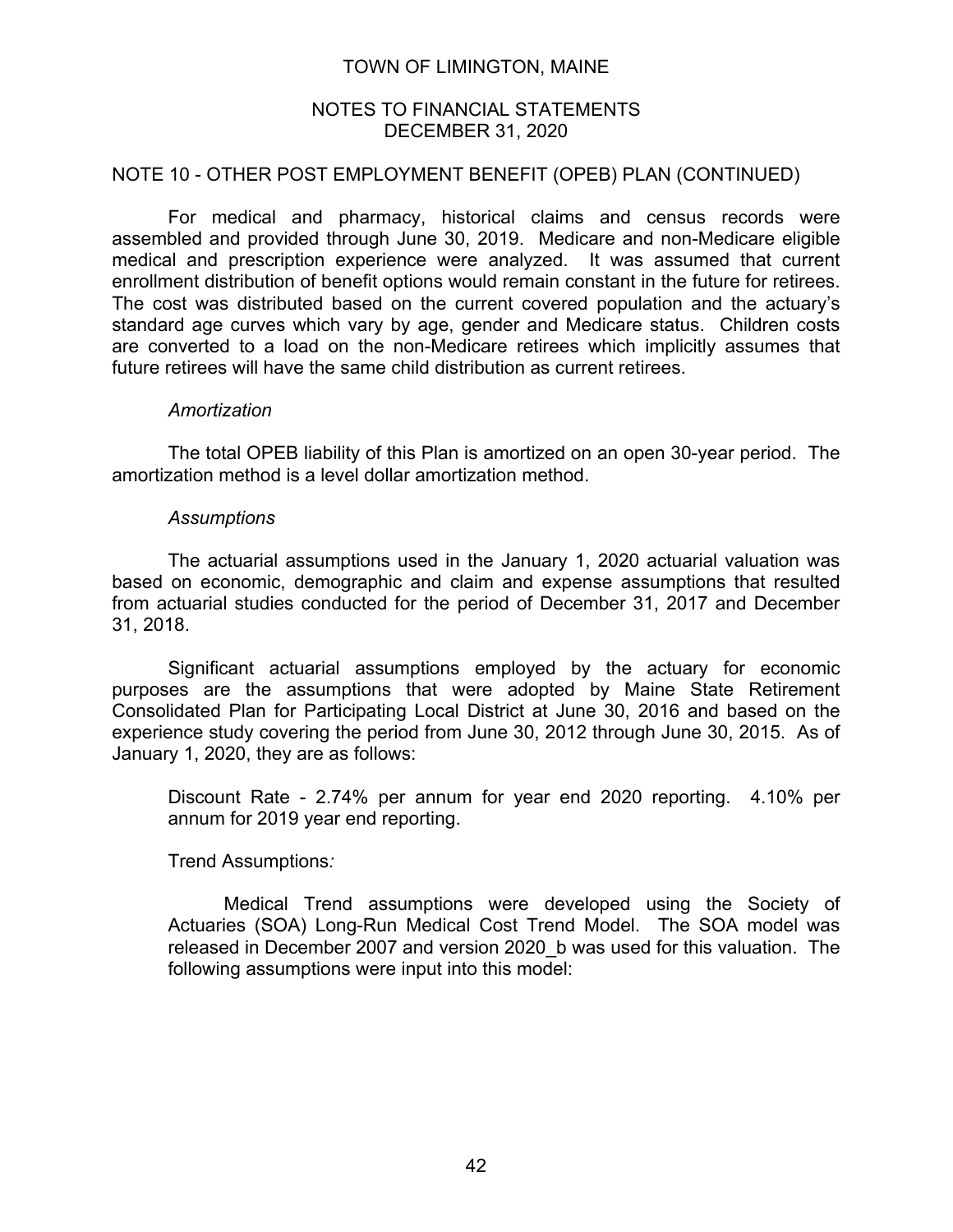#### NOTES TO FINANCIAL STATEMENTS DECEMBER 31, 2020

## NOTE 10 - OTHER POST EMPLOYMENT BENEFIT (OPEB) PLAN (CONTINUED)

| Variable                                            | Rate   |
|-----------------------------------------------------|--------|
| Rate of Inflation                                   | 2.00%  |
| Rate of Growth in Real Income/GDP per capital 2029+ | 1.50%  |
| Extra Trend due to Taste/Technology 2029+           | 1.20%  |
| Expected Health Share of GDP 2029                   | 20.00% |
| Health Share of GDP Resistance Point                | 25.00% |
| Year for Limiting Cost Growth to GDP Growth         | 2040   |

 The SOA Long-Run Medical Cost Trend Model and its baseline projection are based on an econometric analysis of historical U.S. medical expenditures and the judgements of experts in the field. The long-run baseline projection and input variables have been developed under the guidance of the SOA Project Oversight Group. The rate for the extra trend for taste and technology was set above the baseline of 1.1% (to 1.2%) to move closer to the 30-year average to reflect the future projections from the Centers for Medicare and Medicaid Services Office of the Actuary (CMS OACT). The Medicare Trustee Report and CBO Long-Term Budget Outlook.

 The trends selected from 2020 to 2023 were based on plan design, population weighting, renewal projections, and market analysis. For years 2024 to 2028, these are interpolated from 2023 to 2029 (which is the product of the inflation, GDP and extra trend rate assumptions).

 Deductibles, Co-payments and Out of Pocket Maximums are assumed to increase at the above trend rates. The ultimate trend rate reflects an assumed nominal per capital GDP growth.

Administrative and claims expense: 3% per annum

 Future plan changes: It is assumed that the current Plan and cost-sharing structure remains in place for all future years.

Significant actuarial assumptions employed by the actuary for demographic purposes are the assumptions that were adopted by Maine State Retirement Consolidated Plan for Participating Local District at June 30, 2016 and based on the experience study covering the period from June 30, 2012 through June 30, 2015. As of January 1, 2020, they are as follows:

Retirement Rates *-* Rates vary for plans with no explicit employer subsidy (or payment) versus those plans defining an explicit employer subsidy (or payment). The rates are based on assumptions from the Maine State Retirement Consolidated Plan for Participating Local District at June 30, 2016.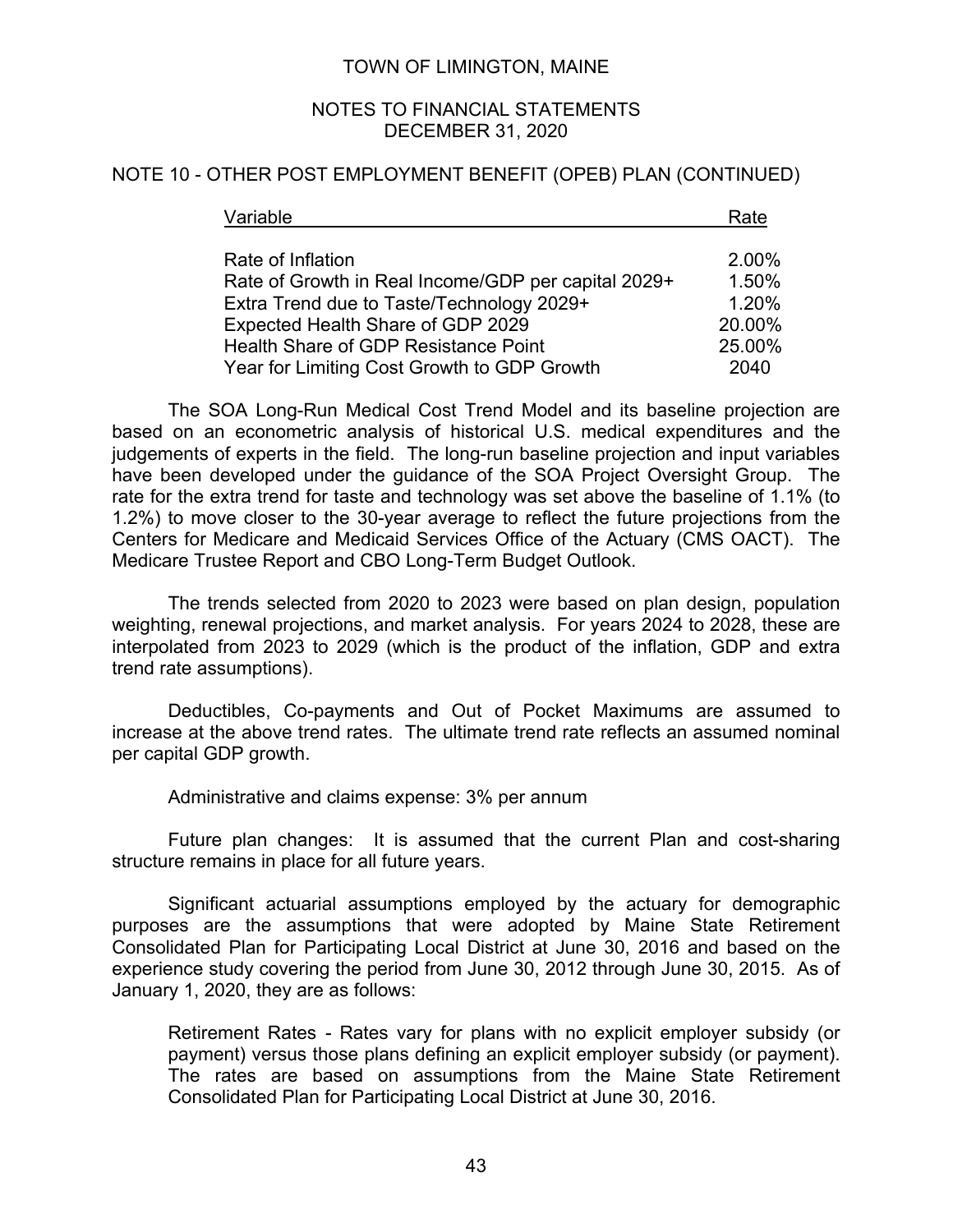## NOTES TO FINANCIAL STATEMENTS DECEMBER 31, 2020

## NOTE 10 - OTHER POST EMPLOYMENT BENEFIT (OPEB) PLAN (CONTINUED)

Retirement Contribution Increases *-* Assumed to increase at the same rate as incurred claims.

Family Enrollment Composition *-* For males*,* 50% of future retirees under the age of 65 and 50% of current retirees are married and elect spousal coverage while females are at 30% for both. 25% of male and female future retirees over the age of 65 are married and elect spousal coverage.

Age Difference of Spouses *-* Husbands are assumed to be 3 years older than wives.

Administrative expenses *-* Included in the per capita claims cost.

Disability Incidence *-* Disabled lives will be considered active employees and will not be valued separately.

Salary Increase Rate - 2.75% per year assumed using the level percentage of pay entry age method.

Dates of Hire *-* Needed to be assumed for some employees and will be based on the average age at hire for similar employees.

Rate of Mortality *-* Based on 104% and 120% of the RP-2014 Total Dataset Healthy Annuitant Mortality Table, respectively for males and females, using the RP-2014 Total Dataset Employee Mortality Table for ages prior to the start of the Healthy Annuitant Mortality Table, both projected from the 2006 base rates using the RPEC\_2015 model, with an ultimate rate of 0.85% for ages 20-85 grading down to an ultimate rate of 0.00% for ages 111-120 and convergence to the ultimate rate in the year 2020. These rates were taken from the assumptions for the Maine State Retirement Consolidated Plan for Participating Local District at June 30, 2016.

Retiree Continuation Percentage*:* 

Medicare participant retirees - 100% assumed to continue in the plan elected

Pre-Medicare plan retirees and active participants - 75% assumed to continue coverage once Medicare-eligible

Pre-Medicare plan spouses and spouses of active participants - 50% assumed to continue coverage once Medicare-eligible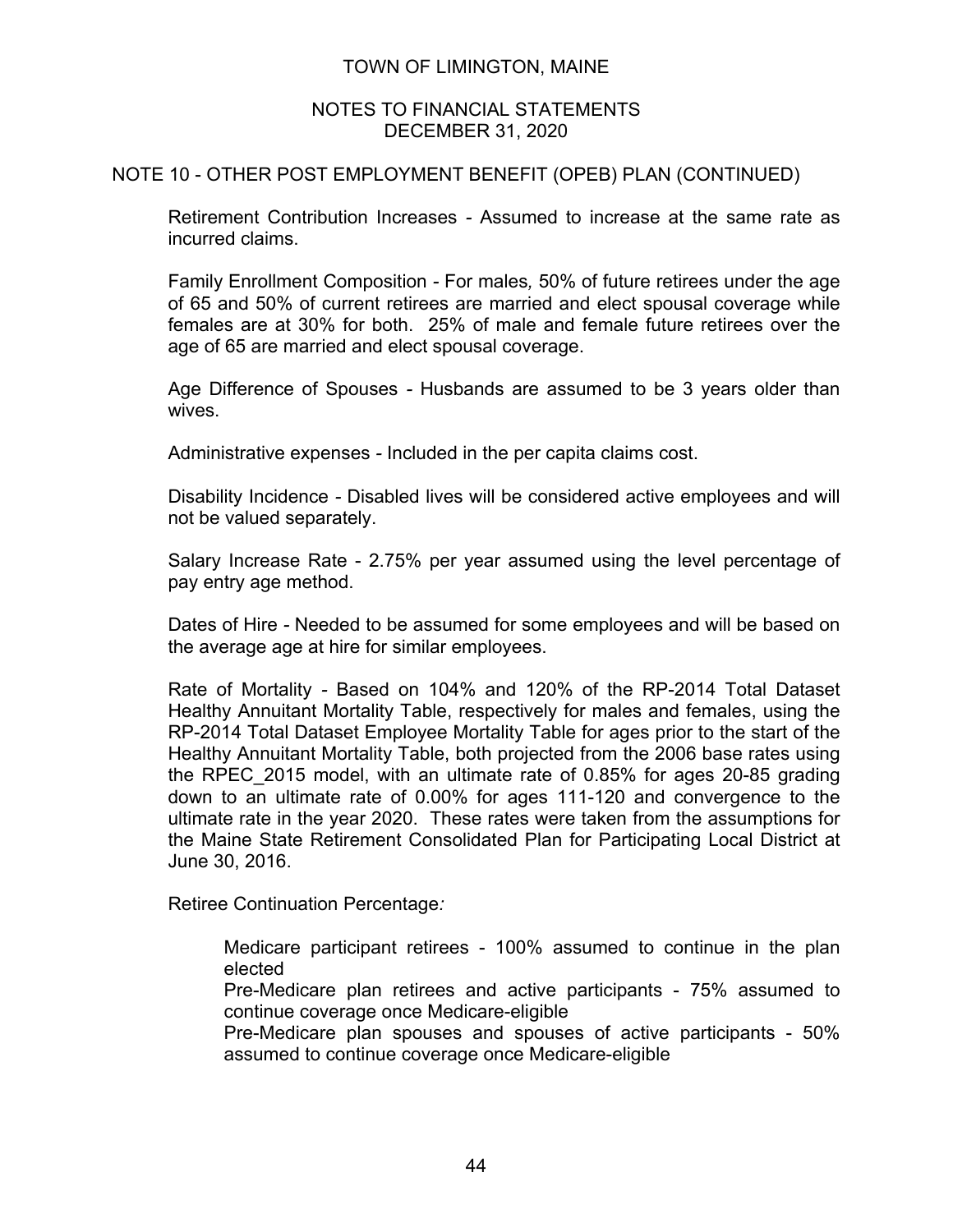## NOTES TO FINANCIAL STATEMENTS DECEMBER 31, 2020

## NOTE 10 - OTHER POST EMPLOYMENT BENEFIT (OPEB) PLAN (CONTINUED)

## **Changes in Net OPEB Liability**

Changes in net OPEB liability are recognized in OPEB expense for the year ended December 31, 2020 with the following exceptions:

## *Differences between Expected and Actual Experience*

The difference between expected and actual experience are recognized in OPEB expense using a straight-line amortization method over a closed period equal to the average expected remaining service lives of active and inactive members in each plan. The first year is recognized as OPEB expense and the remaining years are shown as either deferred outflows of resources or deferred inflows of resources. The difference between expected and actual experience as of January 1, 2020 was \$835.

## *Changes in Assumptions*

Differences due to changes in assumptions about future economic, demographic or claim and expense factors or other inputs are recognized in OPEB expense using a straight-line amortization method over a closed period equal to the average expected remaining service lives of active and inactive members in each plan. The actuarial assumptions used in the June 30, 2017 and June 30, 2016 actuarial valuations were based primarily on those used by Maine State Retirement Consolidated Plan for Participating Local District at June 30, 2016 which were based on the experience study covering the period from June 30, 2012 through June 30, 2015. The first year is recognized as OPEB expense and the remaining years are shown as either deferred outflows of resources or deferred inflows of resources. The amortization period was six years for 2018. For the fiscal year ended June 30, 2018, there were no changes in assumptions with the exception of the claim costs and retiree contributions being updated to reflect current healthcare costs.

## *Differences between Projected and Actual Earnings on OPEB Plan Investments*

Differences between projected and actual investment earnings are recognized in OPEB expense using a straight-line amortization method over a closed five-year period. The first year is recognized as OPEB expense and the remaining years are shown as either deferred outflows of resources or deferred inflows of resources.

## **OPEB Plan Fiduciary Net Position**

 Additional financial and actuarial information with respect to this Plan can be found at the Town Office at 425 Sokokis Avenue, Limington, Maine 04064.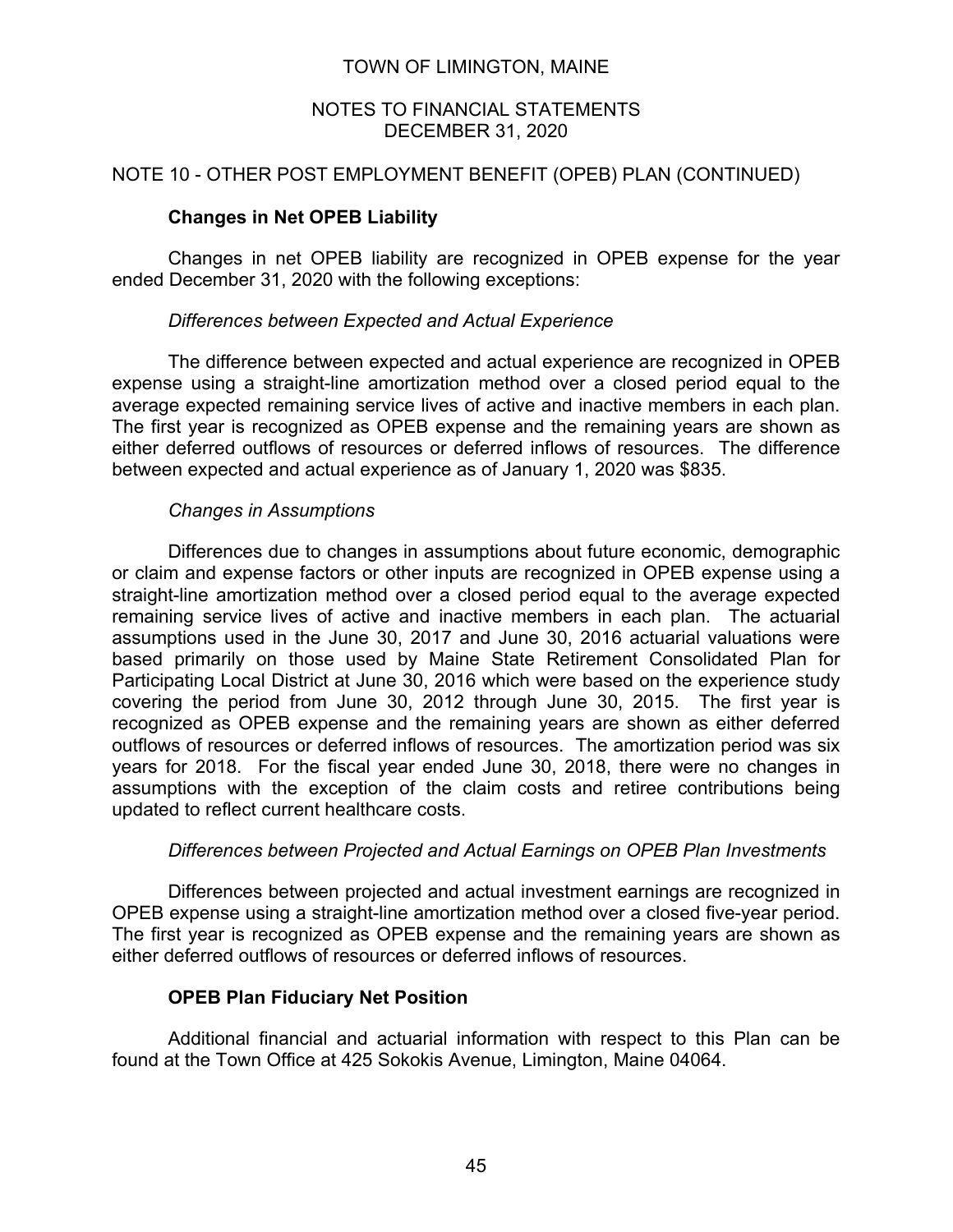#### NOTES TO FINANCIAL STATEMENTS DECEMBER 31, 2020

#### NOTE 11 - RISK MANAGEMENT

 The Town is exposed to various risks of loss related to torts; theft of, damage to and destruction of assets; errors and omissions; and natural disasters for which the Town participates in a public entity risk pool sponsored by the Maine Municipal Association. The Maine Municipal Association Group Risk Pool is a state-chartered pool established exclusively for Maine municipalities. The pool provides certain property, liability, fidelity and vehicle coverage. If the assets of the pool are at any time actuarially determined to be insufficient to enable the pool to discharge its legal obligations, other obligations and actuarially sound reserves, the pool has the power to make up the deficiency by the levy of a prorated assessment. There have been no deficiencies during the past three years and management believes that no deficiency exists at December 31, 2020.

The Town is a member of the Maine Municipal Association - Property and Casualty Pool and pays an annual premium for its coverage. Under the property portion of the policy, coverage is provided after a \$1,000 per occurrence deductible is met. Under the general liability portion of the policy, the limit is \$400,000 per occurrence for causes of action pursuant to the Maine Tort Claims Act. Coverage is limited to those areas for which governmental immunity has been expressly waived and \$2,000,000 per occurrence for causes of action pursuant to federal law or state law for which immunity is not proved by the Maine Tort Claims Act. The same limit applies for Law Enforcement after a \$1,000 per occurrence deductible is met. For public official liability and employment practices liability, the coverage is \$2,000,000 per occurrence and \$4,000,000 aggregate with a \$5,000 deductible.

The Town is also a member of the Maine Municipal Association - Worker Compensation Trust Fund ("Fund"). The Fund was created to formulate, develop and administer a program of modified self-funding for the Fund's membership, obtain lower costs for worker's compensation coverage and develop a comprehensive loss control program. The Town pays an annual premium to the fund for its worker's compensation coverage. The Town's agreement with the Fund provides that the fund will be selfsustaining through member premiums and will provide, through commercial companies' reinsurance contracts, coverage for claims in excess of \$1,000,000.

The Town is also a member of the Maine Municipal Association - Unemployment Compensation Group Fund ("MMA UC Fund"). The MMA UC Fund was created to assist in meeting members' obligations under the Employment Security Act in an efficient and cost-effective manner. The Fund is composed of individual municipalities and other public and related non-profit entities that are individually self-insured but administered as a group. Within the Fund, each member has a separate account. As such, the Town makes quarterly payments into their account, based on rates developed by MMA's consulting actuary. Claims, if any, are paid out of the Town's own account. The Maine Department of Labor classifies MMA's UC Fund members as Direct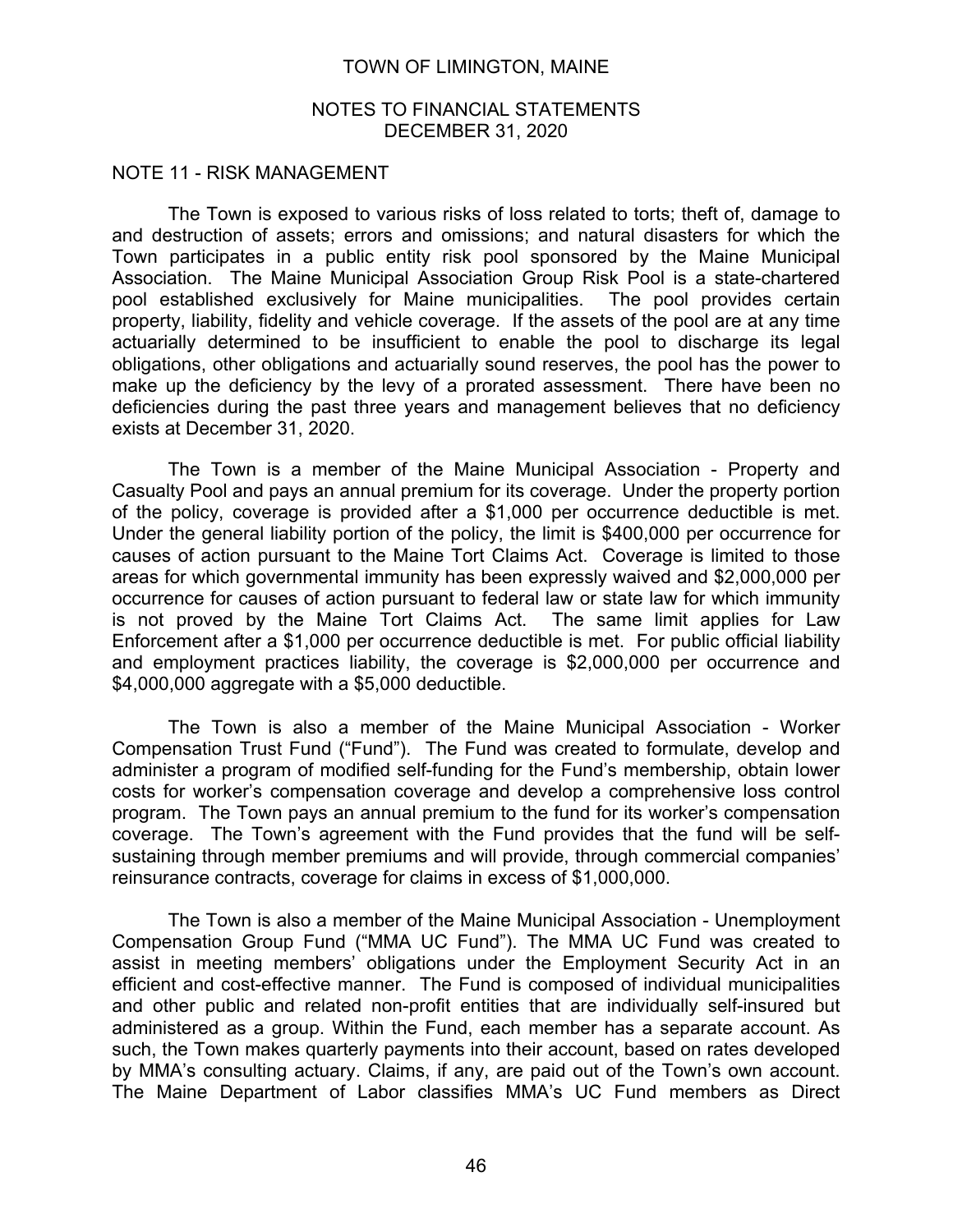#### NOTES TO FINANCIAL STATEMENTS DECEMBER 31, 2020

#### NOTE 11 - RISK MANAGEMENT (CONTINUED)

Reimbursement Employers. In other words, the Fund reimburses the Maine DOL on the Town's behalf only when the Town has unemployment claims from present or former employees.

Occasionally, the Town may have layoffs or resignations or even a part-time employee losing a primary job, that lead to larger claims payments than anticipated. When claims exceed the balance of the Town's account, the UC Fund continues to pay the Town's claims with no regard for the negative balance. Repayment of a negative balance is spread out over a period of years to avoid a financial hardship to the Town.

 Based on the coverage provided by the insurance purchased, the Town is not aware of any material actual or potential claim liabilities which should be recorded as of December 31, 2020. There were no significant reductions in insurance coverage from that of the prior year and amounts of settlements have not exceeded insurance coverage in the past three years.

## NOTE 12 - CONTINGENCIES

 With regard to pending legal claims or any unasserted claims, it is not feasible at this time to predict or determine their outcome. Management believes, however, that settlement amounts, if any, will not have a material adverse effect on the Town's financial position.

The Town participates in various intergovernmental grant programs which may be subject to future program compliance audits by the grantors or their representatives. Accordingly, the Town's compliance with applicable grant requirement may be established at some future date. The amount, if any, of any liabilities arising from the disallowance of expenditures or ineligibility of grant revenues cannot be determined at this time.

## NOTE 13 - JOINTLY GOVERNED ORGANIZATION

 The Town participates in a jointly governed organization, which is not part of the Town's reporting entity. ecomaine is a solid waste management corporation serving 40 municipalities in Cumberland, Oxford and York counties in Maine. Owned and controlled by 21 member communities, ecomaine creates electricity through its processing of waste and also operates an extensive recycling program. The Town is a member in ecomaine. Interlocal (waste handling) agreements between ecomaine and participating communities obligate the members to deliver certain solid waste produced within the community to ecomaine for processing and to make service payments and pay tipping fees for such processing. The Town has no explicit, measurable equity interest and therefore has not reported an asset in these financial statements. In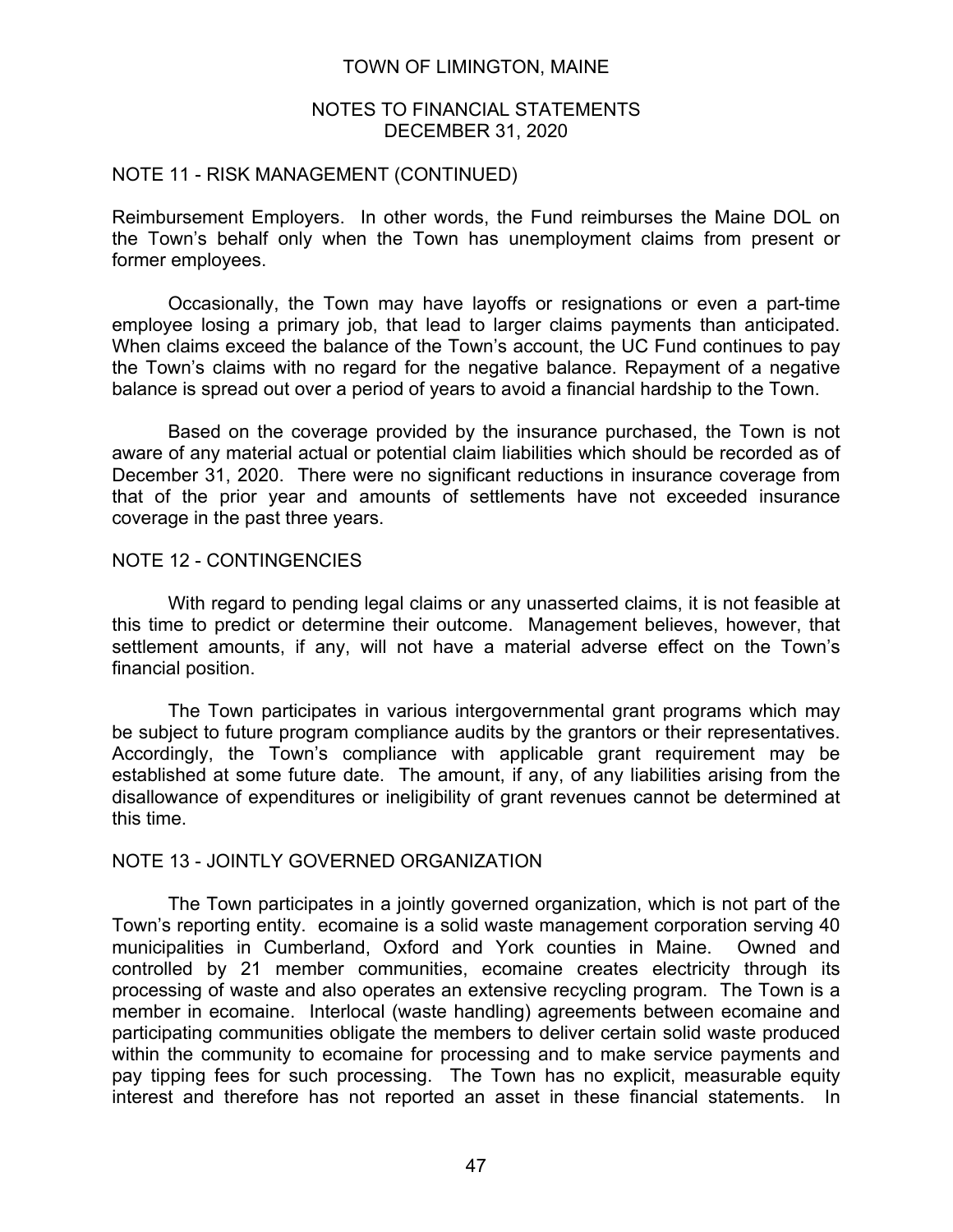### NOTES TO FINANCIAL STATEMENTS DECEMBER 31, 2020

#### NOTE 13 - JOINTLY GOVERNED ORGANIZATION (CONTINUED)

connection with its participating in ecomaine, ecomaine has a liability for landfill closure and postclosure care amounting to \$15,082,777. ecomaine has a plan to fund this liability in the form of a cash reserve over the period of years between opening date and a projected closing date. The separate audited financial statements for ecomaine may be obtained at their administrative office, 64 Blueberry Road, Portland, Maine 04102.

## NOTE 14 - COMPARATIVE DATA/RECLASSIFICATIONS

Comparative total data for the prior year have been presented in selected sections of the accompanying financial statements in order to provide an understanding of the changes in the Town's financial position and operations. Also, certain amounts presented in the prior year's data have been reclassified to be consistent with the current year's presentation.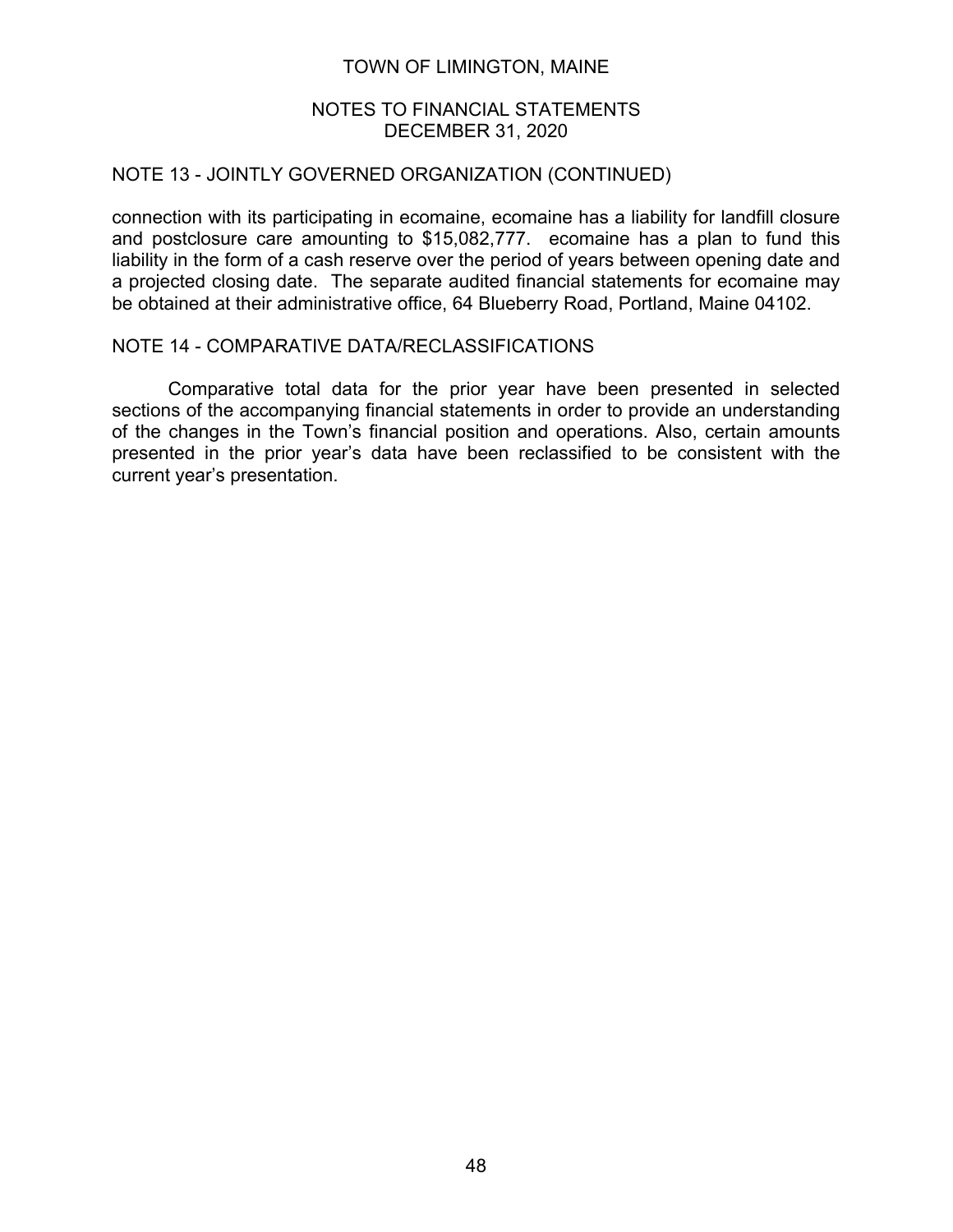## Required Supplementary Information

Required supplementary information includes financial information and disclosures that are required by the Governmental Accounting Standards Board but are not considered a part of the basic financial statements. Such information includes:

- Budgetary Comparison Schedule Budgetary Basis Budget and Actual General Fund
- Schedule of Changes in Net OPEB Liability
- Schedule of Changes in Net OPEB Liability and Related Ratios
- Schedule of Contributions
- Notes to Required Supplementary Information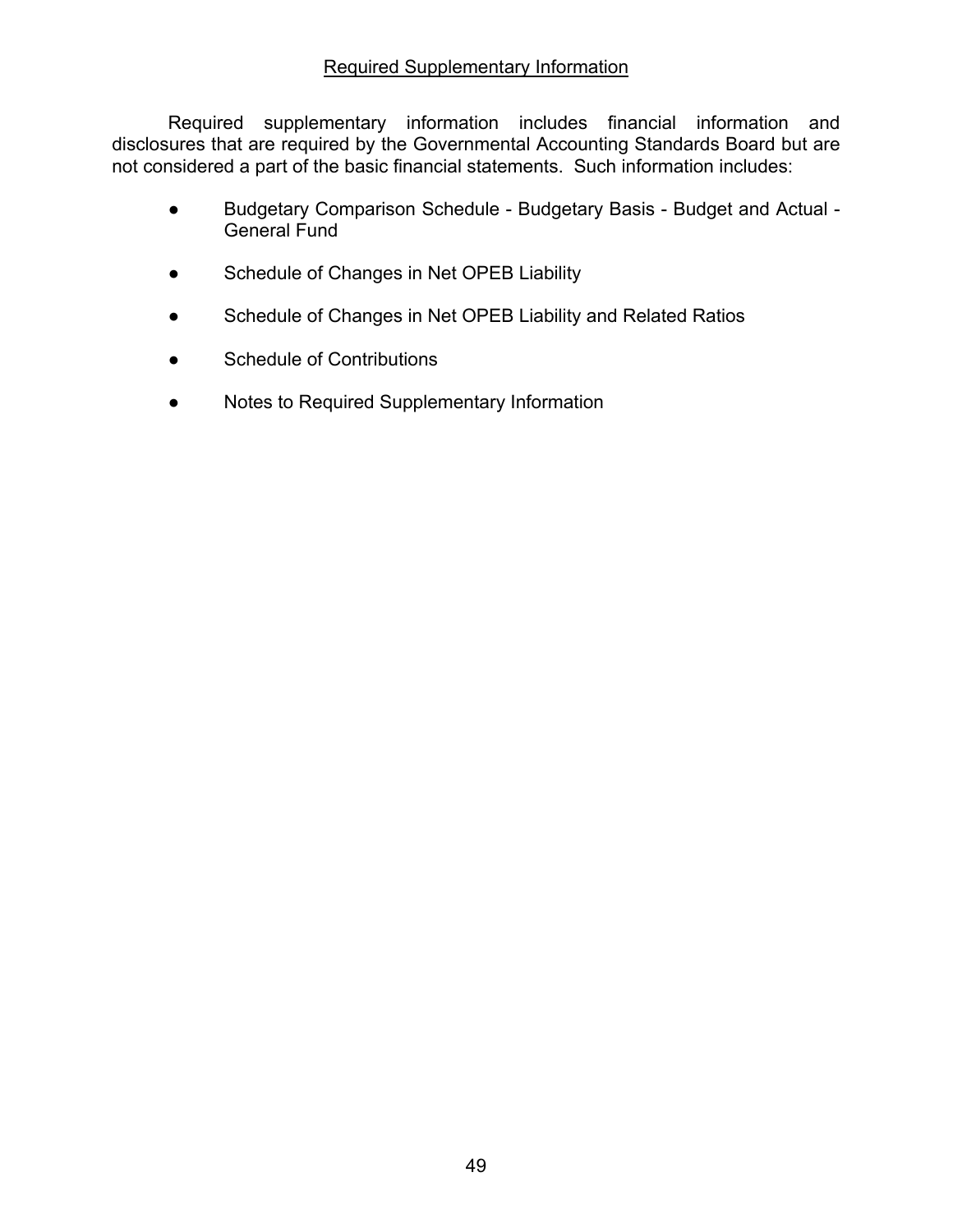## BUDGETARY COMPARISON SCHEDULE - BUDGETARY BASIS BUDGET AND ACTUAL - GENERAL FUND FOR THE YEAR ENDED DECEMBER 31, 2020

|                                                                  |                         |               |                      | Variance |            |  |
|------------------------------------------------------------------|-------------------------|---------------|----------------------|----------|------------|--|
|                                                                  | <b>Budgeted Amounts</b> |               | Actual               |          | Positive   |  |
|                                                                  | Original                | Final         | Amounts              |          | (Negative) |  |
| <b>Budgetary Fund Balance, January 1</b><br>Resources (Inflows): | \$2,813,787             | \$2,813,787   | \$2,813,787          | \$       |            |  |
| Property taxes                                                   | 4,268,248               | 4,268,248     | 4,302,201            |          | 33,953     |  |
| <b>Excise taxes</b>                                              | 650,000                 | 650,000       | 741,958              |          | 91,958     |  |
| Intergovernmental                                                | 383,847                 | 569,951       | 487,704              |          | (82, 247)  |  |
| Charges for services                                             |                         |               | 118,208              |          | 118,208    |  |
| Interest income                                                  |                         |               | 38,985               |          | 38,985     |  |
| Miscellaneous revenues                                           |                         | 6,588         | 95,684               |          | 89,096     |  |
| Transfers from other funds                                       | 265,295                 | 265,295       | 241,062              |          | (24, 233)  |  |
| Amounts Available for Appropriation                              | 8,381,177               | 8,573,869     | 8,839,589            |          | 265,720    |  |
| Charges to Appropriations (Outflows):                            |                         |               |                      |          |            |  |
| General government                                               | 503,011                 | 506,782       | 436,277              |          | 70,505     |  |
| Public works                                                     | 871,750                 | 1,102,688     | 1,051,674            |          | 51,014     |  |
| Public safety                                                    | 596,309                 | 654,438       | 545,112              |          | 109,326    |  |
| Waste and sanitation                                             | 334,230                 | 334,230       | 291,587              |          | 42,643     |  |
| <b>Community services</b>                                        | 153,534                 | 169,827       | 81,704               |          | 88,123     |  |
| Education                                                        | 3,208,281               | 3,208,281     | 3,243,099            |          | (34, 818)  |  |
| County tax                                                       | 183,000                 | 183,000       | 187,192              |          | (4, 192)   |  |
| Community assistance                                             | 12,000                  | 12,000        | 11,753               |          | 247        |  |
| Unclassified                                                     | 211,370                 | 231,370       | 170,842              |          | 60,528     |  |
| Debt service:                                                    |                         |               |                      |          |            |  |
| Principal                                                        | 22,289                  | 24,450        | 24,450               |          |            |  |
| Interest                                                         | 3,931                   | 1,770         | 1,769                |          | 1          |  |
| Transfers to other funds                                         | 100,000                 | 100,000       | 100,000              |          |            |  |
| <b>Total Charges to Appropriations</b>                           | 6,199,705               | 6,528,836     | 6,145,459            |          | 383,377    |  |
| <b>Budgetary Fund Balance, December 31</b>                       | \$2,181,472             | \$2,045,033   | \$<br>2,694,130      | \$       | 649,097    |  |
| Utilization of unassigned fund balance                           | \$<br>500,000           | \$<br>500,000 | \$                   | \$       | (500,000)  |  |
| Utilization of assigned fund balance                             |                         | 268,754       |                      |          | (268, 754) |  |
|                                                                  | \$<br>500,000           | \$<br>768,754 | \$<br>$\overline{a}$ | \$       | (768, 754) |  |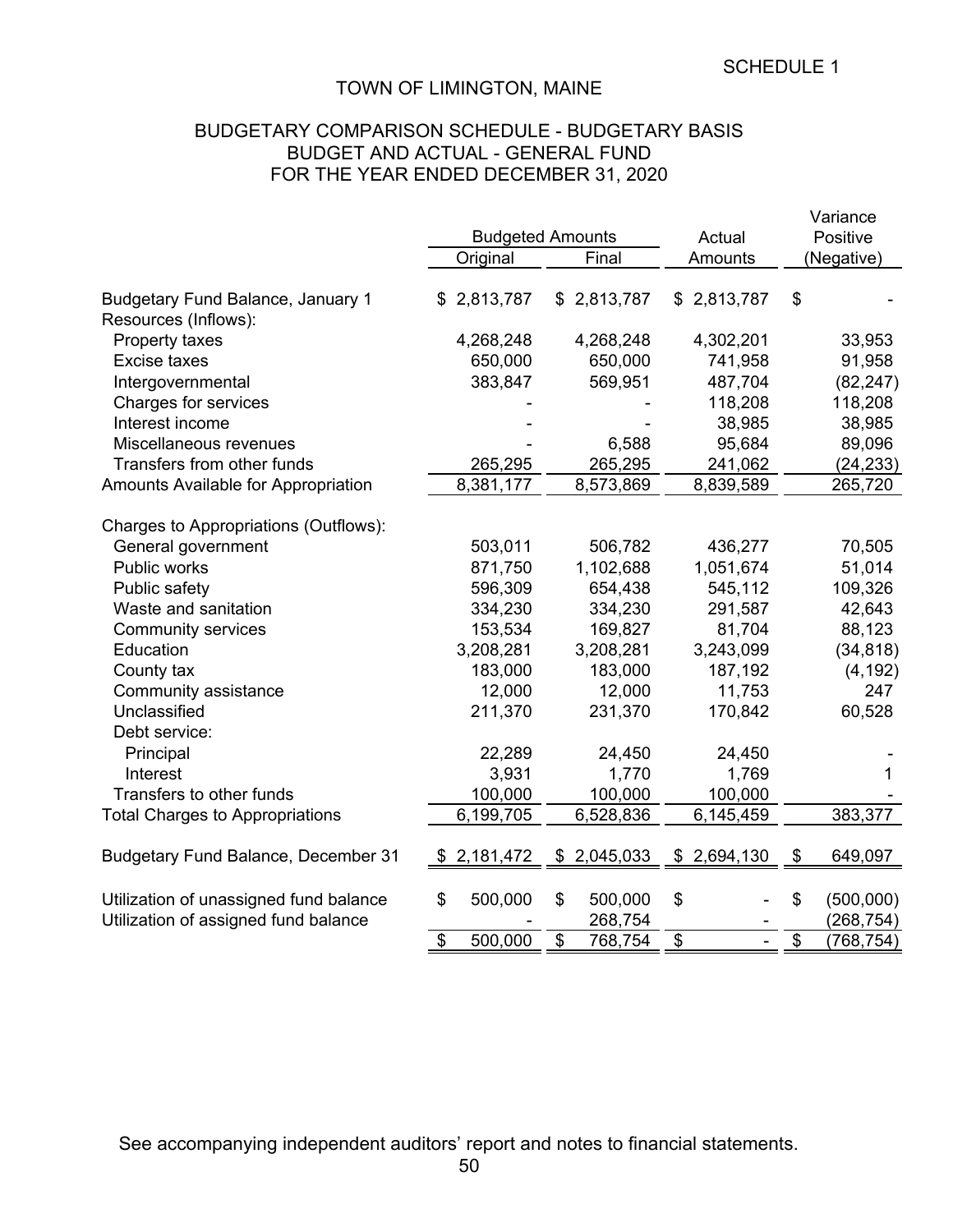#### SCHEDULE OF CHANGES IN NET OPEB LIABILITY FOR THE YEAR ENDED DECEMBER 31, 2020

Increase (Decrease)

|                                                    | Plan |           |    |                     |           |           |  |  |  |  |
|----------------------------------------------------|------|-----------|----|---------------------|-----------|-----------|--|--|--|--|
|                                                    |      | Net OPEB  |    | Fiduciary           |           | Net OPEB  |  |  |  |  |
|                                                    |      | Liability |    | <b>Net Position</b> | Liability |           |  |  |  |  |
|                                                    |      | (a)       |    | (b)                 |           | (a) - (b) |  |  |  |  |
| Balances at 1/1/19 (Reporting December 31, 2019)   | \$   | 26,921    | \$ |                     | \$        | 26,921    |  |  |  |  |
| Changes for the year:                              |      |           |    |                     |           |           |  |  |  |  |
| Service cost                                       |      | 922       |    |                     |           | 922       |  |  |  |  |
| Interest                                           |      | 1,135     |    |                     |           | 1,135     |  |  |  |  |
| Changes of benefits                                |      | (723)     |    |                     |           | (723)     |  |  |  |  |
| Differences between expected and actual experience |      | 958       |    |                     |           | 958       |  |  |  |  |
| Changes of assumptions                             |      | 7,735     |    |                     |           | 7,735     |  |  |  |  |
| Contributions - employer                           |      |           |    | 309                 |           | (309)     |  |  |  |  |
| Contributions - member                             |      |           |    |                     |           |           |  |  |  |  |
| Net investment income                              |      |           |    |                     |           |           |  |  |  |  |
| Benefit payments                                   |      | (309)     |    | (309)               |           |           |  |  |  |  |
| Administrative expense                             |      |           |    |                     |           |           |  |  |  |  |
| Net changes                                        |      | 9,718     |    |                     |           | 9,718     |  |  |  |  |
| Balances at 1/1/20 (Reporting December 31, 2020)   |      | 36,639    | \$ |                     |           | 36,639    |  |  |  |  |
|                                                    |      |           |    |                     |           |           |  |  |  |  |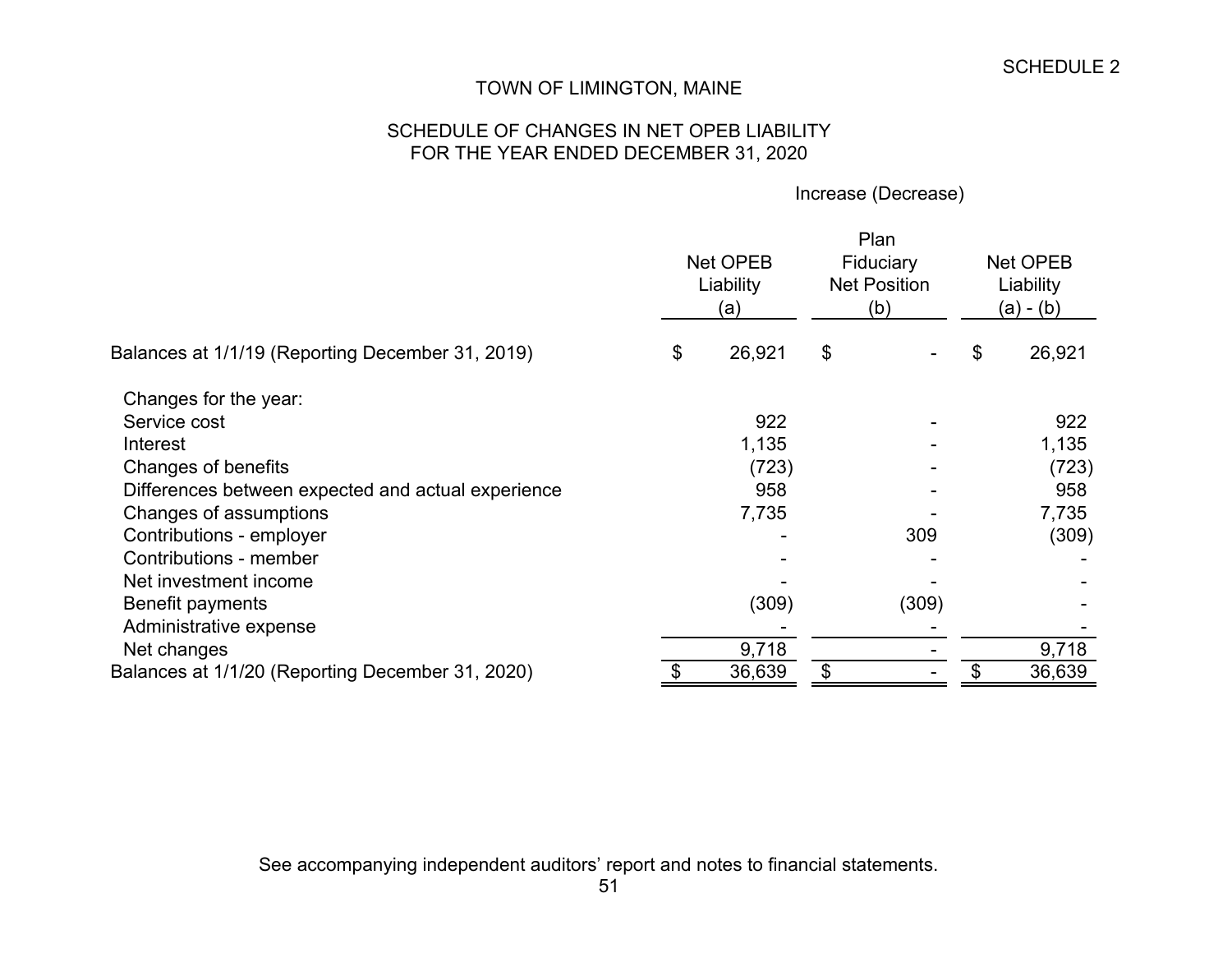## SCHEDULE OF CHANGES IN NET OPEB LIABILITY AND RELATED RATIOS LAST 10 FISCAL YEARS\*

|                                                                            | 2020 |         | 2019 |          | 2018 |        |
|----------------------------------------------------------------------------|------|---------|------|----------|------|--------|
| <b>Total OPEB liability</b>                                                |      |         |      |          |      |        |
| Service cost (BOY)                                                         | \$   | 922     | \$   | 1,028    | \$   | 961    |
| Interest (includes interest on service cost)                               |      | 1,135   |      | 983      |      | 990    |
| Changes of benefit terms                                                   |      | (723)   |      |          |      |        |
| Differences between expected and actual experience                         |      | 958     |      |          |      | 282    |
| Changes of assumptions                                                     |      | 7,735   |      | (2, 476) |      | 365    |
| Benefit payments, including refunds of member contributions                |      | (309)   |      | (297)    |      | (271)  |
| Net change in total OPEB liability                                         | \$   | 9,718   | \$   | (762)    | \$   | 2,327  |
| Total OPEB liability - beginning                                           | \$   | 26,921  | \$   | 27,683   | \$   | 25,356 |
| Total OPEB liability - ending                                              | \$   | 36,639  | \$   | 26,921   | \$   | 27,683 |
| Plan fiduciary net position                                                |      |         |      |          |      |        |
| Contributions - employer                                                   |      | 309     |      | 297      |      | 271    |
| Contributions - member                                                     |      |         |      |          |      |        |
| Net investment income                                                      |      |         |      |          |      |        |
| Benefit payments, including refunds of member contributions                |      | (309)   |      | (297)    |      | (271)  |
| Administrative expense                                                     |      |         |      |          |      |        |
| Net change in fiduciary net position                                       |      |         |      |          |      |        |
| Plan fiduciary net position - beginning                                    | \$   |         | \$   |          | \$   |        |
| Plan fiduciary net position - ending                                       |      |         |      |          |      |        |
| Net OPEB liability - ending                                                | S    | 36,639  | \$   | 26,921   | \$   | 27,683 |
| Plan fiduciary net position as a percentage of the total OPEB<br>liability |      |         |      |          |      |        |
| Covered payroll                                                            | \$   | 201,575 | \$   | 86,880   | \$   | 86,880 |
| Net OPEB liability as a percentage of covered payroll                      |      | 18.2%   |      | 31.0%    |      | 31.9%  |

\* The amounts presented for each fiscal year are for those years for which information is available.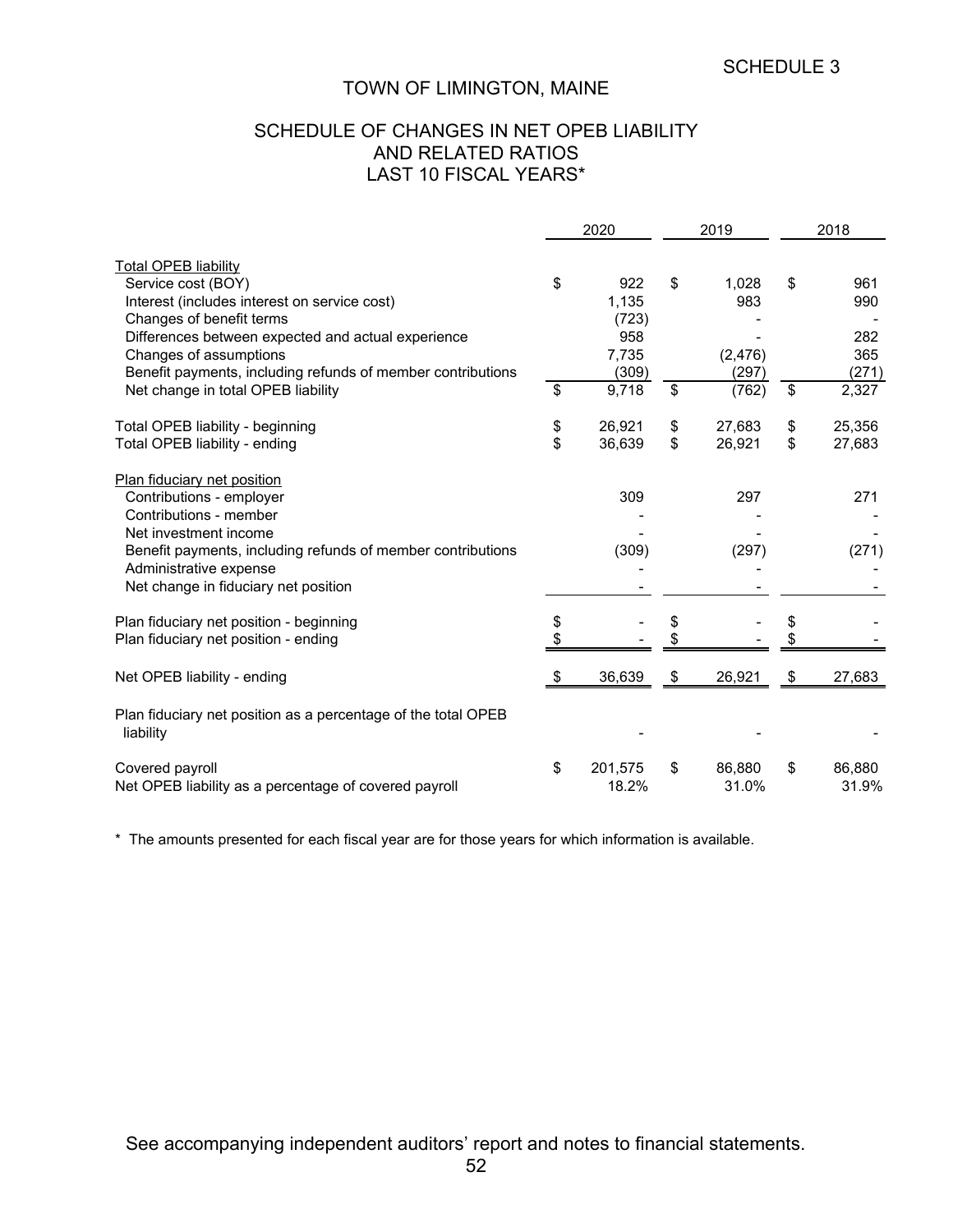# SCHEDULE OF CONTRIBUTIONS LAST 10 FISCAL YEARS\*

|                                                  | 2020 |          | 2019         |    | 2018     |  |
|--------------------------------------------------|------|----------|--------------|----|----------|--|
| MMEHT:                                           |      |          |              |    |          |  |
| <b>Employer contributions</b>                    | \$   | 309      | \$<br>297    | \$ | 271      |  |
| Benefit payments                                 |      | (309)    | (297)        |    | (271)    |  |
| Contribution deficiency (excess)                 |      |          |              |    |          |  |
| Covered payroll                                  | \$   | 201.575  | \$<br>86.880 | S  | 86,880   |  |
| Contributions as a percentage of covered payroll |      | $0.00\%$ | $0.00\%$     |    | $0.00\%$ |  |

\* The amounts presented for each fiscal year are for those years for which information is available.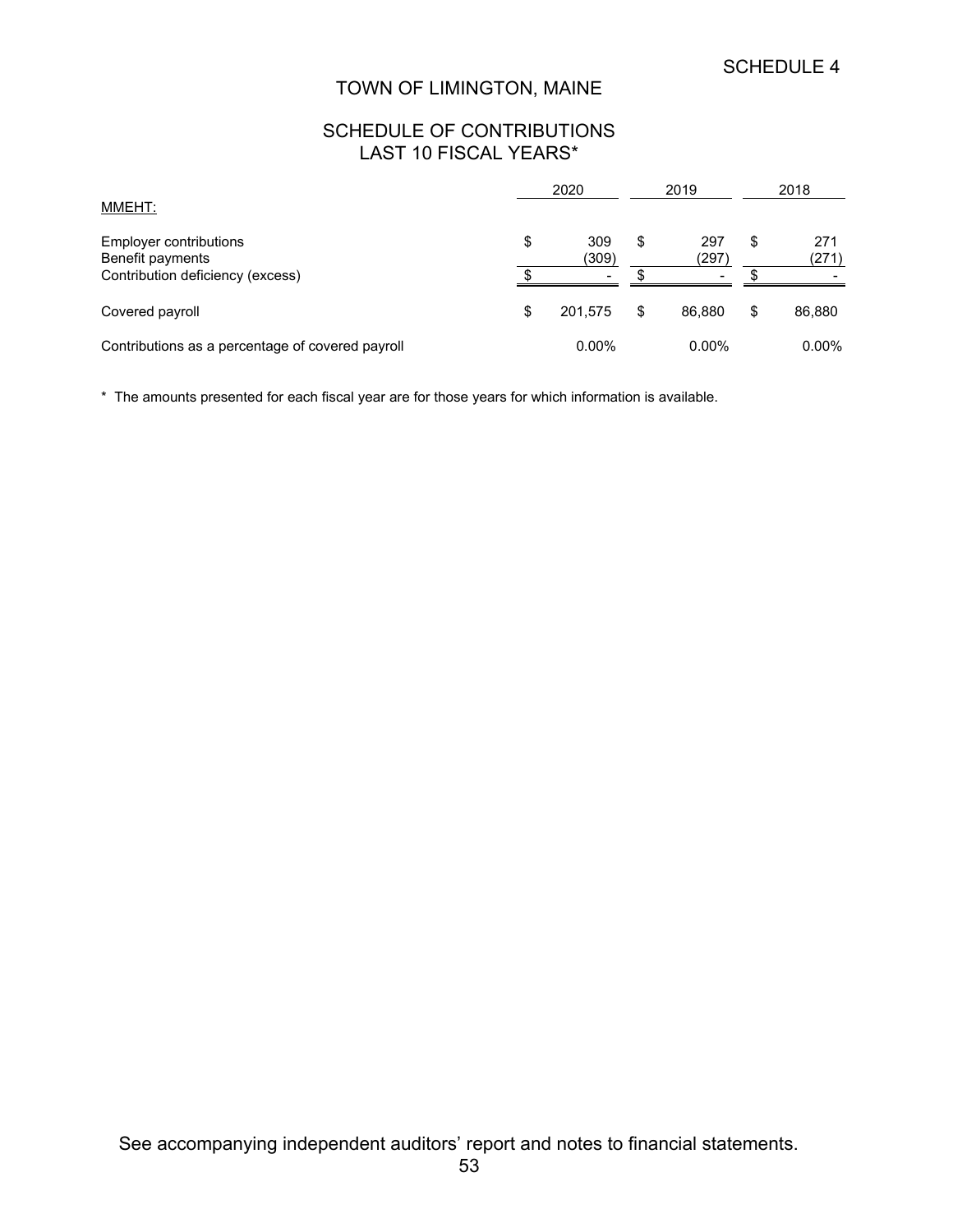## NOTES TO REQUIRED SUPPLEMENTARY INFORMATION FOR THE YEAR ENDED DECEMBER 31, 2020

## **Changes of Assumptions**

OPEB-Maine Municipal Employees Health Trust Plan:

 There was a change in the discount rate from 4.10% to 2.74% per GASB 75 discount rate selection. The repeal of the "Cadillac Tax" was reflected in this valuation by removing the previously planned excise tax.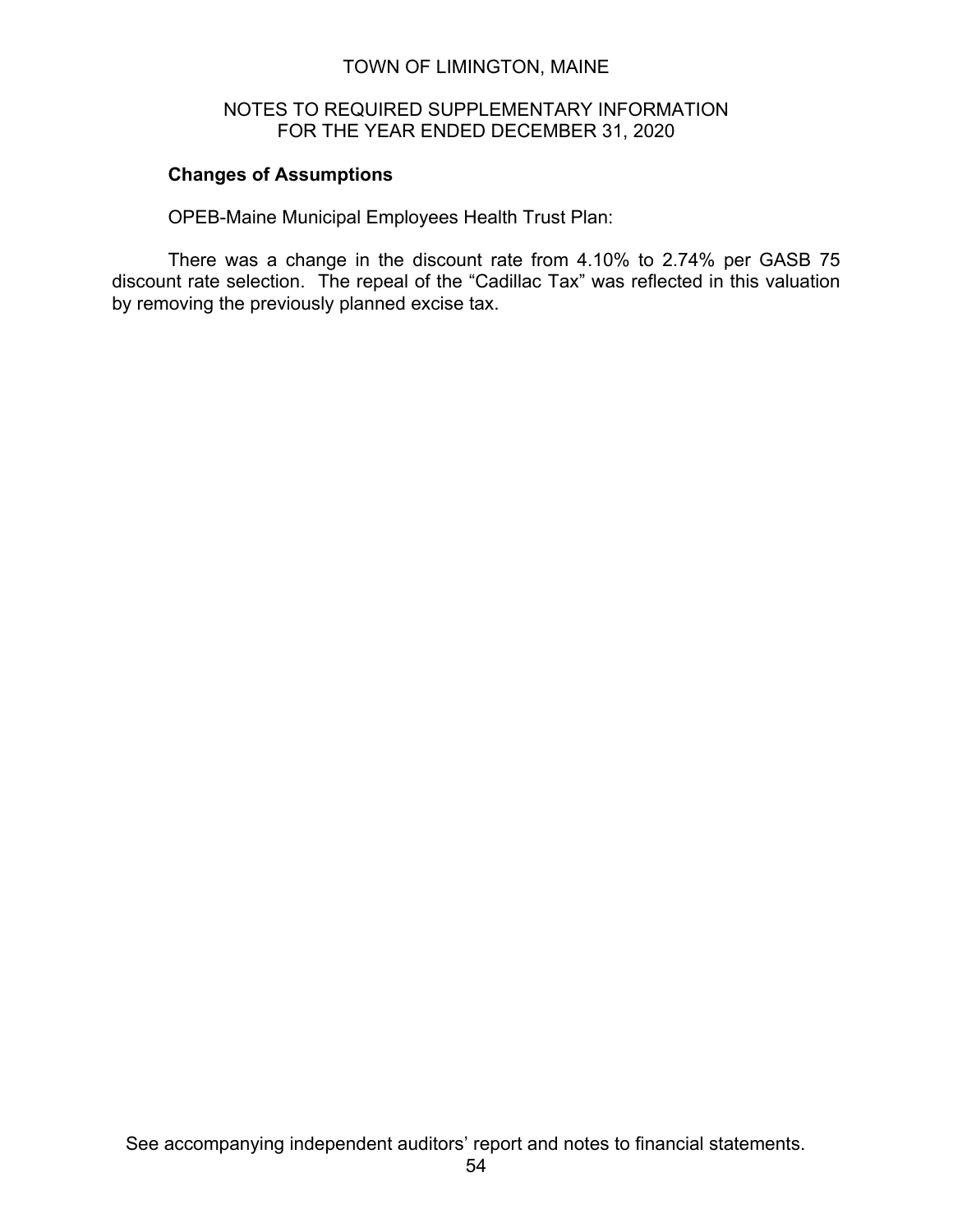## Other Supplementary Information

 Other supplementary information includes financial statements and schedules not required by the Governmental Accounting Standards Board, nor a part of the basic financial statements, but are presented for purposes of additional analysis.

- Budgetary Comparison Schedule Budgetary Basis Budget and Actual - General Fund Revenues
- Schedule of Departmental Operations General Fund
- Combining Balance Sheet Nonmajor Governmental Funds
- Combining Schedule of Revenues, Expenditures and Changes in Fund Balances - Nonmajor Governmental Funds
- Combining Balance Sheet Nonmajor Special Revenue Funds
- Combining Schedule of Revenues, Expenditures and Changes in Fund Balances - Nonmajor Special Revenue Funds
- Combining Schedule of Net Position Fiduciary Funds
- Combining Schedule of Change to Net Position Fiduciary Funds
- Schedule of General Capital Assets by Function
- Schedule of Changes in General Capital Assets by Function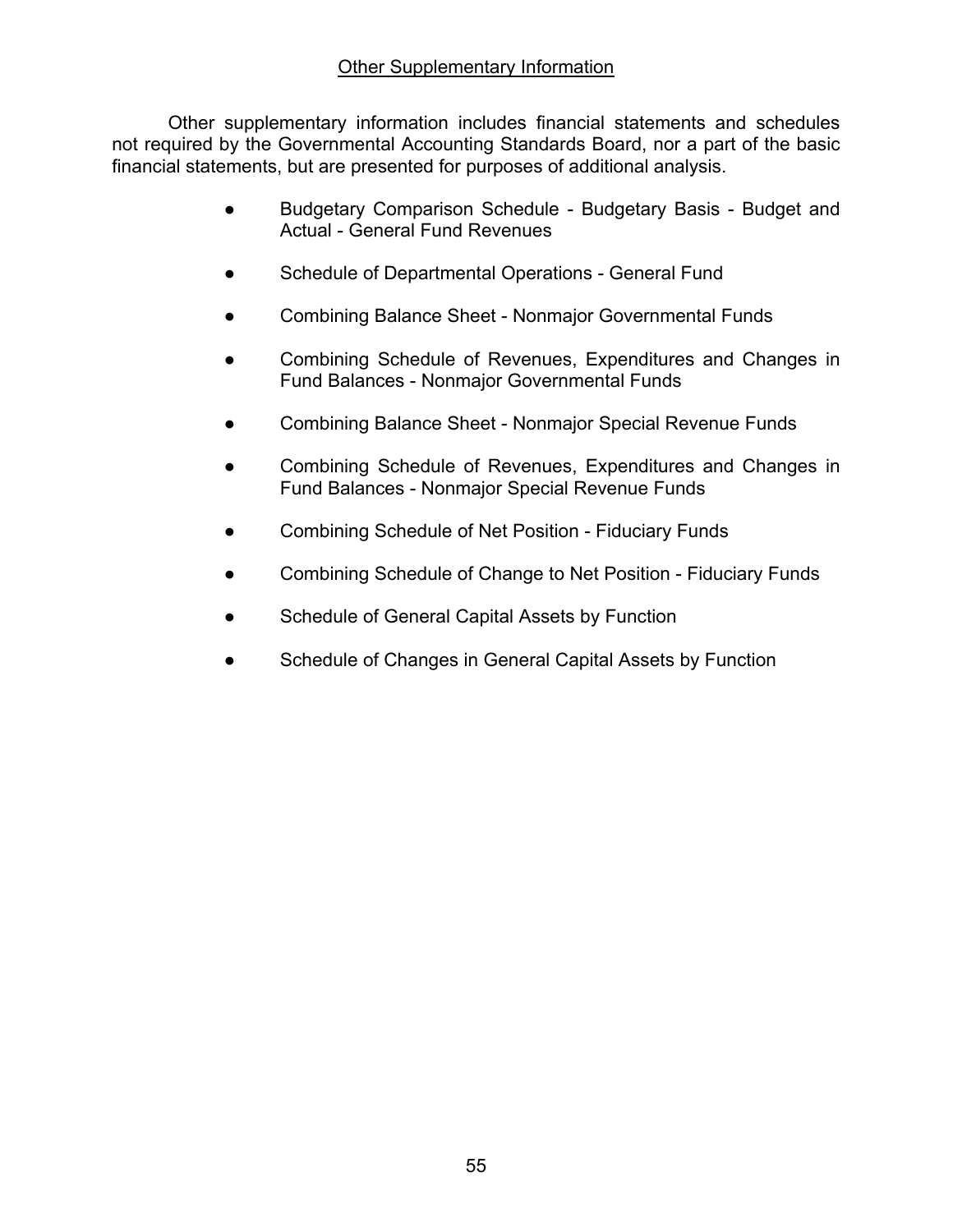# BUDGETARY COMPARISON SCHEDULE - BUDGETARY BASIS BUDGET AND ACTUAL - GENERAL FUND REVENUES FOR THE YEAR ENDED DECEMBER 31, 2020

| Original<br><b>Budget</b>   |    |              |    | Final<br><b>Budget</b> | Actual          | Variance<br>Positive<br>(Negative) |            |  |
|-----------------------------|----|--------------|----|------------------------|-----------------|------------------------------------|------------|--|
| <b>REVENUES</b>             |    |              |    |                        |                 |                                    |            |  |
| General tax revenues:       |    |              |    |                        |                 |                                    |            |  |
| Property taxes              | \$ | 4,268,248    | \$ | 4,268,248              | \$<br>4,302,201 | \$                                 | 33,953     |  |
| Vehicle excise taxes        |    | 650,000      |    | 650,000                | 738,424         |                                    | 88,424     |  |
| Boat/plane excise taxes     |    |              |    |                        | 3,534           |                                    | 3,534      |  |
| Intergovernmental revenues: |    |              |    |                        |                 |                                    |            |  |
| State revenue sharing       |    | 160,000      |    | 160,000                | 217,539         |                                    | 57,539     |  |
| Homestead exemption         |    | 198,731      |    | 331,046                | 187,838         |                                    | (143, 208) |  |
| Local road assistance       |    |              |    | 50,668                 | 50,668          |                                    |            |  |
| Veteran's exemption         |    |              |    |                        | 1,965           |                                    | 1,965      |  |
| Tree growth                 |    | 25,000       |    | 25,000                 | 25,014          |                                    | 14         |  |
| <b>BETE</b> reimbursement   |    | 116          |    | 116                    | 116             |                                    |            |  |
| General assistance          |    |              |    | 3,121                  | 3,121           |                                    |            |  |
| Other                       |    |              |    |                        | 1,443           |                                    | 1,443      |  |
| Charges for services:       |    |              |    |                        |                 |                                    |            |  |
| Moymoydayo beach            |    |              |    |                        | 9,909           |                                    | 9,909      |  |
| MMDY day camp               |    |              |    |                        | 70              |                                    | 70         |  |
| <b>Building permits</b>     |    |              |    |                        | 22,833          |                                    | 22,833     |  |
| Pluming permits             |    |              |    |                        | 14,471          |                                    | 14,471     |  |
| <b>Electrical permits</b>   |    |              |    |                        | 3,855           |                                    | 3,855      |  |
| Gravel pit permits          |    |              |    |                        | 3,100           |                                    | 3,100      |  |
| Junk yard permits           |    |              |    |                        | 300             |                                    | 300        |  |
| <b>Business permits</b>     |    |              |    |                        | 960             |                                    | 960        |  |
| Sign permits                |    |              |    |                        | 25              |                                    | 25         |  |
| Clerk fees                  |    |              |    |                        | 13,294          |                                    | 13,294     |  |
| Animal control              |    |              |    |                        | 2,190           |                                    | 2,190      |  |
| <b>Transfer station</b>     |    |              |    |                        | 33,387          |                                    | 33,387     |  |
| Appeals board               |    |              |    |                        | 125             |                                    | 125        |  |
| Planning board              |    |              |    |                        | 3,240           |                                    | 3,240      |  |
| <b>EMS</b> subscription     |    |              |    |                        | 9,528           |                                    | 9,528      |  |
| Youth league                |    |              |    |                        | 495             |                                    | 495        |  |
| Library                     |    |              |    |                        | 426             |                                    | 426        |  |
| Investment income:          |    |              |    |                        |                 |                                    |            |  |
| Investment income           |    |              |    |                        | 17,626          |                                    | 17,626     |  |
| Interest/fees on taxes      |    |              |    |                        | 21,359          |                                    | 21,359     |  |
| Other income:               |    |              |    |                        |                 |                                    |            |  |
| Other income                |    |              |    | 1,588                  | 51,677          |                                    | 50,089     |  |
| Tree growth penalty         |    |              |    |                        | 29,920          |                                    | 29,920     |  |
| Lien costs                  |    |              |    |                        | 8,127           |                                    | 8,127      |  |
| Grants                      |    |              |    | 5,000                  | 5,000           |                                    |            |  |
| Town hall rentals           |    |              |    |                        | 960             |                                    | 960        |  |
| Transfers from other funds  |    | 265,295      |    | 265,295                | 241,062         |                                    | (24, 233)  |  |
| <b>TOTAL REVENUES</b>       | \$ | 5,567,390 \$ |    | 5,760,082 \$           | $6,025,802$ \$  |                                    | 265,720    |  |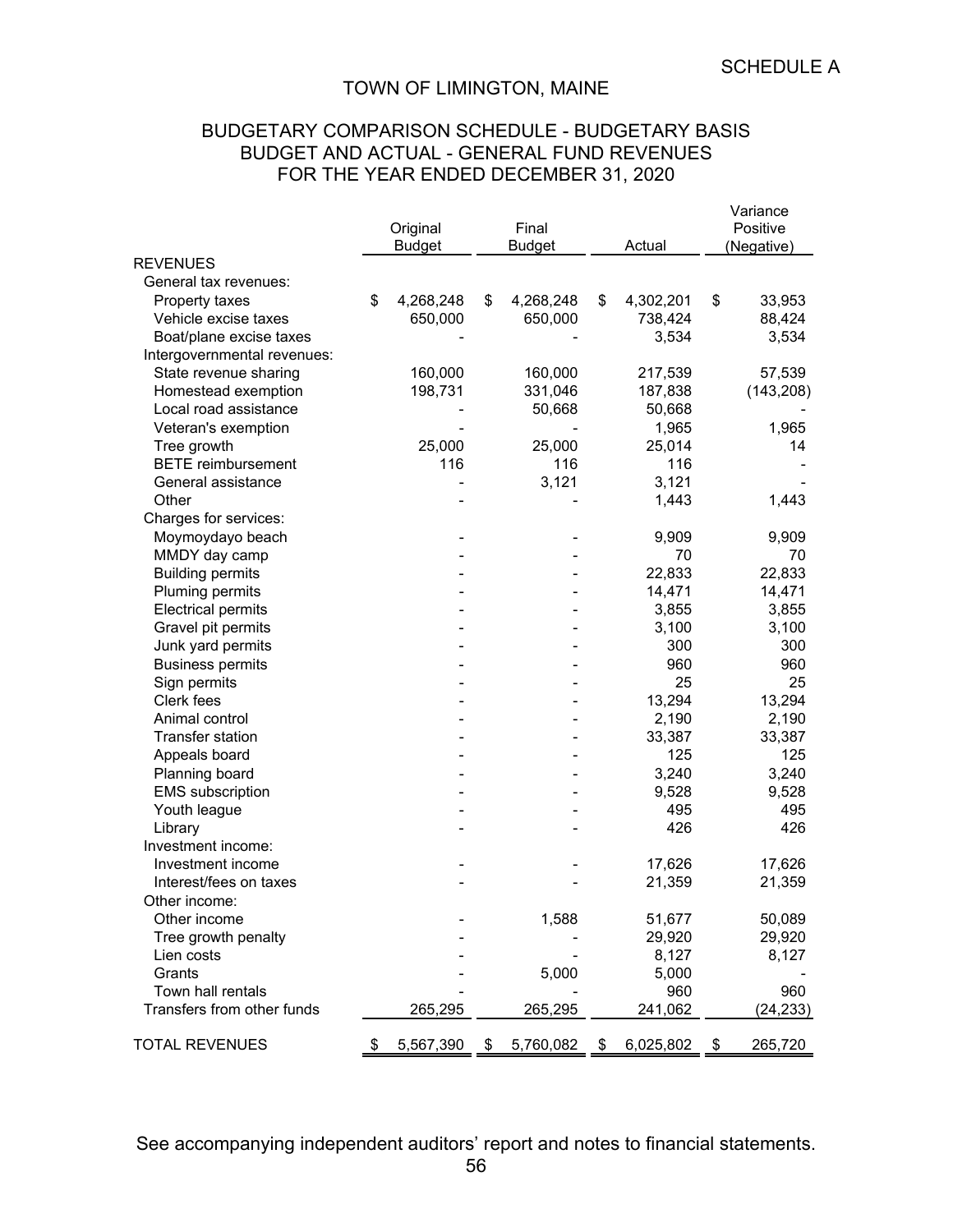# SCHEDULE OF DEPARTMENTAL OPERATIONS - GENERAL FUND FOR THE YEAR ENDED DECEMBER 31, 2020

|                                    | Original<br><b>Budget</b> |    | <b>Budget</b><br>Adjustments |    |           |    | Final<br><b>Budget</b> |    | Actual    |  | Variance<br>Positive<br>(Negative) |  |
|------------------------------------|---------------------------|----|------------------------------|----|-----------|----|------------------------|----|-----------|--|------------------------------------|--|
| <b>General Government:</b>         |                           |    |                              |    |           |    |                        |    |           |  |                                    |  |
| Town officials                     | \$<br>56,258              | \$ |                              | \$ | 56,258    | \$ | 56,258                 | \$ |           |  |                                    |  |
| Code enforcement officer           | 50,170                    |    |                              |    | 50,170    |    | 46,100                 |    | 4,070     |  |                                    |  |
| Town clerks office                 | 75,332                    |    |                              |    | 75,332    |    | 74,837                 |    | 495       |  |                                    |  |
| Old town hall                      | 10,200                    |    |                              |    | 10,200    |    | 5,252                  |    | 4,948     |  |                                    |  |
| Municipal complex                  | 32.100                    |    |                              |    | 32,100    |    | 30,721                 |    | 1,379     |  |                                    |  |
| Computer system                    | 16,818                    |    |                              |    | 16,818    |    | 10,164                 |    | 6,654     |  |                                    |  |
| Municipal insurance                | 152,823                   |    |                              |    | 152,823   |    | 115,890                |    | 36,933    |  |                                    |  |
| Annual audit                       | 6,000                     |    |                              |    | 6,000     |    | 6,000                  |    |           |  |                                    |  |
| General miscellaneous              | 3,450                     |    |                              |    | 3,450     |    | 2,058                  |    | 1,392     |  |                                    |  |
| Planning board                     | 8,545                     |    |                              |    | 8,545     |    | 7,787                  |    | 758       |  |                                    |  |
| Zoning appeals board and financial | 2,000                     |    |                              |    | 2,000     |    | 644                    |    | 1,356     |  |                                    |  |
| Saco River TV                      | 19,485                    |    |                              |    | 19,485    |    | 16,558                 |    | 2,927     |  |                                    |  |
| Town maps                          | 10,100                    |    |                              |    | 10,100    |    | 10,100                 |    |           |  |                                    |  |
| Elections                          | 7,253                     |    |                              |    | 7,253     |    | 5,742                  |    | 1,511     |  |                                    |  |
| Legal miscellaneous                | 37,147                    |    |                              |    | 37,147    |    | 39,406                 |    | (2, 259)  |  |                                    |  |
| General assistance                 | 14,730                    |    | 3,121                        |    | 17,851    |    | 7,926                  |    | 9,925     |  |                                    |  |
| GA donation account                |                           |    | 650                          |    | 650       |    | 234                    |    | 416       |  |                                    |  |
| Health officer                     | 600                       |    |                              |    | 600       |    | 600                    |    |           |  |                                    |  |
|                                    | 503,011                   |    | 3,771                        |    | 506,782   |    | 436,277                |    | 70,505    |  |                                    |  |
| Public Works:                      |                           |    |                              |    |           |    |                        |    |           |  |                                    |  |
| Salaries and benefits              | 215,300                   |    |                              |    | 215,300   |    | 184,556                |    | 30,744    |  |                                    |  |
| Repairs and maintenance            | 5,750                     |    |                              |    | 5,750     |    | 2,431                  |    | 3,319     |  |                                    |  |
| Equipment/supplies/tools           | 89,500                    |    |                              |    | 89,500    |    | 154,087                |    | (64, 587) |  |                                    |  |
| Fuel/propane/electricity/internet  | 34,700                    |    |                              |    | 34,700    |    | 22,450                 |    | 12,250    |  |                                    |  |
| Salt and sand                      | 90,000                    |    |                              |    | 90,000    |    | 58,901                 |    | 31,099    |  |                                    |  |
| Signs                              | 1,500                     |    |                              |    | 1,500     |    | 2,705                  |    | (1,205)   |  |                                    |  |
| Contract services                  | 20,000                    |    |                              |    | 20,000    |    | 10,060                 |    | 9,940     |  |                                    |  |
| Equipment rental                   | 20,000                    |    |                              |    | 20,000    |    | 35,123                 |    | (15, 123) |  |                                    |  |
| <b>Materials</b>                   | 30,000                    |    |                              |    | 30,000    |    | 25,491                 |    | 4,509     |  |                                    |  |
| Miscellaneous                      | 4,000                     |    |                              |    | 4,000     |    | 548                    |    | 3,452     |  |                                    |  |
| Tarring and parching               | 350,000                   |    |                              |    | 350,000   |    | 335,253                |    | 14,747    |  |                                    |  |
| <b>Street lighting</b>             | 11,000                    |    |                              |    | 11,000    |    | 10,069                 |    | 931       |  |                                    |  |
| URIP block grant - LRAP            |                           |    | 230,938                      |    | 230,938   |    | 210,000                |    | 20,938    |  |                                    |  |
|                                    | 871,750                   |    | 230,938                      |    | 1,102,688 |    | 1,051,674              |    | 51,014    |  |                                    |  |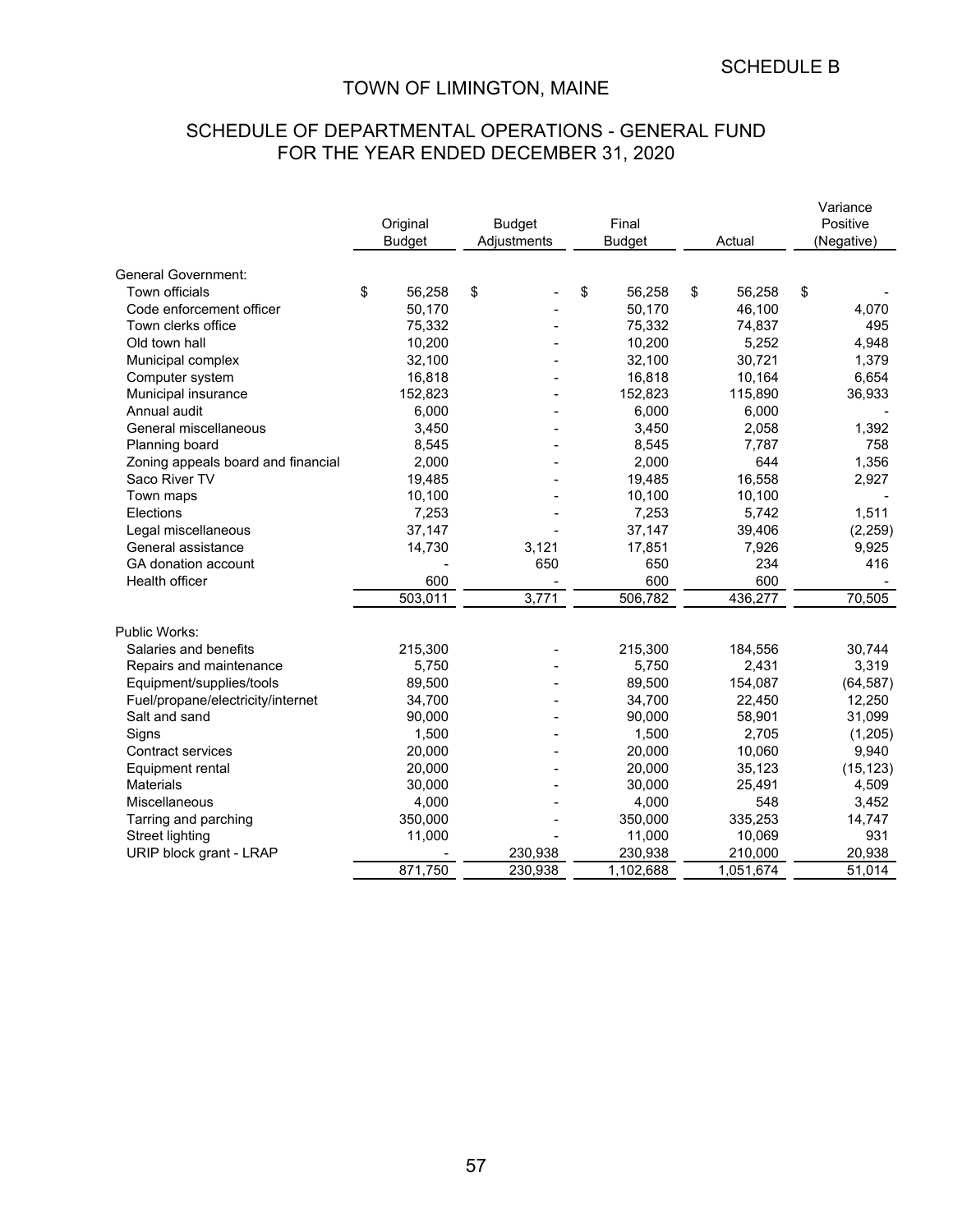# SCHEDULE OF DEPARTMENTAL OPERATIONS - GENERAL FUND FOR THE YEAR ENDED DECEMBER 31, 2020

|                                  | Original<br><b>Budget</b><br>Adjustments |                | Final<br><b>Budget</b> | Actual  | Variance<br>Positive<br>(Negative) |  |  |
|----------------------------------|------------------------------------------|----------------|------------------------|---------|------------------------------------|--|--|
| Public Safety:                   |                                          |                |                        |         |                                    |  |  |
| Animal control                   | 11,592                                   |                | 11,592                 | 10,482  | 1,110                              |  |  |
| E.M.A.                           | 600                                      |                | 600                    | 500     | 100                                |  |  |
| Deputy sheriff contract          | 94,000                                   | 57,599         | 151,599                | 45,018  | 106,581                            |  |  |
| Dispatching                      | 19,000                                   |                | 19,000                 | 16,671  | 2,329                              |  |  |
| Fire/EMS department              | 471,117                                  |                | 471,117                | 472,441 | (1, 324)                           |  |  |
| Fire/EMS donation                |                                          | 530            | 530                    |         | 530                                |  |  |
|                                  | 596,309                                  | 58,129         | 654,438                | 545,112 | 109,326                            |  |  |
| Waste and Sanitation:            |                                          |                |                        |         |                                    |  |  |
| Curbside pickup contract         | 115,321                                  |                | 115,321                | 105,794 | 9,527                              |  |  |
| Ecomaine assessment/tonnage      | 133,000                                  |                | 133,000                | 106,240 | 26,760                             |  |  |
| Transfer station operation       | 85,909                                   |                | 85,909                 | 79,553  | 6,356                              |  |  |
|                                  | 334,230                                  | $\blacksquare$ | 334,230                | 291,587 | 42,643                             |  |  |
| <b>Community Services:</b>       |                                          |                |                        |         |                                    |  |  |
| Davis Memorial library           | 45,425                                   |                | 45,425                 | 37,751  | 7,674                              |  |  |
| Limington parade committee       | 500                                      |                | 500                    |         | 500                                |  |  |
| Parade donation account          |                                          | 442            | 442                    |         | 442                                |  |  |
| Town celebration account         | 3,000                                    |                | 3,000                  | 58      | 2,942                              |  |  |
| Town celebration donation        |                                          | 2,082          | 2,082                  | 108     | 1,974                              |  |  |
| Crankers snowmobile club         | 1,500                                    |                | 1,500                  | 1,500   |                                    |  |  |
| H.B. Emery summer rec program    | 7,500                                    |                | 7,500                  |         | 7,500                              |  |  |
| Limington youth league operation | 17,500                                   |                | 17,500                 | 4,857   | 12,643                             |  |  |
| Youth league donation account    |                                          | 13,628         | 13,628                 | 3,821   | 9,807                              |  |  |
| Fireworks                        | 5,000                                    |                | 5,000                  | 5,000   |                                    |  |  |
| Fireworks donation account       |                                          | 141            | 141                    | 141     |                                    |  |  |
| MMDY beach operations            | 28,064                                   |                | 28,064                 | 26,190  | 1,874                              |  |  |
| MMDY summer rec program          | 42,265                                   |                | 42,265                 | 1,193   | 41,072                             |  |  |
| Horne pond boat launch facility  | 2,780                                    |                | 2,780                  | 1,085   | 1,695                              |  |  |
|                                  | 153,534                                  | 16,293         | 169,827                | 81,704  | 88.123                             |  |  |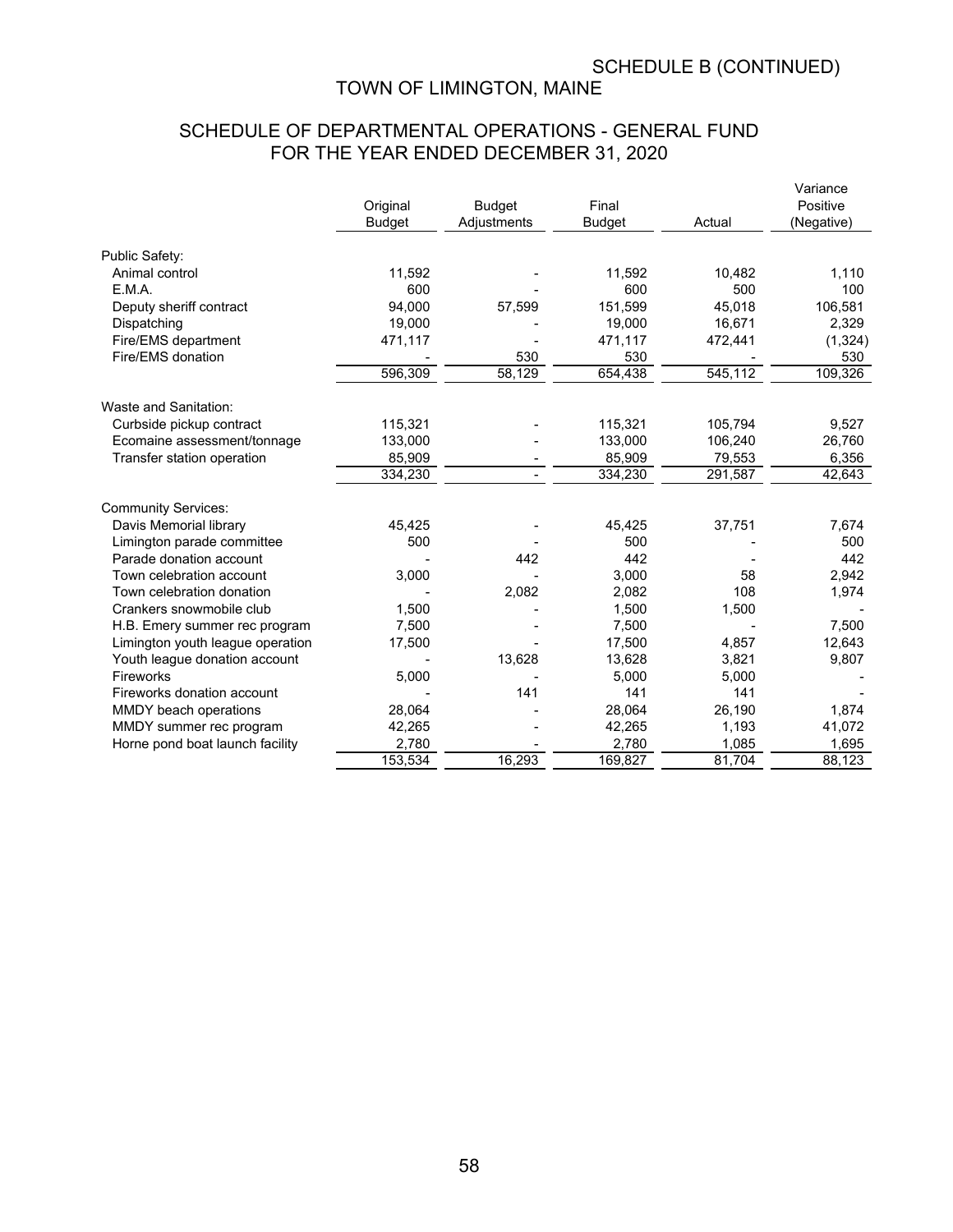# SCHEDULE OF DEPARTMENTAL OPERATIONS - GENERAL FUND FOR THE YEAR ENDED DECEMBER 31, 2020

|                                      | Original<br><b>Budget</b> | <b>Budget</b><br>Adjustments | Final<br><b>Budget</b> | Actual          | Variance<br>Positive<br>(Negative) |  |  |
|--------------------------------------|---------------------------|------------------------------|------------------------|-----------------|------------------------------------|--|--|
| Education                            | 3,208,281                 |                              | 3,208,281              | 3,243,099       | (34, 818)                          |  |  |
| County Tax                           | 183,000                   |                              | 183,000                | 187,192         | (4, 192)                           |  |  |
| <b>Community Assistance:</b>         |                           |                              |                        |                 |                                    |  |  |
| So. Maine Agency on Aging            | 2,700                     |                              | 2,700                  | 2,700           |                                    |  |  |
| MaineHealth Care at Home             | 2,700                     |                              | 2,700                  | 2,700           |                                    |  |  |
| Kids Free to Grow                    | 450                       |                              | 450                    | 450             |                                    |  |  |
| <b>York County Community Action</b>  | 3,050                     |                              | 3,050                  | 3,050           |                                    |  |  |
| <b>Caring Unlimited</b>              | 1,100                     |                              | 1,100                  | 1,100           |                                    |  |  |
| York County shelter                  | 1,000                     |                              | 1,000                  | 1,000           |                                    |  |  |
| Veterans grave flags and markers     | 500                       |                              | 500                    | 253             | 247                                |  |  |
| <b>Limington Historical Society</b>  | 500                       |                              | 500                    | 500             |                                    |  |  |
|                                      | 12,000                    |                              | 12,000                 | 11,753          | $\overline{247}$                   |  |  |
| Debt Service:                        |                           |                              |                        |                 |                                    |  |  |
| Principal                            | 22.289                    | 2.161                        | 24,450                 | 24,450          |                                    |  |  |
| Interest                             | 3,931                     | (2, 161)                     | 1,770                  | 1,769           | 1                                  |  |  |
|                                      | 26,220                    |                              | 26,220                 | 26,219          | $\overline{1}$                     |  |  |
| Unclassified:                        |                           |                              |                        |                 |                                    |  |  |
| Stephen and Tabitha King Foundation  |                           | 15,000                       | 15,000                 |                 | 15,000                             |  |  |
| Grant-elections                      |                           | 5,000                        | 5,000                  | 4,650           | 350                                |  |  |
| Capital projects/equipment           | 165,900                   |                              | 165,900                | 151,062         | 14,838                             |  |  |
| Overlay                              | 45,470                    |                              | 45,470                 | 15,130          | 30,340                             |  |  |
|                                      | 211,370                   | 20,000                       | 231,370                | 170,842         | 60,528                             |  |  |
| Transfers to Other Funds:            |                           |                              |                        |                 |                                    |  |  |
| Capital projects funds               | 100,000                   |                              | 100,000                | 100,000         |                                    |  |  |
|                                      | 100,000                   |                              | 100,000                | 100,000         |                                    |  |  |
| <b>Total Departmental Operations</b> | 6,199,705<br>\$           | 329,131<br>\$                | 6,528,836<br>\$        | 6,145,459<br>\$ | 383,377<br>\$                      |  |  |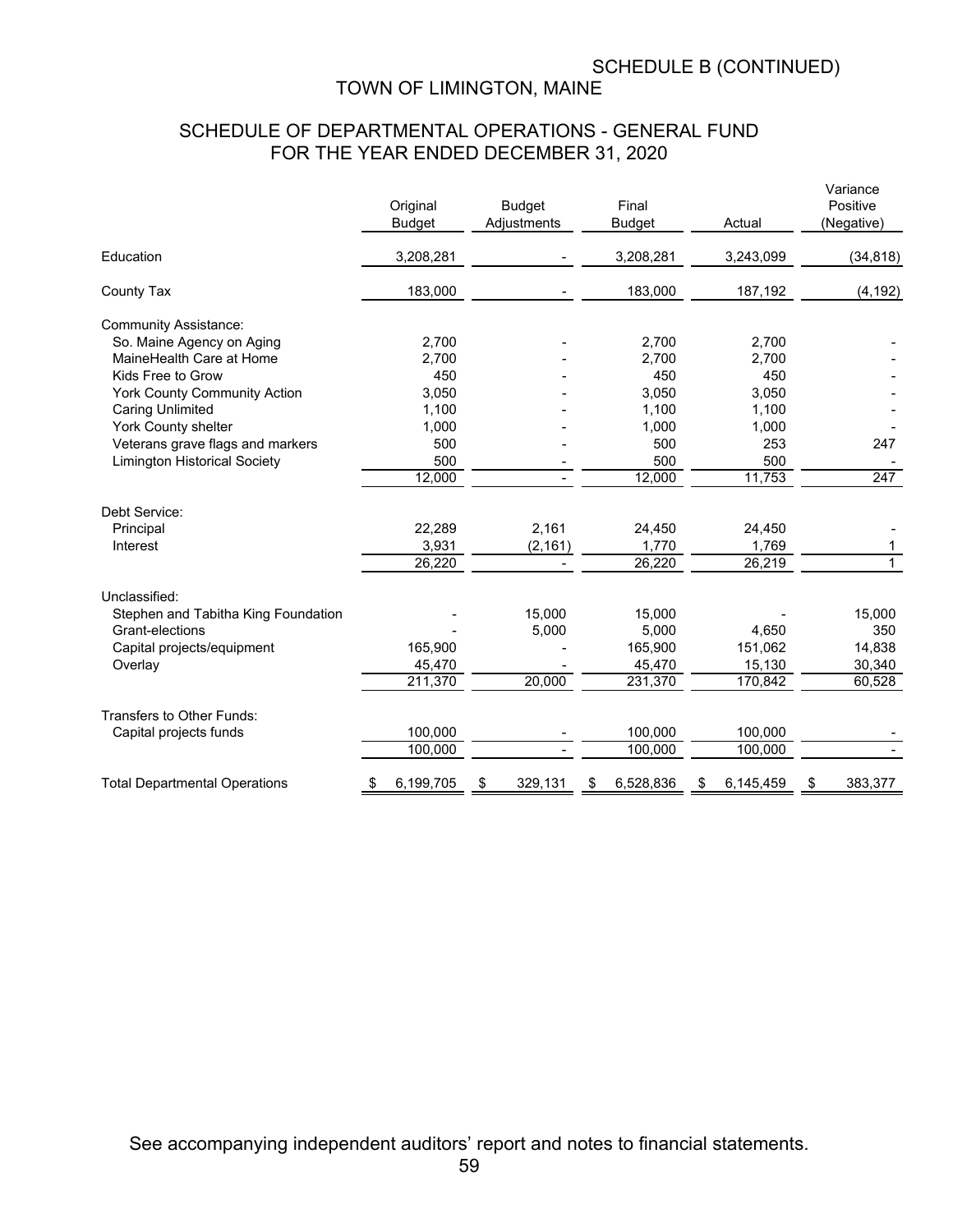# COMBINING BALANCE SHEET - NONMAJOR GOVERNMENTAL FUNDS DECEMBER 31, 2020

|                                      | Special<br>Revenue<br><b>Funds</b> | <b>Total Nonmajor</b><br>Governmental<br>Funds |         |  |  |
|--------------------------------------|------------------------------------|------------------------------------------------|---------|--|--|
| <b>ASSETS</b>                        |                                    |                                                |         |  |  |
| Cash and cash equivalents            | \$<br>129,974                      | \$                                             | 129,974 |  |  |
| <b>TOTAL ASSETS</b>                  | \$<br>129,974                      | \$                                             | 129,974 |  |  |
| <b>LIABILITIES</b>                   |                                    |                                                |         |  |  |
| Due to other funds                   | \$                                 | \$                                             |         |  |  |
| <b>TOTAL LIABILITIES</b>             |                                    |                                                |         |  |  |
| <b>FUND BALANCES</b><br>Nonspendable |                                    |                                                |         |  |  |
| Restricted                           |                                    |                                                |         |  |  |
| Committed                            | 129,974                            |                                                | 129,974 |  |  |
| Assigned                             |                                    |                                                |         |  |  |
| Unassigned                           |                                    |                                                |         |  |  |
| <b>TOTAL FUND BALANCES</b>           | 129,974                            |                                                | 129,974 |  |  |
| TOTAL LIABILITIES AND FUND           |                                    |                                                |         |  |  |
| <b>BALANCES</b>                      | 129,974                            | \$                                             | 129,974 |  |  |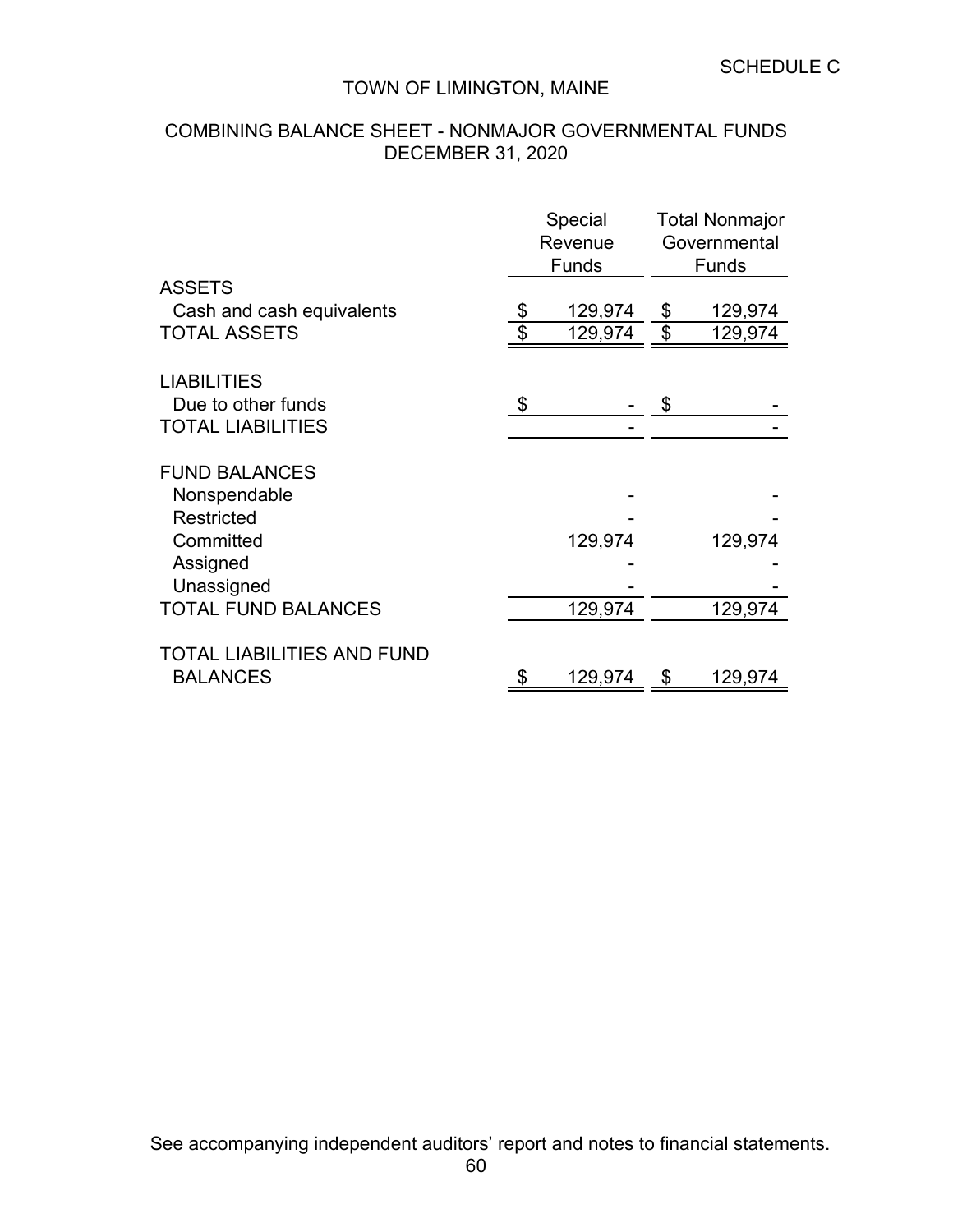## COMBINING SCHEDULE OF REVENUES, EXPENDITURES AND CHANGES IN FUND BALANCES - NONMAJOR GOVERNMENTAL FUNDS FOR THE YEAR ENDED DECEMBER 31, 2020

|                                                                                                                     | Special<br>Revenue<br><b>Funds</b>   | <b>Total Nonmajor</b><br>Governmental<br>Funds |                                |  |  |
|---------------------------------------------------------------------------------------------------------------------|--------------------------------------|------------------------------------------------|--------------------------------|--|--|
| <b>REVENUES</b><br>Charges for services<br>Interest income<br><b>Miscellaneous</b><br><b>TOTAL REVENUES</b>         | \$<br>121,586<br>66<br>17<br>121,669 | \$                                             | 121,586<br>66<br>17<br>121,669 |  |  |
| <b>EXPENDITURES</b><br>Other<br><b>TOTAL EXPENDITURES</b>                                                           | 3,535<br>3,535                       |                                                | 3,535<br>3,535                 |  |  |
| <b>EXCESS OF REVENUES OVER</b><br>(UNDER) EXPENDITURES                                                              | 118,134                              |                                                | 118,134                        |  |  |
| OTHER FINANCING SOURCES (USES)<br>Transfers in<br>Transfers (out)<br><b>TOTAL OTHER FINANCING SOURCES</b><br>(USES) | (90,000)<br>(90,000)                 |                                                | (90,000)<br>(90,000)           |  |  |
| <b>NET CHANGE IN FUND BALANCES</b>                                                                                  | 28,134                               |                                                | 28,134                         |  |  |
| <b>FUND BALANCES - JANUARY 1</b>                                                                                    | 101,840                              |                                                | 101,840                        |  |  |
| <b>FUND BALANCES - DECEMBER 31</b>                                                                                  | \$<br>129,974                        | \$                                             | 129,974                        |  |  |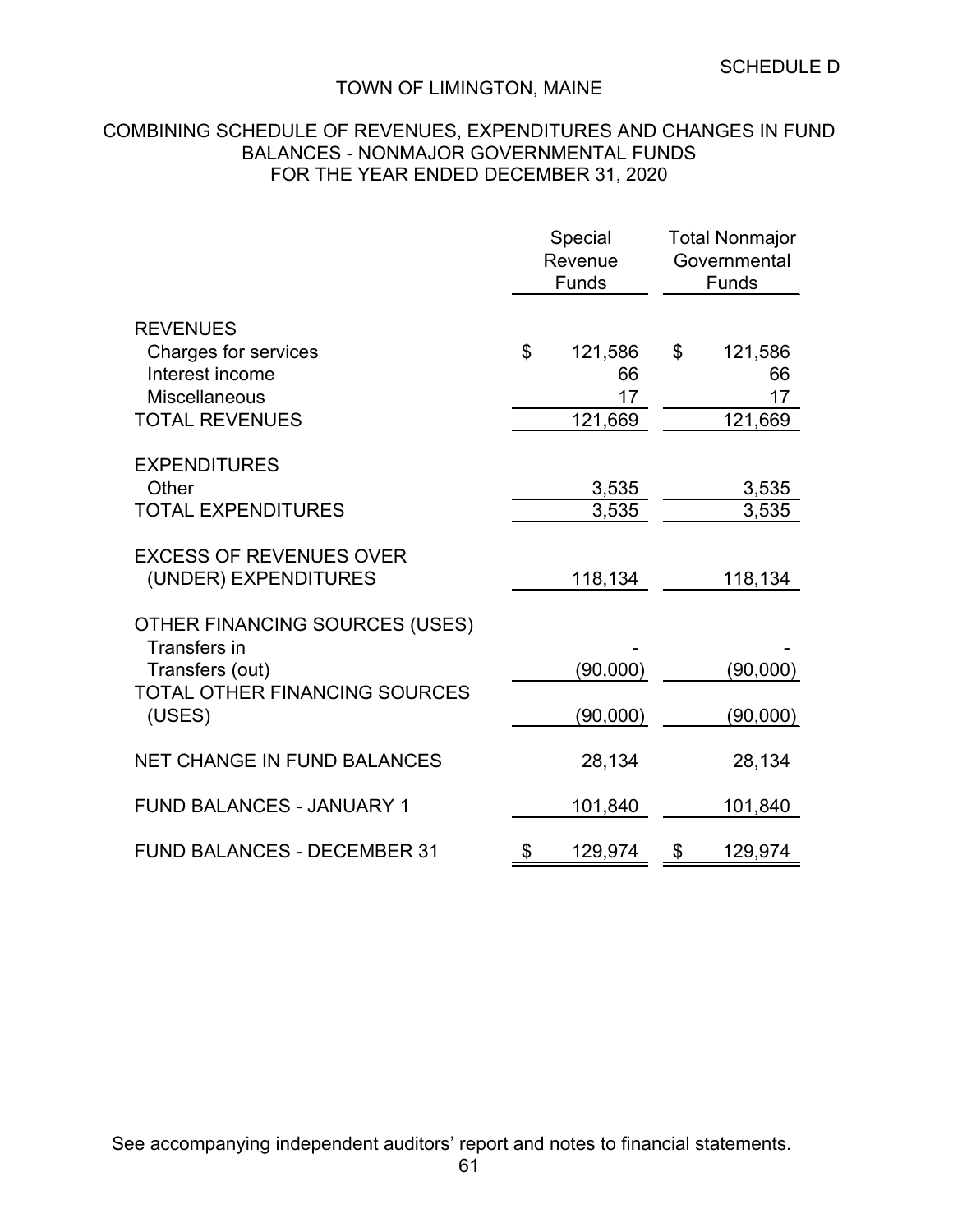## Special Revenue Funds

Special revenue funds are established to account for the proceeds of specific revenue sources (other than expendable trusts or for major capital projects) that are legally restricted to expenditures for specific purposes.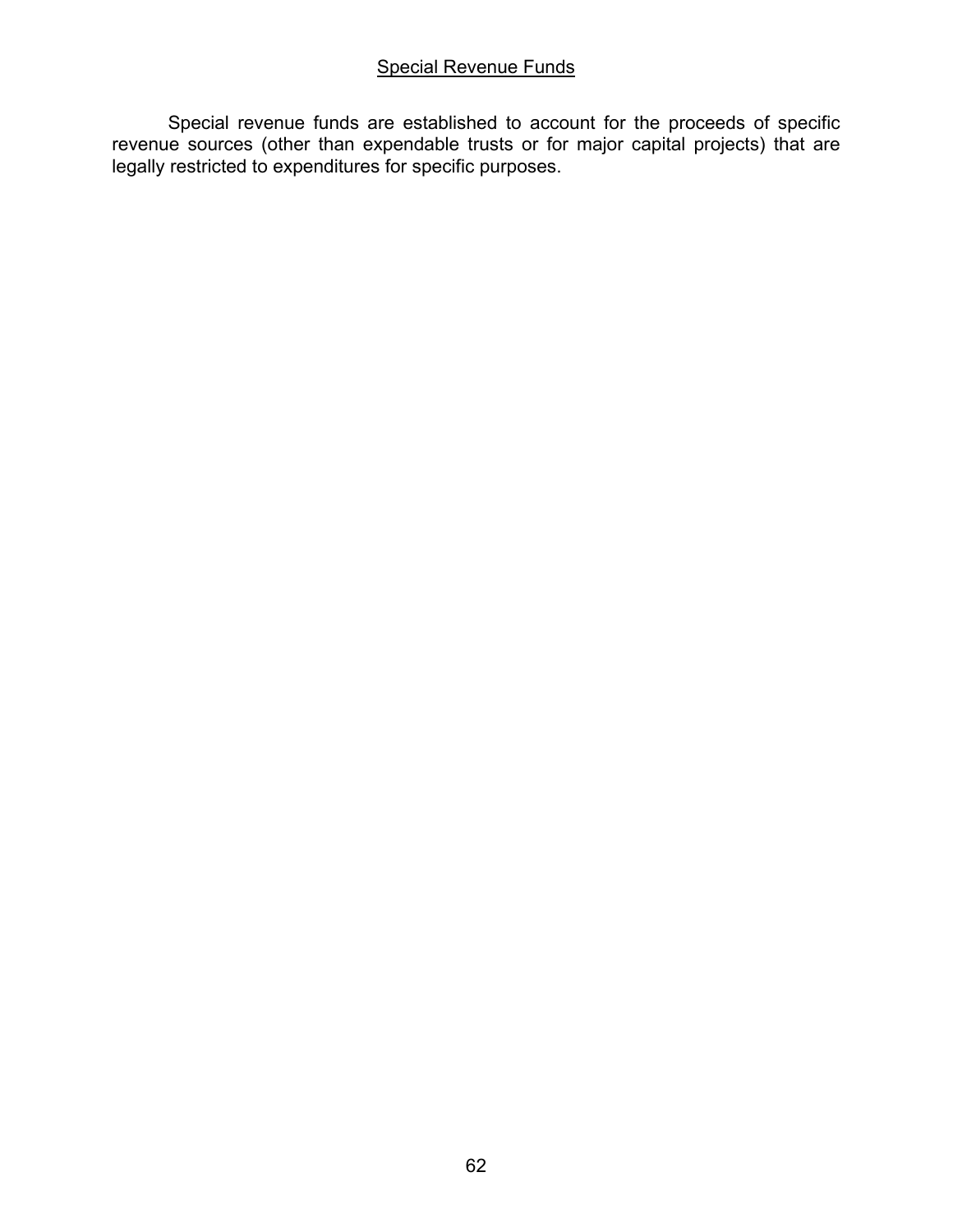# COMBINING BALANCE SHEET - NONMAJOR SPECIAL REVENUE FUNDS DECEMBER 31, 2020

|                                                                                                                         | <b>MMDY</b><br>Recreation<br>Committee    |  | Veteran<br><b>Grave Markers</b><br>and Flags |                |          | Medical<br><b>Billing</b> |          | Total              |
|-------------------------------------------------------------------------------------------------------------------------|-------------------------------------------|--|----------------------------------------------|----------------|----------|---------------------------|----------|--------------------|
| <b>ASSETS</b><br>Cash and cash equivalents<br><b>TOTAL ASSETS</b>                                                       | $\frac{1}{2}$<br>$\overline{\mathcal{L}}$ |  | \$<br>\$                                     | 1,943<br>1,943 | \$<br>\$ | 128,031<br>128,031        | \$<br>\$ | 129,974<br>129,974 |
| <b>LIABILITIES</b><br>Accounts payable<br><b>TOTAL LIABILITIES</b>                                                      | $\sqrt[6]{3}$                             |  | \$                                           |                | \$       |                           | \$       |                    |
| <b>FUND BALANCES</b><br>Nonspendable<br>Restricted<br>Committed<br>Assigned<br>Unassigned<br><b>TOTAL FUND BALANCES</b> |                                           |  |                                              | 1,943<br>1,943 |          | 128,031<br>128,031        |          | 129,974<br>129,974 |
| TOTAL LIABILITIES AND FUND<br><b>BALANCES</b>                                                                           |                                           |  | \$                                           | 1,943          | \$       | 128,031                   | \$       | 129,974            |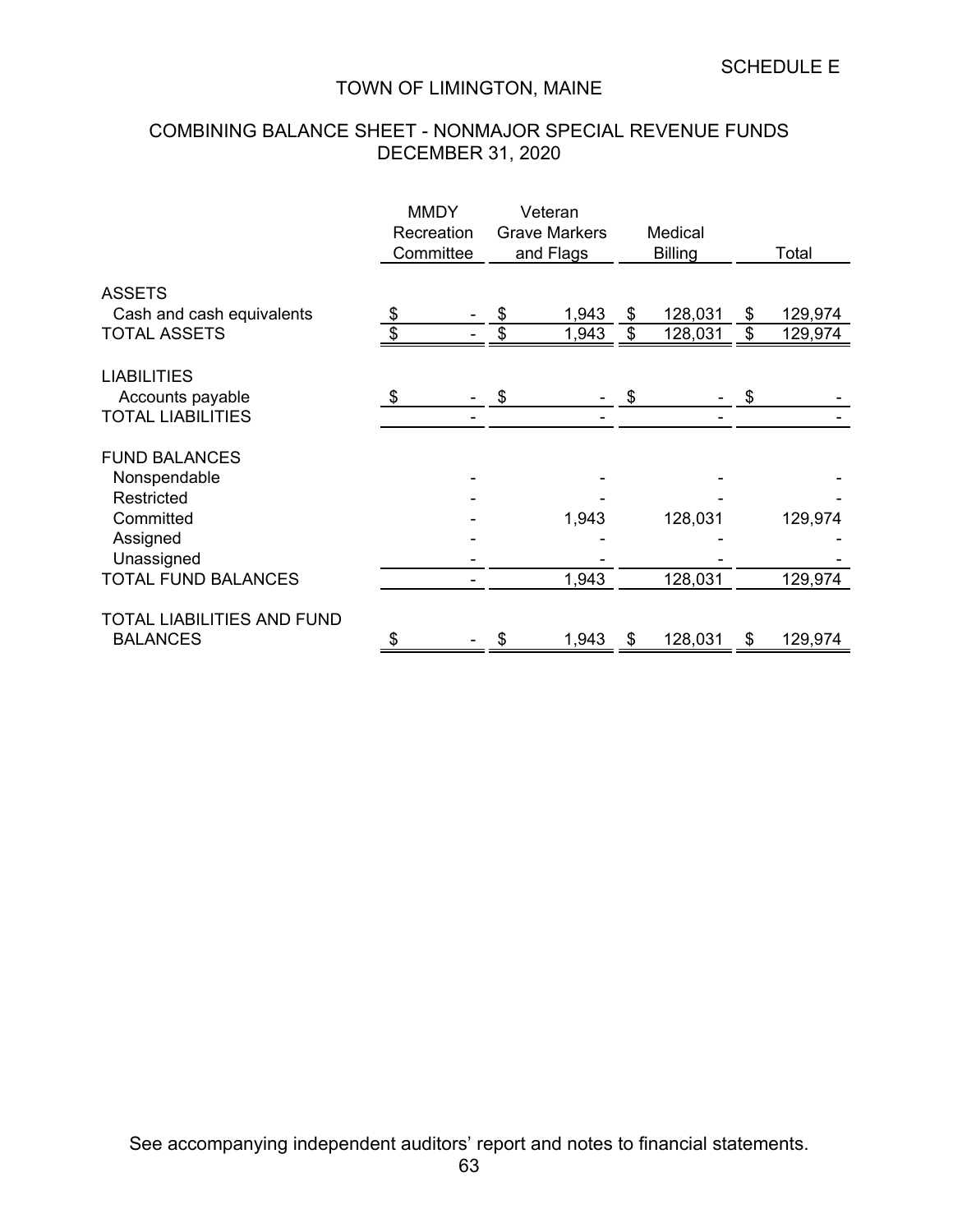## COMBINING SCHEDULE OF REVENUES, EXPENDITURES AND CHANGES IN FUND BALANCES NONMAJOR SPECIAL REVENUE FUNDS FOR THE YEAR ENDED DECEMBER 31, 2020

|                                                                                                           | <b>MMDY</b><br>Recreation<br>Committee | Veteran | <b>Grave Markers</b><br>and Flags |    | Medical<br><b>Billing</b> | Total                                |
|-----------------------------------------------------------------------------------------------------------|----------------------------------------|---------|-----------------------------------|----|---------------------------|--------------------------------------|
| <b>REVENUES</b><br>Charges for service<br>Interest income<br>Miscellaneous<br><b>TOTAL REVENUES</b>       | \$<br>17<br>17                         | \$      | 9<br>9                            | \$ | 121,586<br>57<br>121,643  | \$<br>121,586<br>66<br>17<br>121,669 |
| <b>EXPENDITURES</b><br>Other<br><b>TOTAL EXPENDITURES</b>                                                 | 3,535<br>3,535                         |         |                                   |    |                           | 3,535<br>3,535                       |
| EXCESS OF REVENUES OVER (UNDER)<br><b>EXPENDITURES</b>                                                    | (3, 518)                               |         | 9                                 |    | 121,643                   | 118,134                              |
| OTHER FINANCING SOURCES (USES)<br>Transfers in<br>Transfers (out)<br>TOTAL OTHER FINANCING SOURCES (USES) |                                        |         |                                   |    | (90,000)<br>(90,000)      | (90,000)<br>(90,000)                 |
| NET CHANGE IN FUND BALANCES                                                                               | (3, 518)                               |         | 9                                 |    | 31,643                    | 28,134                               |
| FUND BALANCES - JANUARY 1                                                                                 | 3,518                                  |         | 1,934                             |    | 96,388                    | 101,840                              |
| FUND BALANCES - DECEMBER 31                                                                               | \$                                     |         | 1,943                             | S  | 128,031                   | \$<br>129,974                        |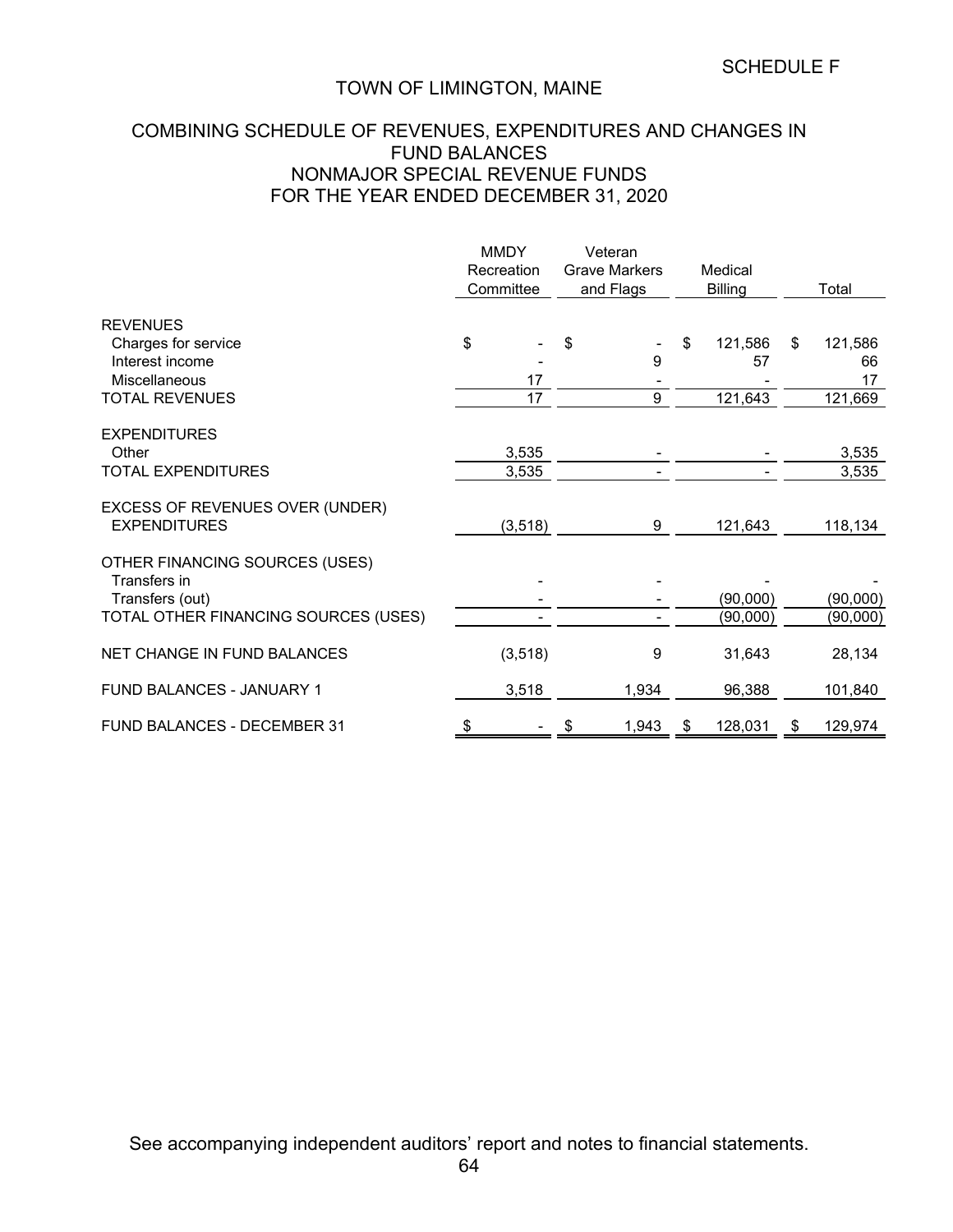## Fiduciary Funds

 Fiduciary funds are used to report assets held in a trustee or agency capacity for others and therefore are not available to support Town programs. The Town's fiduciary funds are presented in the fiduciary fund financial statements by type (private purpose). Since by definition these assets are being held for the benefit of a third party (other local governments, private parties, etc.) and cannot be used to address activities or obligations of the government, these funds are not incorporated into the governmentwide financial statements.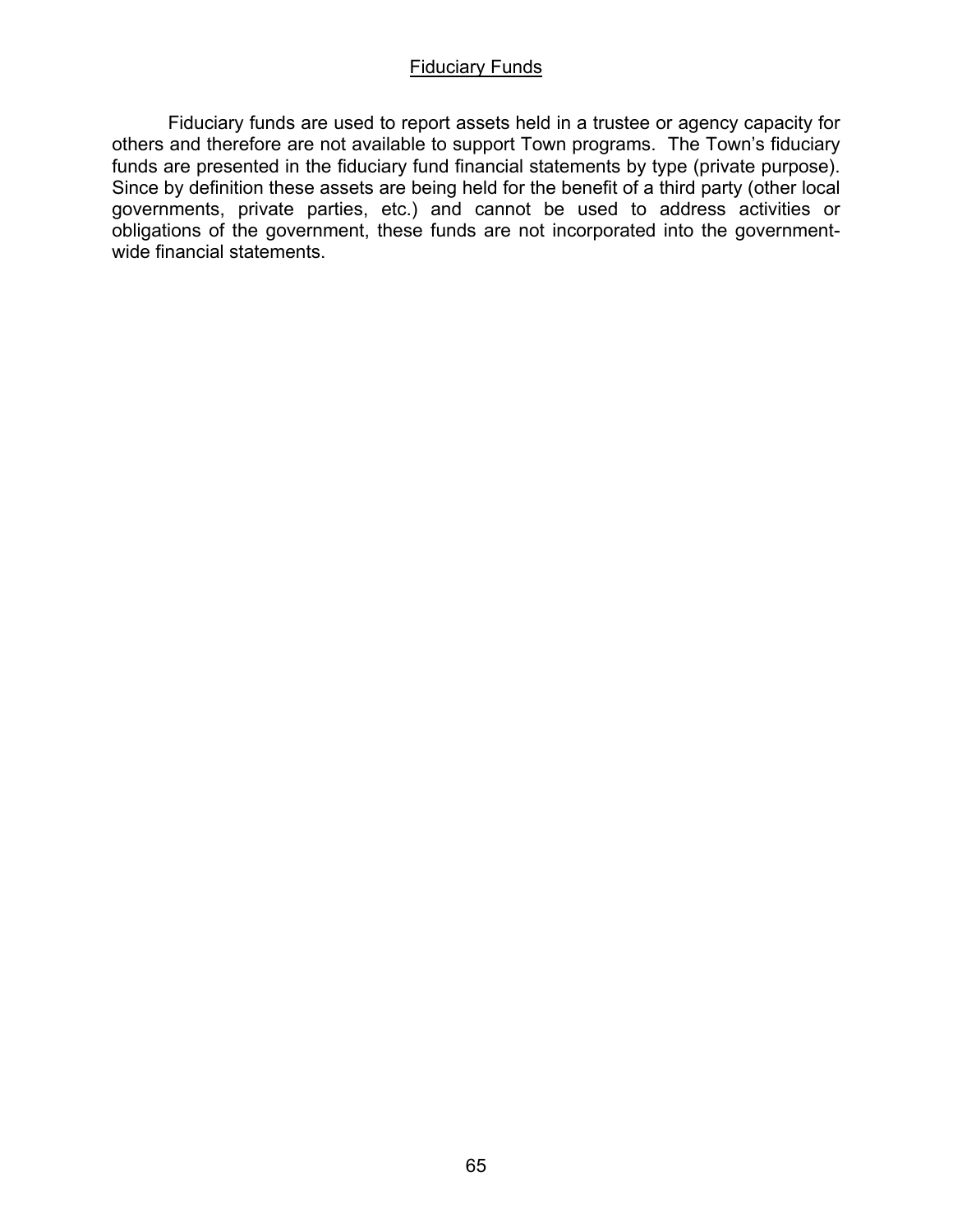## COMBINING STATEMENT OF NET POSITION - FIDUCIARY FUNDS DECEMBER 31, 2020

|                                                         | L Moody<br>Gove<br><b>Trust Funds</b><br><b>Trust Funds</b> |       | Anderson<br>Cemetery | Johnson<br>Cemetery | Ralph<br>Weston<br>Cemetery | Total       |    |        |
|---------------------------------------------------------|-------------------------------------------------------------|-------|----------------------|---------------------|-----------------------------|-------------|----|--------|
| <b>ASSETS</b>                                           | \$                                                          | 9,656 | \$<br>46,715         | \$<br>1,979         | \$<br>4,437                 | \$<br>1,159 | \$ | 63,946 |
| Cash and cash equivalents<br>Due from other governments |                                                             |       | 3,138                |                     |                             |             |    | 3,138  |
| <b>TOTAL ASSETS</b>                                     |                                                             | 9,656 | \$<br>49,853         | 1,979               | \$<br>4,437                 | \$<br>1,159 | S  | 67,084 |
| <b>LIABILITIES</b>                                      |                                                             |       |                      |                     |                             |             |    |        |
| Accounts payable<br><b>TOTAL LIABILITIES</b>            |                                                             |       |                      |                     |                             |             |    |        |
| <b>NET POSITION</b><br>Held in trust for other purposes |                                                             | 9,656 | \$<br>49,853         | \$<br>1,979         | 4,437                       | 1,159       |    | 67,084 |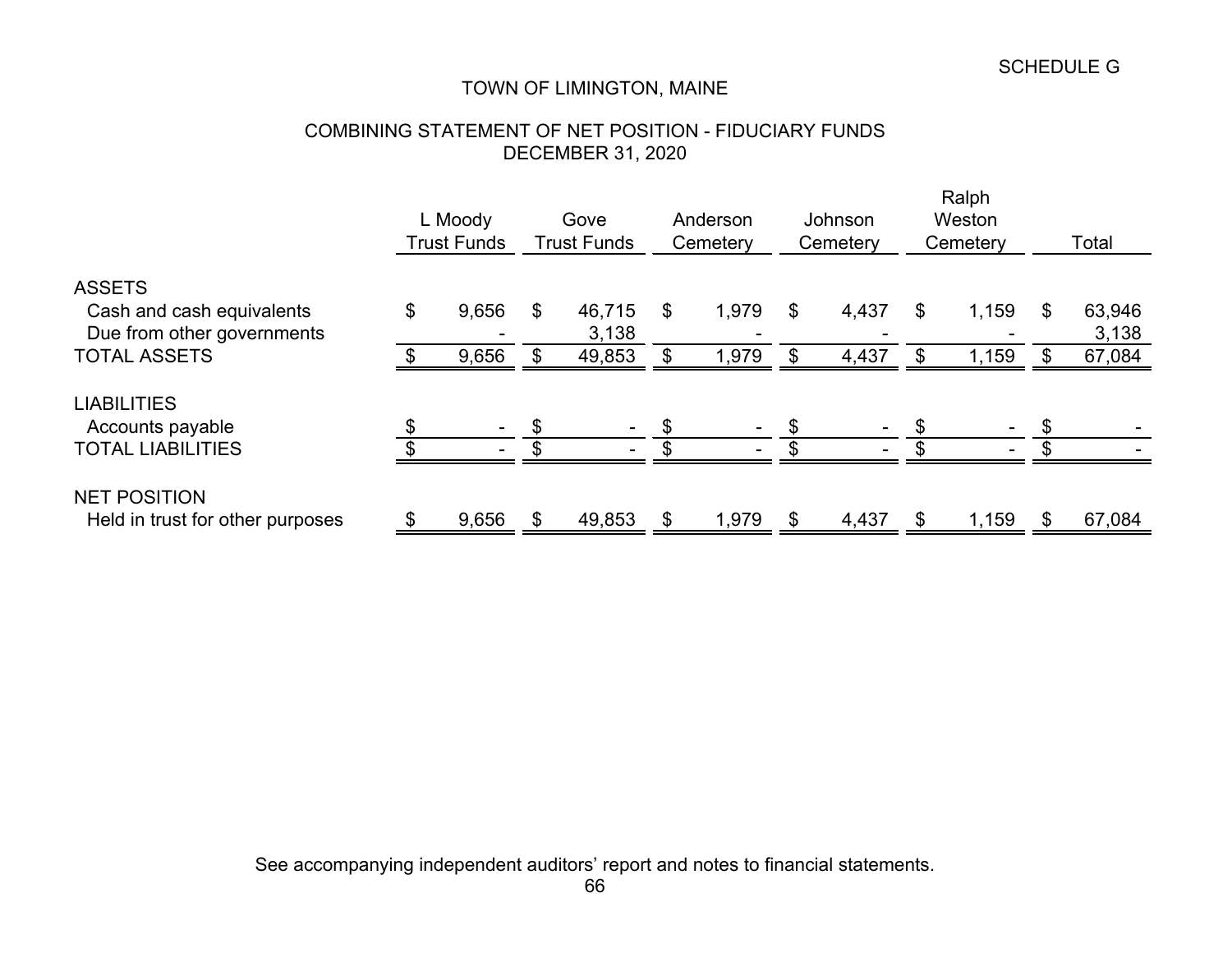#### COMBINING STATEMENT OF CHANGES IN NET POSITION - FIDUCIARY FUNDS FOR THE YEAR ENDED DECEMBER 31, 2020

|                                      |    | L Moody<br><b>Trust Funds</b> |    | Gove<br><b>Trust Funds</b> |    | Anderson<br>Cemetery |    | Johnson<br>Cemetery |    | Ralph<br>Weston<br>Cemetery |    | Total  |
|--------------------------------------|----|-------------------------------|----|----------------------------|----|----------------------|----|---------------------|----|-----------------------------|----|--------|
| <b>ADDITIONS</b>                     |    |                               |    |                            |    |                      |    |                     |    |                             |    |        |
| Investment income (net of unrealized |    |                               |    |                            |    |                      |    |                     |    |                             |    |        |
| gains/losses)                        | \$ | 6                             | \$ |                            | \$ | 10                   | \$ | $7\phantom{.}$      | \$ | 12                          | \$ | 35     |
| <b>Miscellaneous</b>                 |    | 9,650                         |    | 2,145                      |    | 40                   |    |                     |    |                             |    | 11,835 |
| <b>TOTAL ADDITIONS</b>               |    | 9,656                         |    | 2,145                      |    | 50                   |    |                     |    | 12                          |    | 11,870 |
| <b>DEDUCTIONS</b><br>Other           |    | 9,395                         |    |                            |    |                      |    | 130                 |    | 100                         |    | 9,625  |
| <b>TOTAL DEDUCTIONS</b>              |    | 9,395                         |    |                            |    |                      |    | 130                 |    | 100                         |    | 9,625  |
| Change in net position               |    | 261                           |    | 2,145                      |    | 50                   |    | (123)               |    | (88)                        |    | 2,245  |
| <b>NET POSITION - JANUARY 1</b>      |    | 9,395                         |    | 47,708                     |    | 1,929                |    | 4,560               |    | 1,247                       |    | 64,839 |
| <b>NET POSITION - DECEMBER 31</b>    |    | 9,656                         | \$ | 49,853                     | \$ | 1,979                | \$ | 4,437               | \$ | 1,159                       | æ. | 67,084 |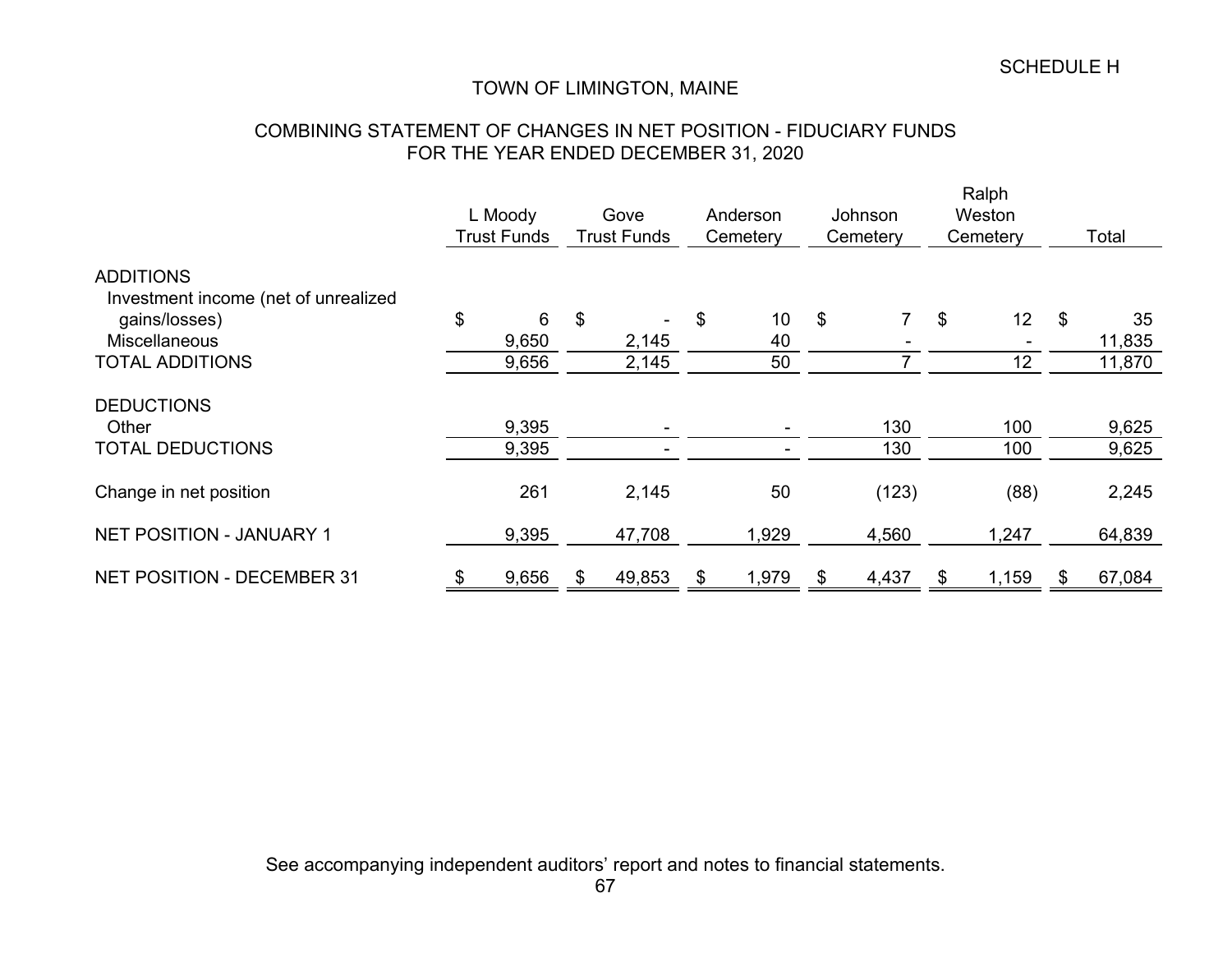## General Capital Assets

General capital assets are those assets related to activities reported in the governmental funds. These assets are reported in the governmental activities column of the government-wide statement of net position.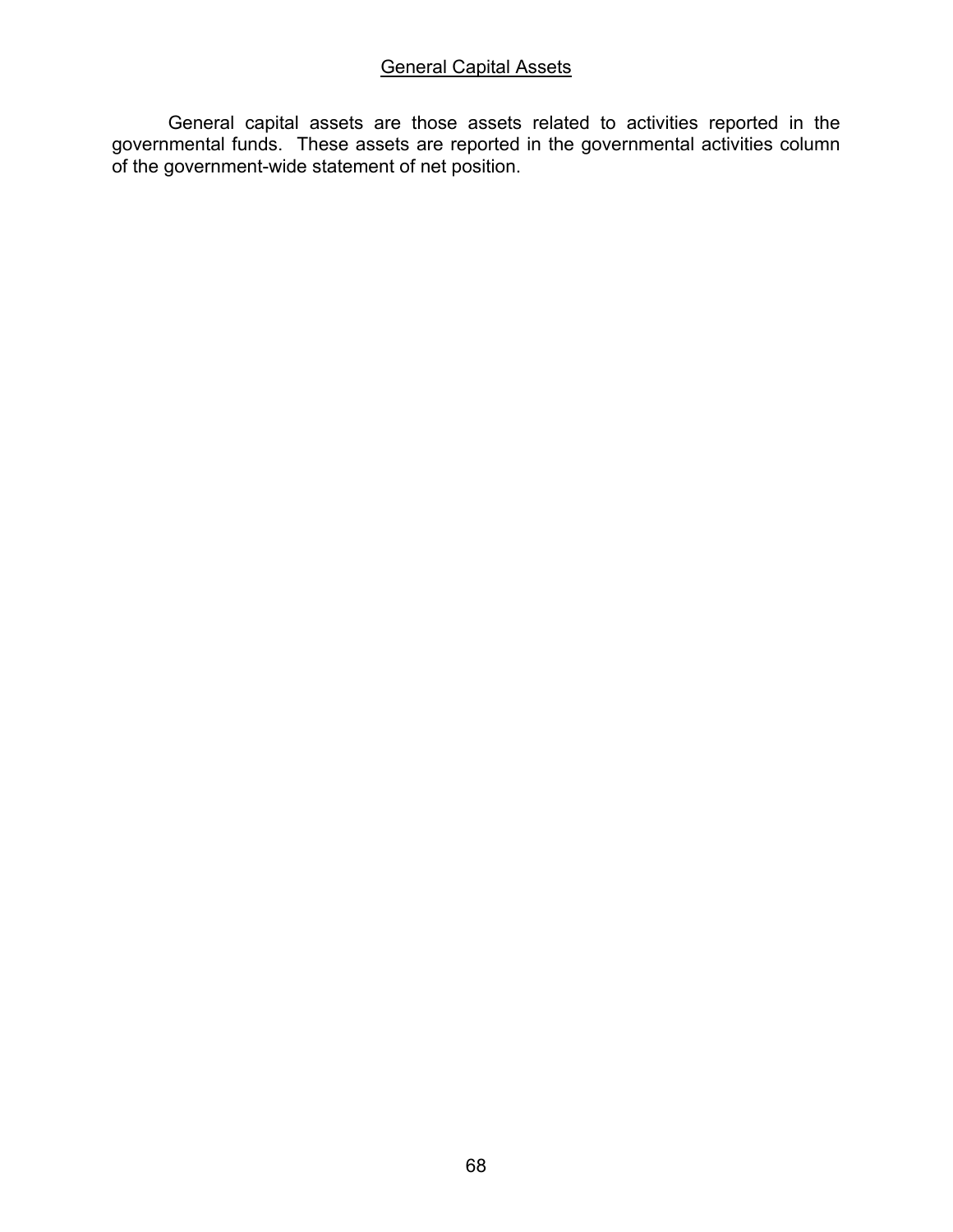# TOWN OF LIMINGTON, MAINE

## SCHEDULE OF GENERAL CAPITAL ASSETS BY FUNCTION DECEMBER 31, 2020

|                                     | Land and<br>Non-depreciable<br>Assets |           | Buildings,<br><b>Building Improvements</b><br>and Land Improvements |             |    | Furniture,<br>Fixtures,<br>Equipment and<br>Vehicles | Infrastructure |                | Total |               |
|-------------------------------------|---------------------------------------|-----------|---------------------------------------------------------------------|-------------|----|------------------------------------------------------|----------------|----------------|-------|---------------|
| General government                  | \$                                    | 138,800   | \$                                                                  | 670,380     | \$ |                                                      | \$             | $\blacksquare$ |       | 809,180       |
| Public works                        |                                       | 265,882   |                                                                     | 670,340     |    | 833,717                                              | 4,836,034      |                |       | 6,605,973     |
| Public safety                       |                                       | 57,000    |                                                                     | 12,900      |    | 1,477,919                                            |                |                |       | 1,547,819     |
| Waste and sanitation                |                                       | 219,600   |                                                                     | 86,400      |    | 28,946                                               |                |                |       | 334,946       |
| Recreation                          |                                       | 1,421,200 |                                                                     | 69,800      |    |                                                      |                |                |       | 1,491,000     |
| Library                             |                                       | 43,200    |                                                                     | 71,500      |    |                                                      |                |                |       | 114,700       |
| Town-wide                           |                                       | 929,960   |                                                                     | 5,000       |    |                                                      |                |                |       | 934,960       |
| <b>Total General Capital Assets</b> |                                       | 3,075,642 |                                                                     | 1,586,320   |    | 2,340,582                                            | 4,836,034      |                |       | 11,838,578    |
| Less: Accumulated Depreciation      |                                       |           |                                                                     | (1,018,620) |    | (1,877,914)                                          | (1,613,910)    |                |       | (4, 510, 444) |
| <b>Net General Capital Assets</b>   |                                       | 3,075,642 |                                                                     | 567,700     |    | 462,668                                              | \$3,222,124    |                | \$    | 7,328,134     |

See accompanying independent auditors' report and notes to financial statements.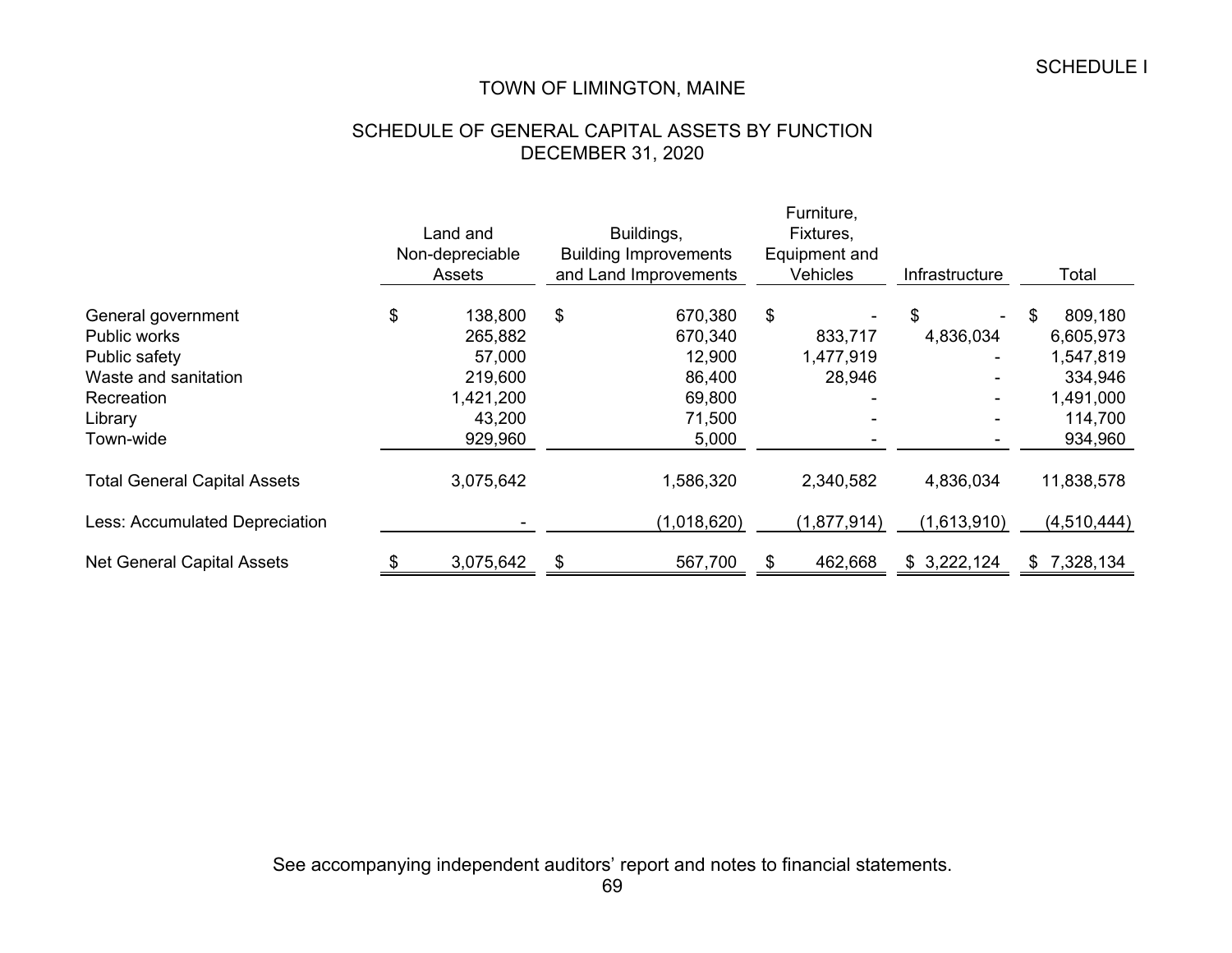# TOWN OF LIMINGTON, MAINE

### SCHEDULE OF CHANGES IN GENERAL CAPITAL ASSETS BY FUNCTION FOR THE YEAR ENDED DECEMBER 31, 2020

|                                       | General<br>Capital<br><b>Assets</b><br>1/1/20 |               |    | <b>Additions</b> | <b>Deletions</b> |  |    | General<br>Capital<br><b>Assets</b><br>12/31/20 |  |  |
|---------------------------------------|-----------------------------------------------|---------------|----|------------------|------------------|--|----|-------------------------------------------------|--|--|
| General government                    | \$                                            | 763,500       | \$ | 45,680           | \$               |  | \$ | 809,180                                         |  |  |
| <b>Public works</b>                   |                                               | 5,925,199     |    | 680,774          |                  |  |    | 6,605,973                                       |  |  |
| Public safety                         |                                               | 1,547,819     |    |                  |                  |  |    | 1,547,819                                       |  |  |
| Waste and sanitation                  |                                               | 334,946       |    |                  |                  |  |    | 334,946                                         |  |  |
| Recreation                            |                                               | 1,491,000     |    |                  |                  |  |    | 1,491,000                                       |  |  |
| Library                               |                                               | 114,700       |    |                  |                  |  |    | 114,700                                         |  |  |
| Town-wide                             |                                               | 934,960       |    |                  |                  |  |    | 934,960                                         |  |  |
| <b>Total General Capital Assets</b>   |                                               | 11,112,124    |    | 726,454          |                  |  |    | 11,838,578                                      |  |  |
| <b>Less: Accumulated Depreciation</b> |                                               | (4, 141, 629) |    | (368, 815)       |                  |  |    | (4, 510, 444)                                   |  |  |
| <b>Net General Capital Assets</b>     | \$                                            | 6,970,495     | \$ | 357,639          | \$               |  | \$ | 7,328,134                                       |  |  |

See accompanying independent auditors' report and notes to financial statements.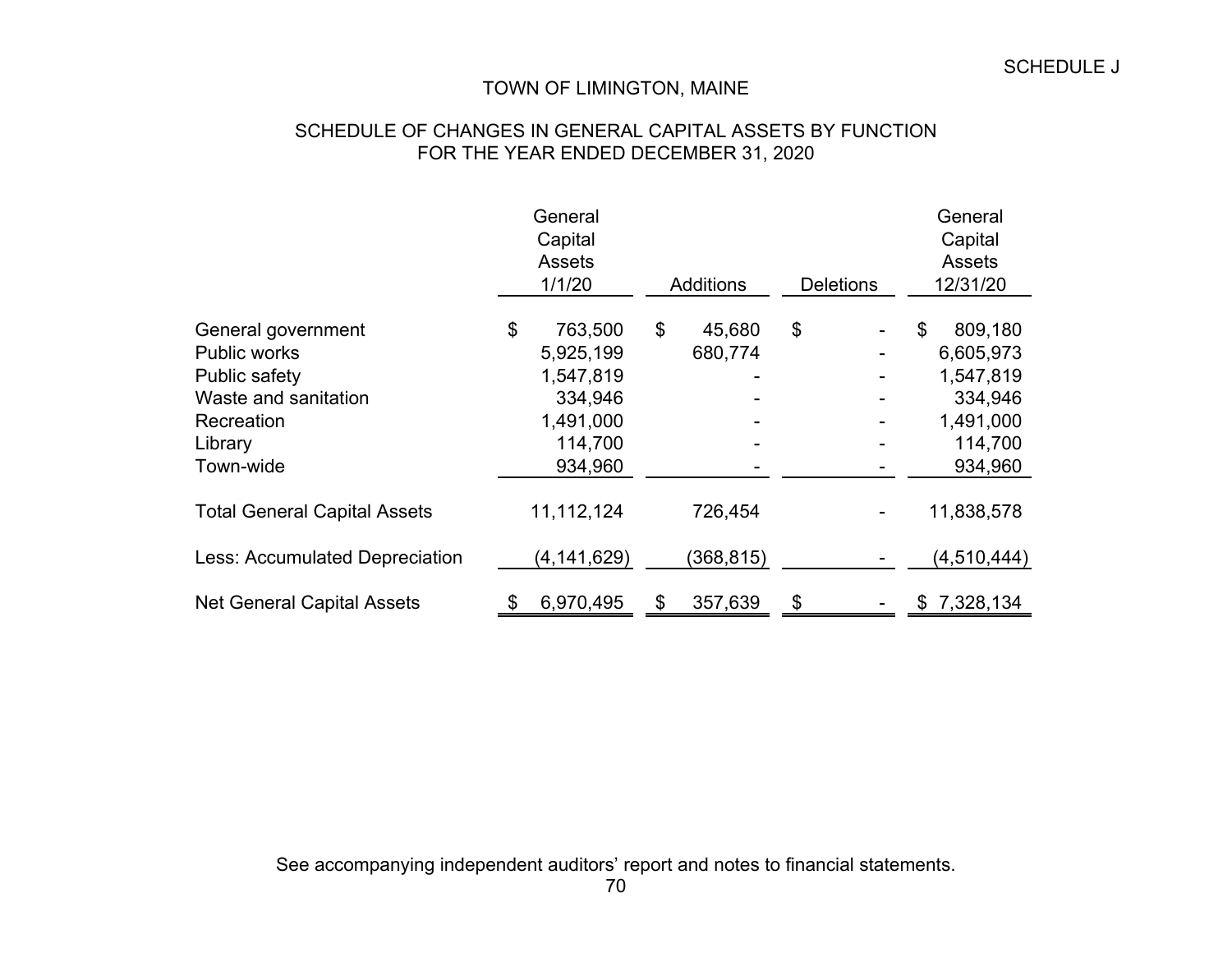

INDEPENDENT AUDITORS' REPORT ON INTERNAL CONTROL OVER FINANCIAL REPORTING AND ON COMPLIANCE AND OTHER MATTERS BASED ON AN AUDIT OF FINANCIAL STATEMENTS PERFORMED IN ACCORDANCE WITH *GOVERNMENT AUDITING STANDARDS* 

**Selectboard** Town of Limington Limington, Maine

 We have audited, in accordance with the auditing standards generally accepted in the United States of America and the standards applicable to financial audits contained in *Government Auditing Standards* issued by the Comptroller General of the United States, the financial statements of the governmental activities, each major fund and the aggregate remaining fund information of the Town of Limington, Maine as of and for the year ended December 31, 2020 and the related notes to the financial statements, which collectively comprise the Town of Limington, Maine's basic financial statements, and have issued our report thereon dated July 8, 2021.

## Internal Control Over Financial Reporting

In planning and performing our audit of the financial statements, we considered the Town of Limington, Maine's internal control over financial reporting (internal control) to determine the audit procedures that are appropriate in the circumstances for the purpose of expressing our opinions on the financial statements, but not for the purpose of expressing an opinion on the effectiveness of the Town of Limington, Maine's internal control. Accordingly, we do not express an opinion on the effectiveness of the Town of Limington, Maine's internal control.

A *deficiency in internal control* exists when the design or operation of a control does not allow management or employees, in the normal course of performing their assigned functions, to prevent or detect and correct, misstatements on a timely basis. A *material weakness* is a deficiency or a combination of deficiencies, in internal control, such that there is a reasonable possibility that a material misstatement of the entity's financial statements will not be prevented or detected and corrected on a timely basis. A *significant deficiency* is a deficiency or a combination of deficiencies, in internal control that is less severe than a material weakness, yet important enough to merit attention by those charged with governance.